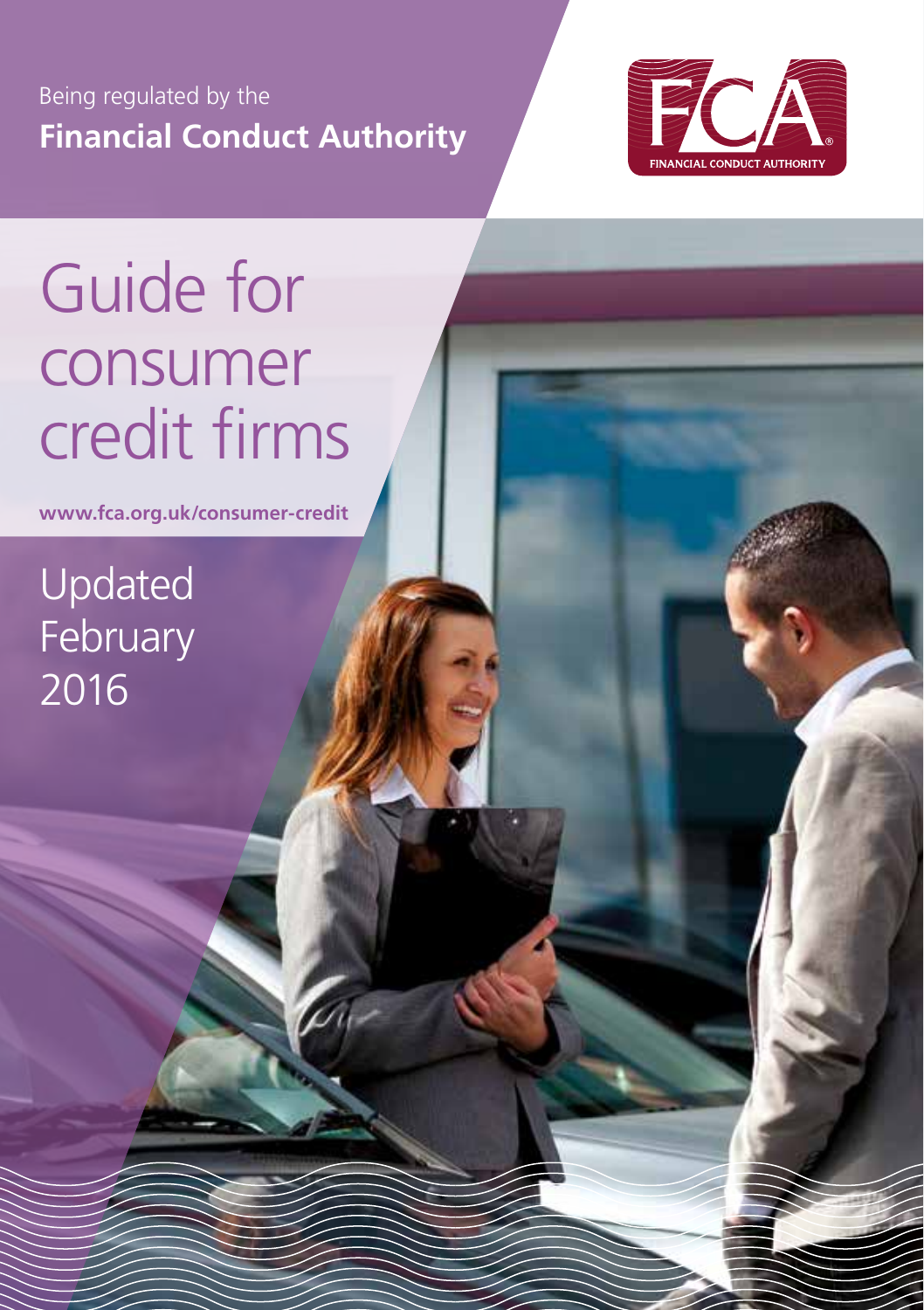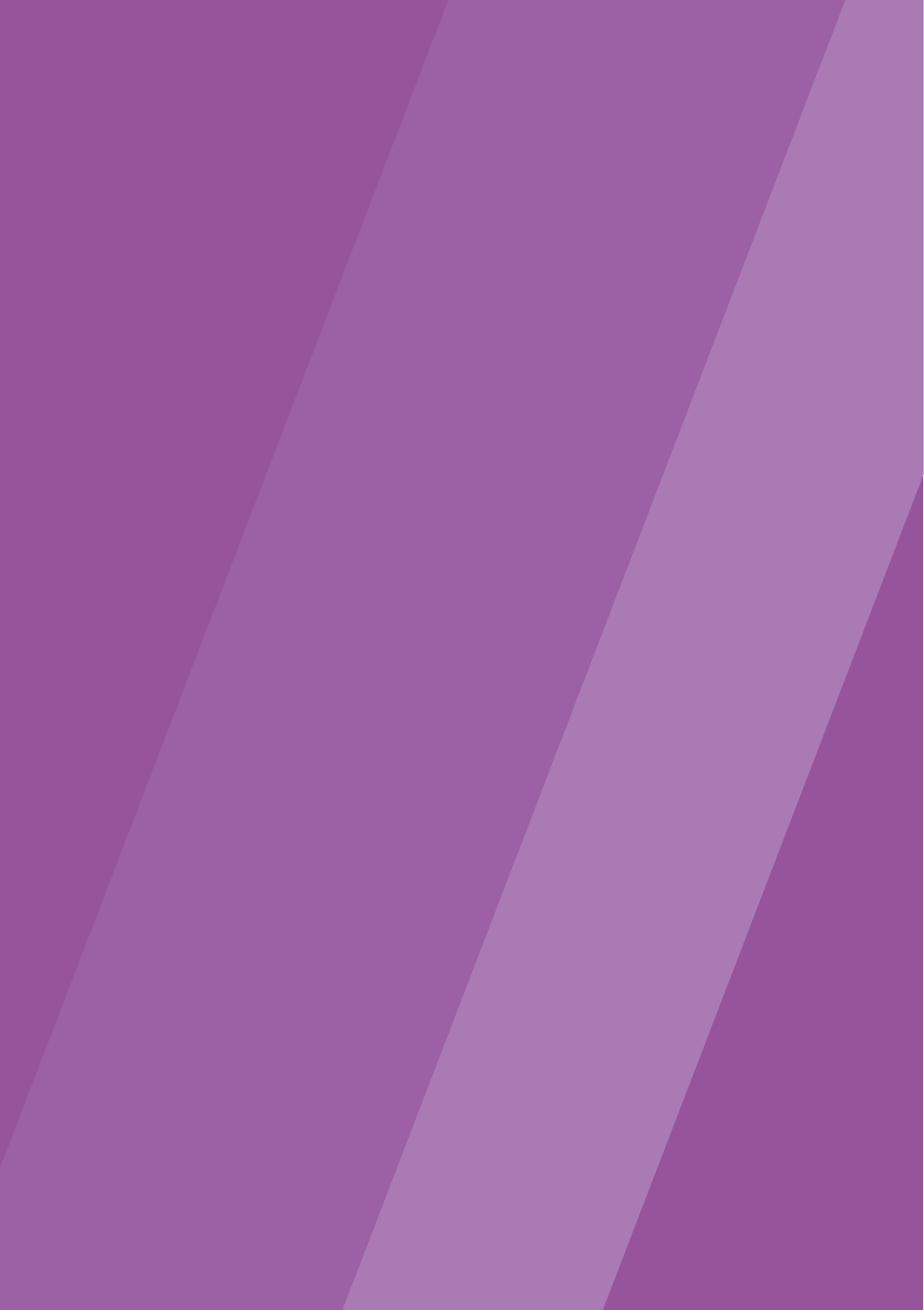Being regulated by the **Financial Conduct Authority** Guide for consumer credit firms

### **Contents**

- [P6 FCA rules and guidance](#page-5-0)
- [P17 Getting authorised](#page-16-0)
- [P31 Being supervised by the FCA](#page-30-0)
- P43 [Enforcement](#page-42-0)
- [P46 Annex: Controlled functions for](#page-45-0) [consumer credit](#page-45-0)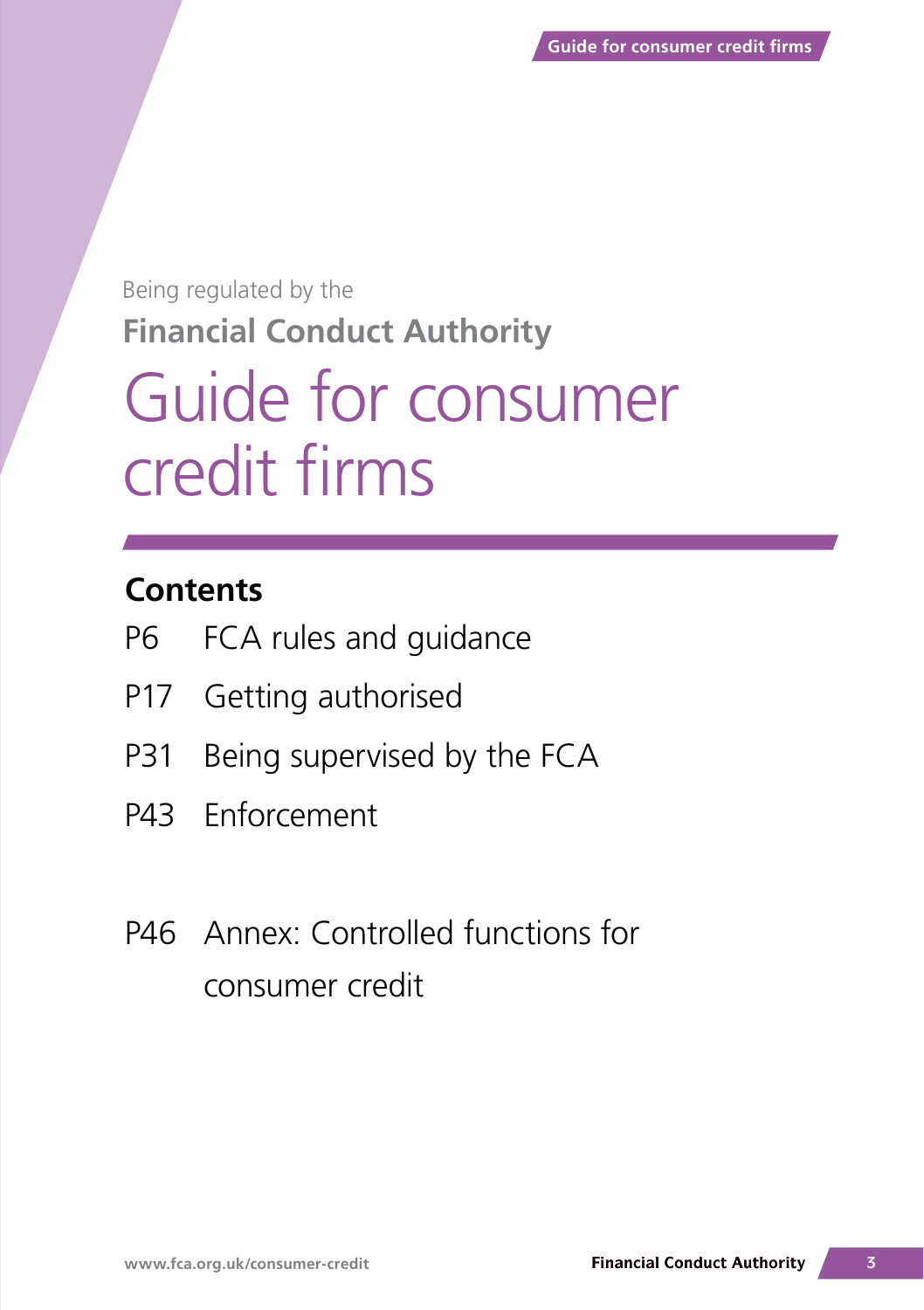

*This guide is for consumer credit firms1 , in particular those that are new to being regulated by us. It provides an overview of how we will work with you and your obligations as an FCA regulated firm.*

We have an overarching strategic objective to ensure that the relevant markets function well. This is embodied in our three operational objectives:

- **•** to secure an appropriate degree of protection for consumers
- **•** to protect and enhance the integrity of the UK financial system
- **•** to promote effective competition in the interests of consumers

These objectives are the foundation for our approach to regulating firms. In our relationship with you we want to ensure that fair treatment of consumers is at the heart of your business, and that you do not adversely affect market integrity and competition.

This quide is relevant both to firms active in consumer lending, as well as those involved in debt activities.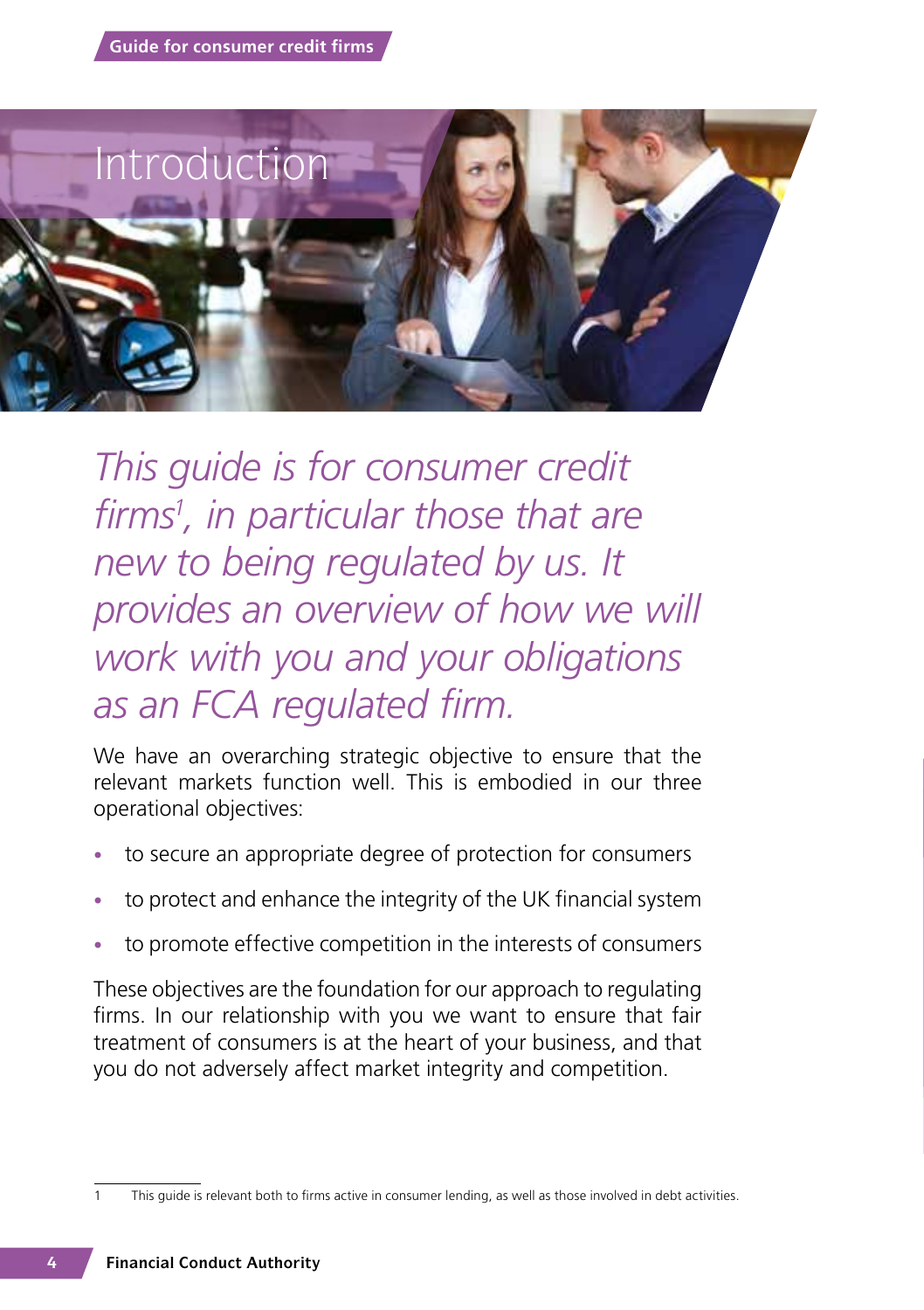Our engagement with firms takes place through four main activities:

- **•** creating rules that firms must follow (through our Policy work)
- **•** considering whether firms should be authorised by us for particular activities (led by our Authorisations Division)
- **•** ongoing supervision of regulated firms' activities (Supervision Division)
- **•** the use of our enforcement powers in instances where we identify egregious misconduct (Enforcement Division)

This guide is intended to include a summary of the regulatory requirements and is not a substitute for reading the applicable rules and guidance. In the event that there are differences between this guide and the applicable rules and guidance, the rules and guidance take precedence.

We want to ensure that fair treatment of consumers is at the heart of your business, and that you do not adversely affect market integrity and competition.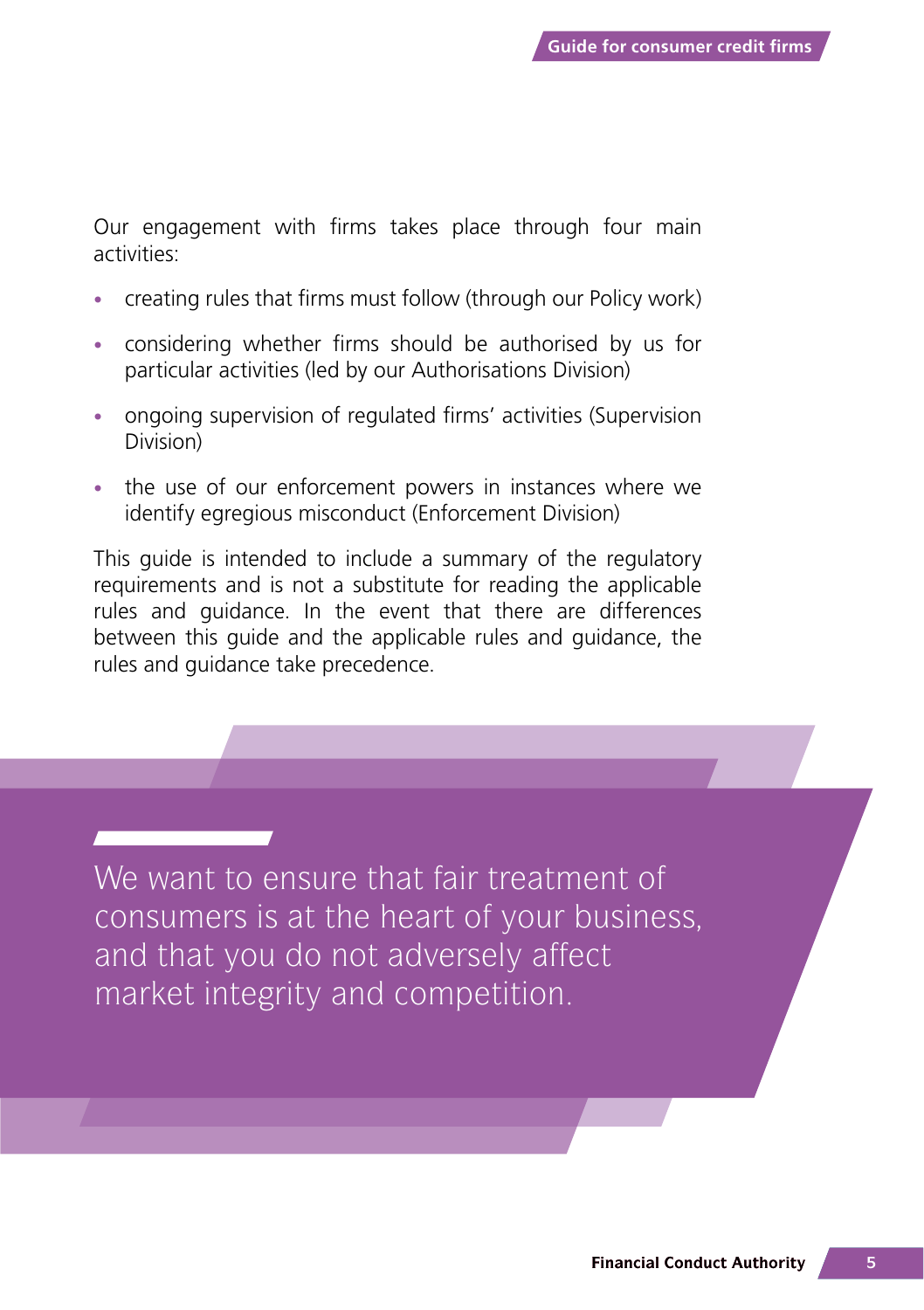<span id="page-5-0"></span>

#### **The framework**

Firms carrying on credit-related regulated activities, as outlined in the Perimeter Guidance Manual ([PERG\)](https://www.handbook.fca.org.uk/handbook/PERG/)2 , must follow certain rules about how they manage their businesses and treat their customers.

We have the power to make rules that are legally binding on firms. Where we find problems, we will generally seek to work with firms to resolve issues voluntarily in the first instance. However, if we can't agree a voluntary solution, we may rely on our formal powers in order to limit ongoing risks to consumers.

We can also issue quidance on our rules and high-level Principles. Guidance indicates possible ways for a firm to comply with a rule, or gives information about how we will interpret a rule in certain circumstances. Guidance is not binding and failing to follow it does not necessarily mean that a rule has been breached.

We set out our rules and guidance in the FCA Handbook. $3$  In the [Handbook](https://www.handbook.fca.org.uk/handbook/) text, words in italics are defined in a [glossary of](https://www.handbook.fca.org.uk/handbook/glossary/)  [terms](https://www.handbook.fca.org.uk/handbook/glossary/).4 More information about how to use the Handbook is in a reader's quide.<sup>5</sup>

The rules and guidance applicable to consumer credit firms are primarily in the Consumer Credit Sourcebook [\(CONC\)](https://www.handbook.fca.org.uk/handbook/CONC/)6, but other Handbook provisions are also relevant as set out below.

<sup>2</sup> Our Perimeter Guidance Manual (PERG) gives guidance on which activities require FCA authorisation: <https://www.handbook.fca.org.uk/handbook/PERG/>

<sup>3</sup> FCA Handbook:<https://www.handbook.fca.org.uk/handbook/>

<sup>4</sup> FCA Handbook glossary:<https://www.handbook.fca.org.uk/handbook/glossary/>

<sup>5</sup> FCA Handbook Reader's Guide:<http://www.fca.org.uk/your-fca/documents/handbook/handbook-readers-guide>

<sup>6</sup> Consumer Credit Sourcebook (CONC): <https://www.handbook.fca.org.uk/handbook/CONC/>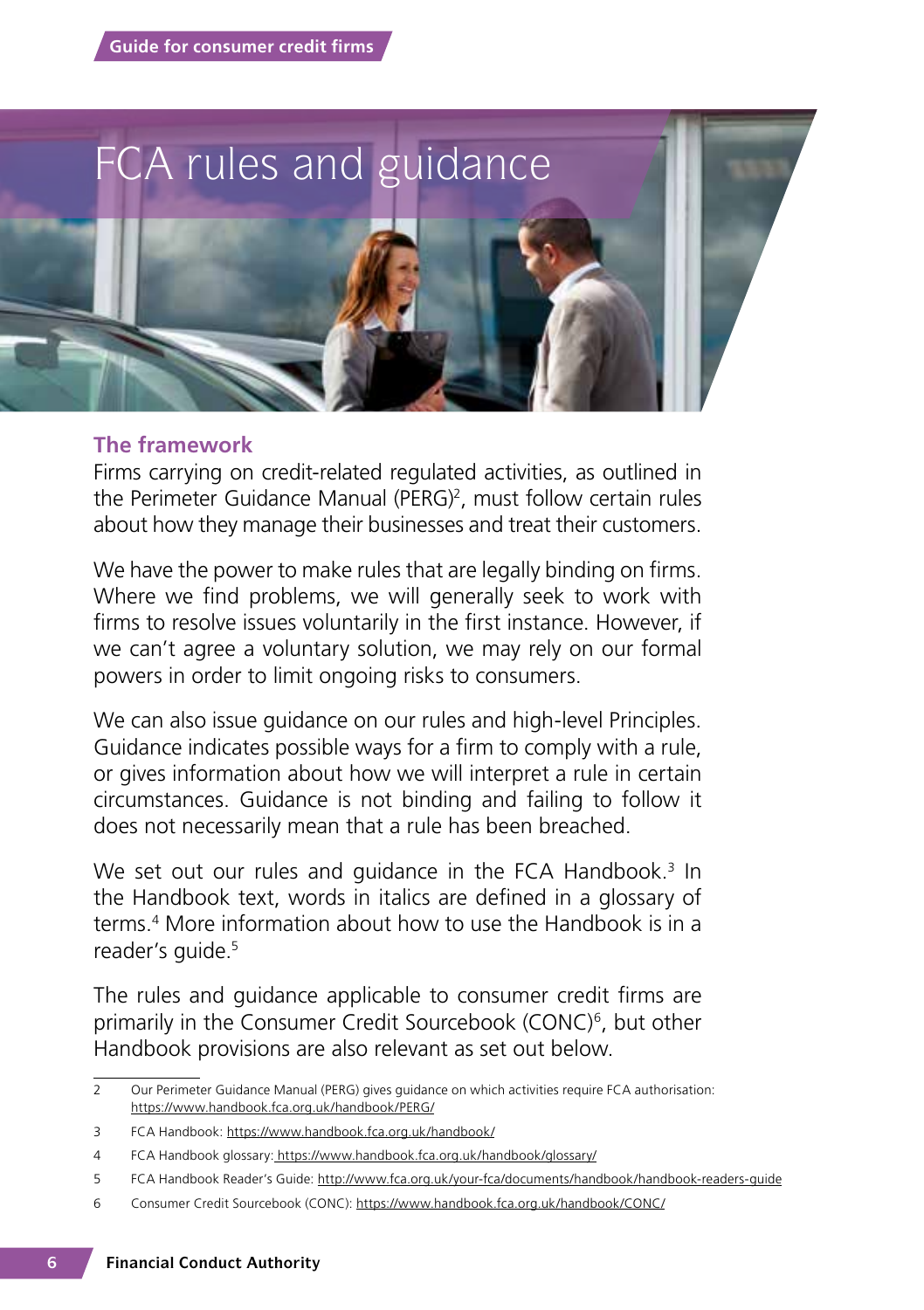Most of the new rules which we made for consumer credit firms when we took over regulating these firms in April 2014 were based on existing standards. Many of the obligations were contained in the Consumer Credit Act (CCA), in secondary legislation which flowed from the CCA, and in Office of Fair Trading (OFT) Guidance, so should be familiar to firms. We have also added some new rules, in particular in relation to high-cost short-term credit (HCSTC), debt management and credit broking, and have amended others.

A summary of the rules made in the lead-up to the transfer of consumer credit regulation in April 2014 can be found in our policy statement [PS14/3](https://www.fca.org.uk/news/ps14-3-final-rules-for-consumer-credit-firms)7 , available on the FCA website.

Additional rules on HCSTC and credit broking were made in [PS14/16](http://www.fca.org.uk/news/ps14-16-detailed-rules-on-the-price-cap-on-high-cost-short-term-credit)<sup>8</sup> and [PS14/18](http://www.fca.org.uk/news/ps14-18-credit-broking-and-fees)<sup>9</sup> respectively, and further changes to CONC rules and guidance, following consultation in February 2015 [\(CP15/61](http://www.fca.org.uk/news/cp15-06-consumer-credit-consultation-paper)0), were made in [PS15/23](http://www.fca.org.uk/news/ps15-23-consumer-credit-feedback-on-cp15-6-and-final-rules-and-guidance).11

Chapter 1 of CONC sets out the application of the rules, and CONC 1.2.2R requires firms to ensure that their employees and agents comply with CONC, and to take reasonable steps to ensure that other persons acting on their behalf also comply.

Lenders and credit brokers should also be aware of the provisions of the CCA and secondary legislation that have remained in force, pending our report on our review of these provisions to be provided to HM Treasury before 1 April 2019. These include rules on pre-contract credit information, credit agreements, copy documents, statements and notices, and termination and early settlement.

<sup>7</sup> Policy Statement (PS14/3) Final rules for consumer credit firms: <https://www.fca.org.uk/news/ps14-3-final-rules-for-consumer-credit-firms>

<sup>8</sup> Policy Statement (PS14/16) Detailed rules for the price-cap on high-cost short-term credit – including feedback on CP14/10 and final rules: <http://www.fca.org.uk/news/ps14-16-detailed-rules-on-the-price-cap-on-high-cost-short-term-credit>

<sup>9</sup> Policy Statement (PS14/18) Credit broking and fees:<http://www.fca.org.uk/news/ps14-18-credit-broking-and-fees>

<sup>10</sup> Consultation Paper (CP15/6) Consumer credit – proposed changes to our rules and guidance: <http://www.fca.org.uk/news/cp15-06-consumer-credit-consultation-paper>

<sup>11</sup> Policy Statement (PS15/23) Consumer credit – feedback on CP15/6 and final rules and guidance: <http://www.fca.org.uk/news/ps15-23-consumer-credit-feedback-on-cp15-6-and-final-rules-and-guidance>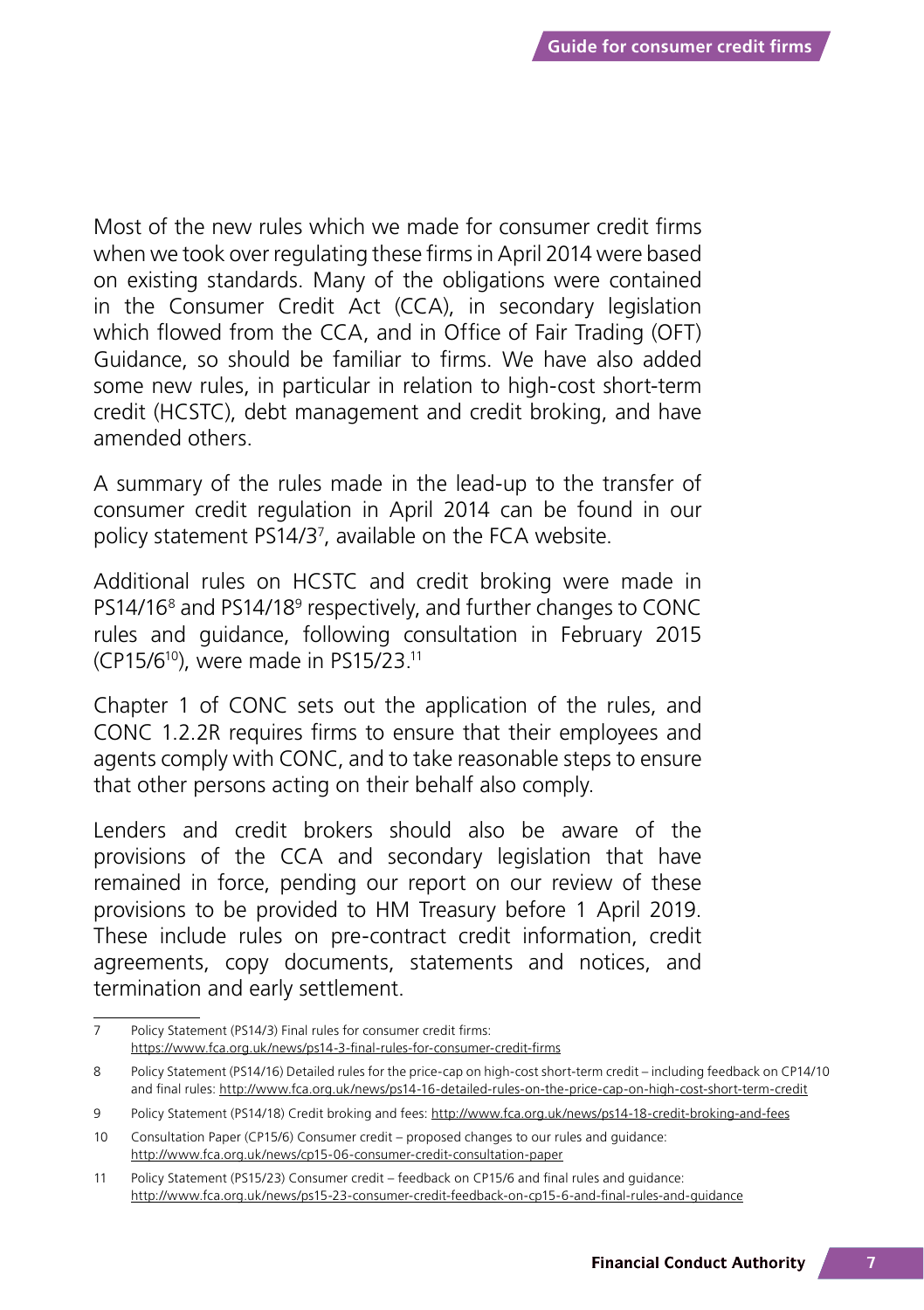Firms will also be subject to other general consumer protection legislation, including the Consumer Protection from Unfair Trading Regulations and the Unfair Terms in Consumer Contracts Regulations (which was replaced by the Consumer Rights Act on 1 October 2015).

#### **How we make rules**

As noted above, since taking over consumer credit regulation from the OFT, we have made a number of changes to our rules and guidance. In most cases we have done so following consultation and cost benefit analysis. In the case of credit broking, however, we introduced new rules in December 2014 without prior consultation, on the grounds that the delay involved in consulting would be prejudicial to the interests of consumers.

When consulting, we typically allow around three months for responses. We then publish a policy statement setting out the feedback we received, and our response to this, at the same time as publishing final rules and guidance

We keep the CONC rules under review in the light of experience of supervising the consumer credit market, and may make further changes to address areas of harm to consumers, or to clarify or amend the rules to ensure they clearly reflect the policy intention or respond to issues raised by firms or other stakeholders.

Firms are encouraged to sign up to consumer credit email updates<sup>12</sup> on our website so they can keep up to date with the proposed changes to our rules and guidance.

#### **How the Handbook is structured**

The FCA Handbook<sup>13</sup> is broken down into blocks. Fach block contains a number of modules (which are called sourcebooks and

<sup>12</sup> Sign up for consumer credit update emails: <https://www.the-fca.org.uk/sign-email-updates-consumer-credit>

<sup>13</sup> FCA Handbook website: <https://www.handbook.fca.org.uk/>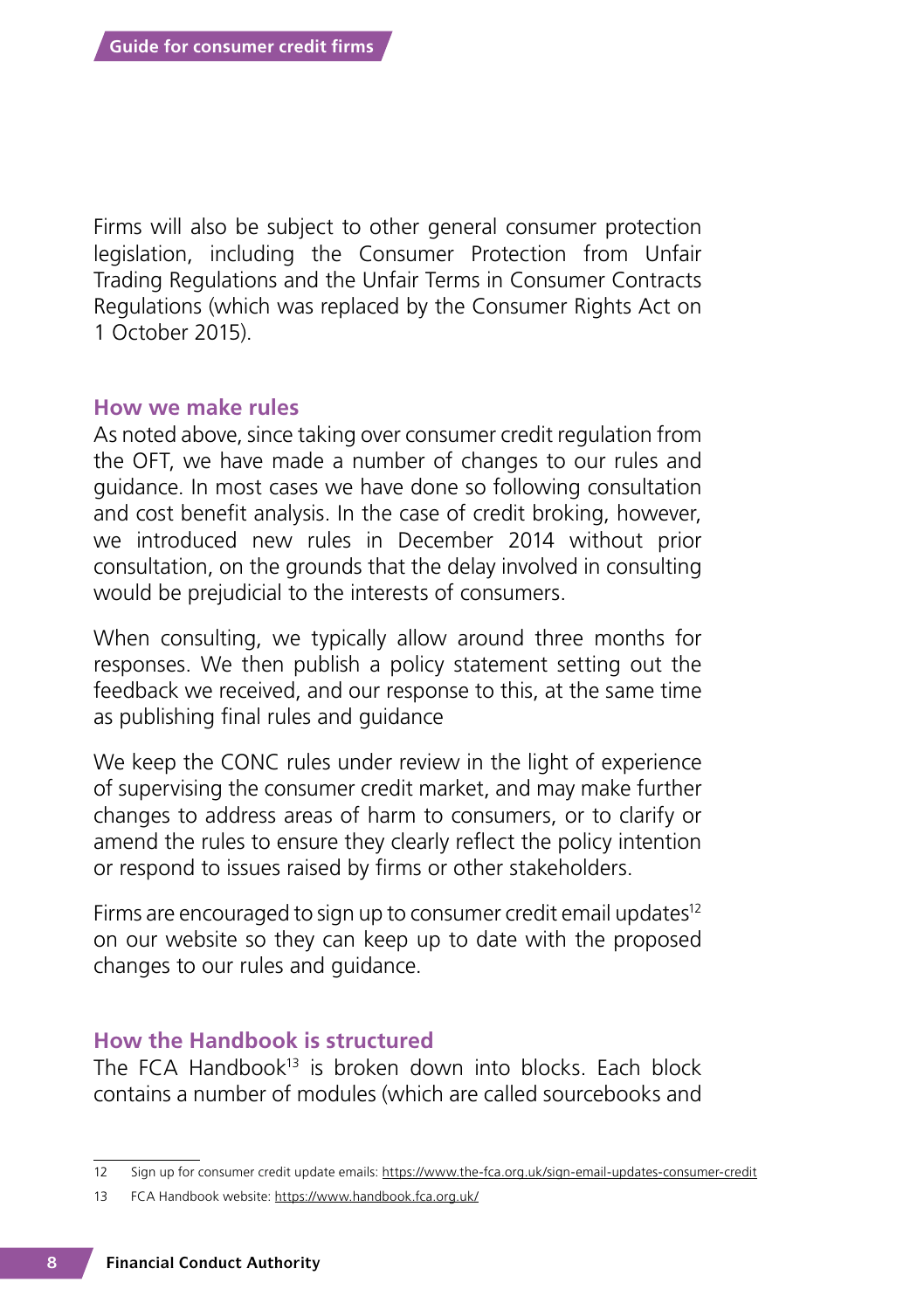manuals). Each module contains chapters and sections, which provide our rules.

Each module has an abbreviated title, such as ['PRIN](https://www.handbook.fca.org.uk/handbook/PRIN/)' or 'CONC'.

Our high-level standards apply (with some exceptions) to all firms. Other modules contain specific rules for particular types of firm – these are known as specialist sourcebooks. There are also modules which set out how our regulatory processes work, and regulatory guides which provide guidance on matters such as financial crime, unfair contract terms and what permissions firms may need.

The high level standards which apply to consumer credit firms are:

**Principles for Businesses [\(PRIN](https://www.handbook.fca.org.uk/handbook/PRIN/))**. 14 This sets out the fundamentals which we expect all regulated firms to meet. The eleven principles are listed and more detail is given below.

**Threshold Conditions ([COND](https://www.handbook.fca.org.uk/handbook/COND/))**. 15 This sets out minimum conditions which all firms must meet if they wish to be authorised. Once authorised, firms must continue to meet these standards on an ongoing basis.

**General Provisions ([GEN\)](https://www.handbook.fca.org.uk/handbook/GEN/)**. 16 This sets out some of the standards that apply to all firms in terms of their interaction with us, including statutory disclosure statements and use of the FCA name or logo.

**Senior Management Arrangements, Systems and Controls ([SYSC\)](https://www.handbook.fca.org.uk/handbook/SYSC/)**. 17 This sets out how we expect senior management in firms to take responsibility for the running and oversight of their firm, as well as the systems, controls and compliance arrangements that should be in place.

<sup>14</sup> Principles for Businesses (PRIN):<https://www.handbook.fca.org.uk/handbook/PRIN/>

<sup>15</sup> Threshold Conditions (COND):<https://www.handbook.fca.org.uk/handbook/COND/>

<sup>16</sup> General Provisions (GEN): <https://www.handbook.fca.org.uk/handbook/GEN/>

<sup>17</sup> Senior Management Arrangements, Systems and Controls:<https://www.handbook.fca.org.uk/handbook/SYSC/>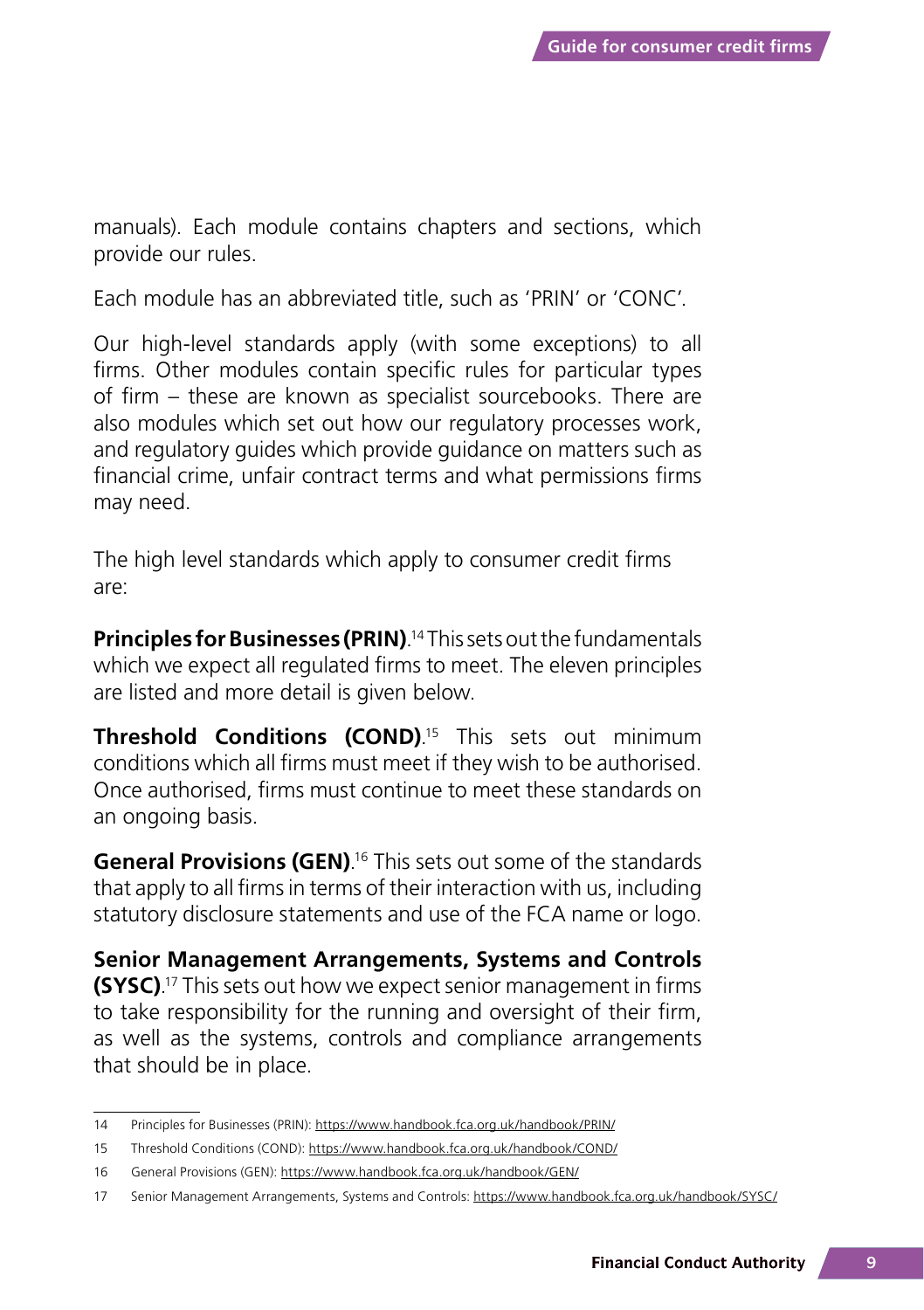**Statements of Principle and Code of Practice for Approved Persons ([APER\)](https://www.handbook.fca.org.uk/handbook/APER/)**. 18 This sets out the standards that we require of individuals who hold 'controlled functions' in a firm. It also outlines a code of practice for how to comply.

**The Principles for Businesses are the fundamental obligations that firms must comply with at all times.**

#### **The Fit and Proper Test for Approved Persons [\(FIT\)](https://www.handbook.fca.org.uk/handbook/FIT/1/1)**. 19 This sets

out the criteria that we consider when assessing the fitness and propriety of a candidate for a controlled function (see also the 'Getting Authorised' section below).

**Fees Manual [\(FEES\)](https://www.handbook.fca.org.uk/handbook/FEES/)**. 20 This provides details around firms' liability to pay fees.

#### **Principles for Businesses**

The Principles for Businesses (PRIN) are the fundamental obligations that firms must comply with at all times. They apply to all authorised firms and those with interim permission. We can take enforcement action if they are breached.

<sup>18</sup> Statements of Principle for Approved Persons: <https://www.handbook.fca.org.uk/handbook/APER/>

<sup>19</sup> The Fit and Proper test for Approved Persons:<https://www.handbook.fca.org.uk/handbook/FIT/1/1>

<sup>20</sup> Fees Manual (FEES): <https://www.handbook.fca.org.uk/handbook/FEES/>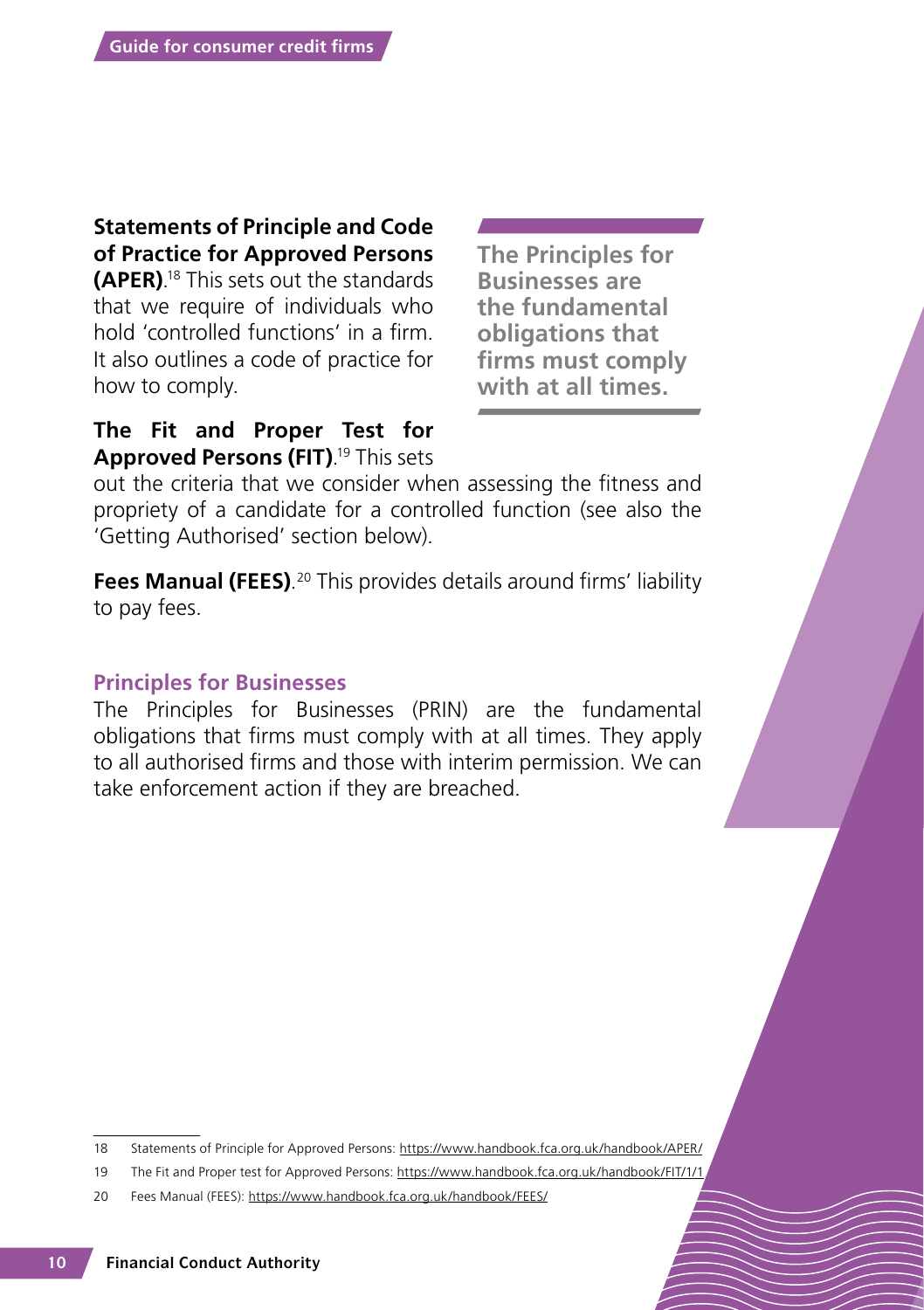- **1. Integrity** A firm must conduct its business with integrity.
- **2. Skill, care and diligence** A firm must conduct its business with due skill, care and diligence.
- **3. Management and control** A firm must take reasonable care to organise and control its affairs responsibly and effectively, with adequate risk management systems.
- **4. Financial prudence** A firm must maintain adequate financial resources.
- **5 Market conduct** A firm must observe proper standards of market conduct.
- **6. Customers' interests** A firm must pay due regard to the interests of its customers and treat them fairly.
- **7. Communications with clients** A firm must pay due regard to the information needs of its clients, and communicate information to them in a way which is clear, fair and not misleading.
- **8. Conflicts of interest** A firm must manage conflicts of interest fairly, both between itself and its customers and between a customer and another client.
- **9. Customers: relationships of trust** A firm must take reasonable care to ensure the suitability of its advice and discretionary decisions for any customer who is entitled to rely upon its judgment.
- **10. Clients' assets** A firm must arrange adequate protection for clients' assets when it is responsible for them.
- **11. Relations with regulators** A firm must deal with its regulators in an open and cooperative way, and must disclose to the appropriate regulator appropriately anything relating to the firm of which that regulator would reasonably expect notice.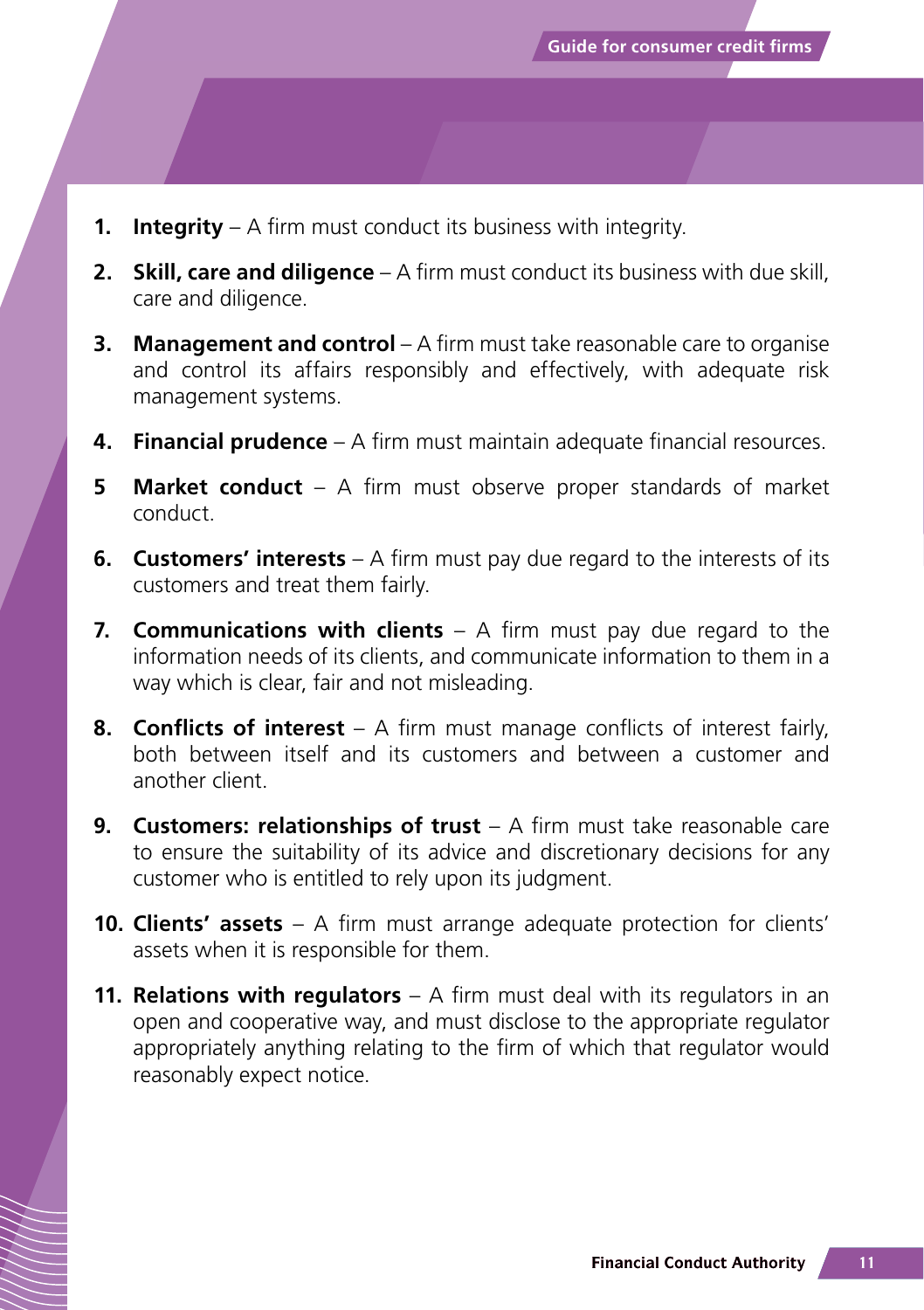#### **Treating Customers Fairly**

Of key relevance to all regulated firms is Principle  $6 - 'A$  firm must pay due regard to the interests of its customers and treat them fairly'. We often refer to this as our 'treating customers fairly' principle.

This principle sits behind many of our detailed rules (including those in CONC). There are six consumer outcomes that firms should strive to achieve to ensure fair treatment of customers. These remain core to what we expect from firms.

- **• Outcome 1:** Consumers can be confident that they are dealing with firms where the fair treatment of customers is central to the corporate culture.
- **• Outcome 2:** Products and services marketed and sold in the retail market are designed to meet the needs of identified consumer groups and are targeted accordingly.
- **• Outcome 3:** Consumers are provided with clear information and are kept appropriately informed before, during and after the point of sale.
- **• Outcome 4:** Where consumers receive advice, the advice is suitable and takes account of their circumstances.
- **• Outcome 5:** Consumers are provided with products that perform as firms have led them to expect, and the associated service is of an acceptable standard and as they have been led to expect.
- **• Outcome 6:** Consumers do not face unreasonable post-sale barriers imposed by firms to change product, switch provider, submit a claim or make a complaint.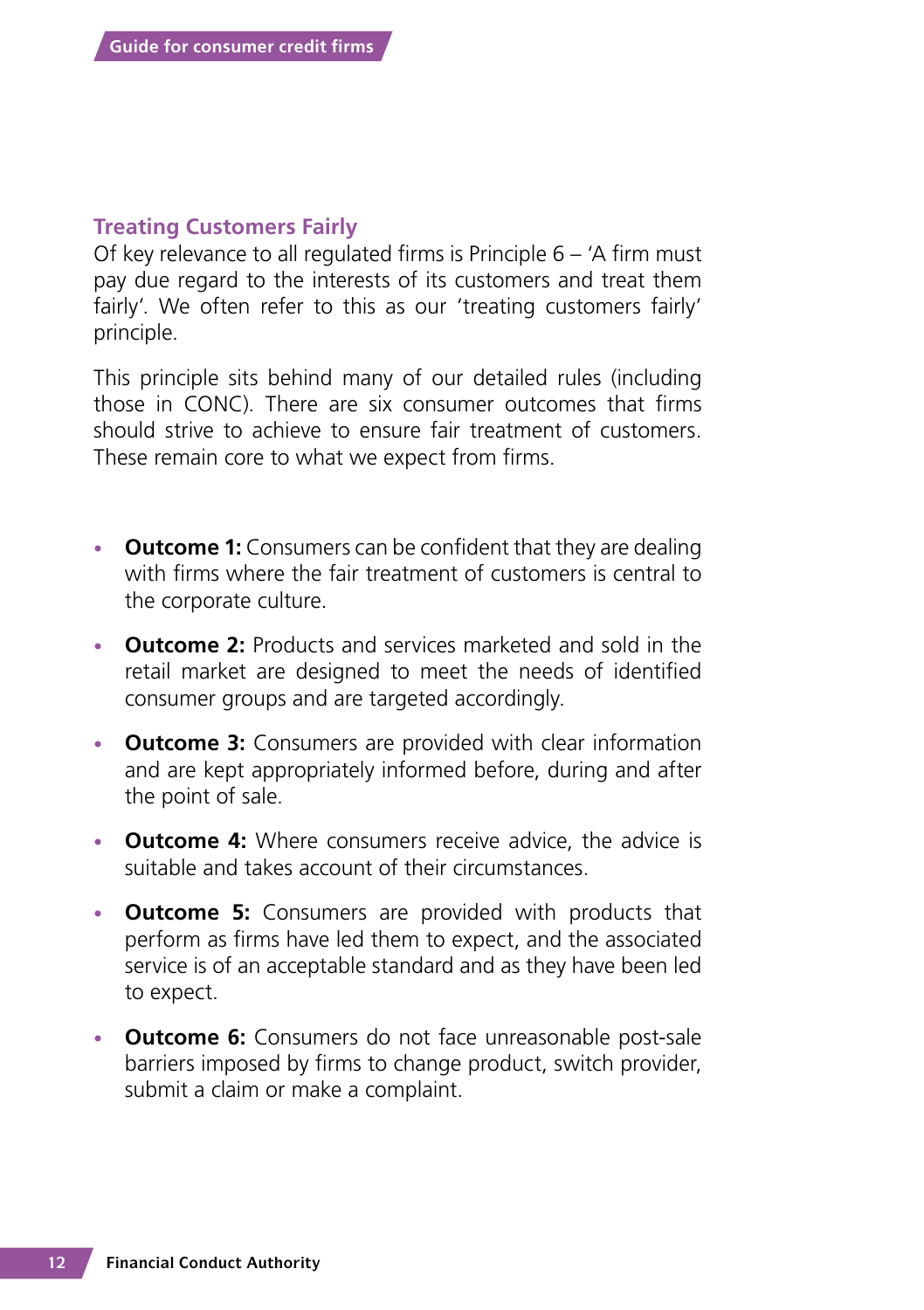A firm must pay due regard to the interests of its customers and treat them fairly.

#### **Senior management arrangements and systems and controls**

Principle 3 states 'A firm must take reasonable care to organise and control its affairs responsibly and effectively, with adequate risk management systems'.

The systems and controls rules in SYSC describe what we will expect, in practice, from firms when complying with Principle 3.

Broadly, the rules cover:

- **•** robust governance arrangements
- **•** skills, knowledge and expertise of staff
- **•** outsourcing responsibilities
- **•** record-keeping
- **•** conflicts of interest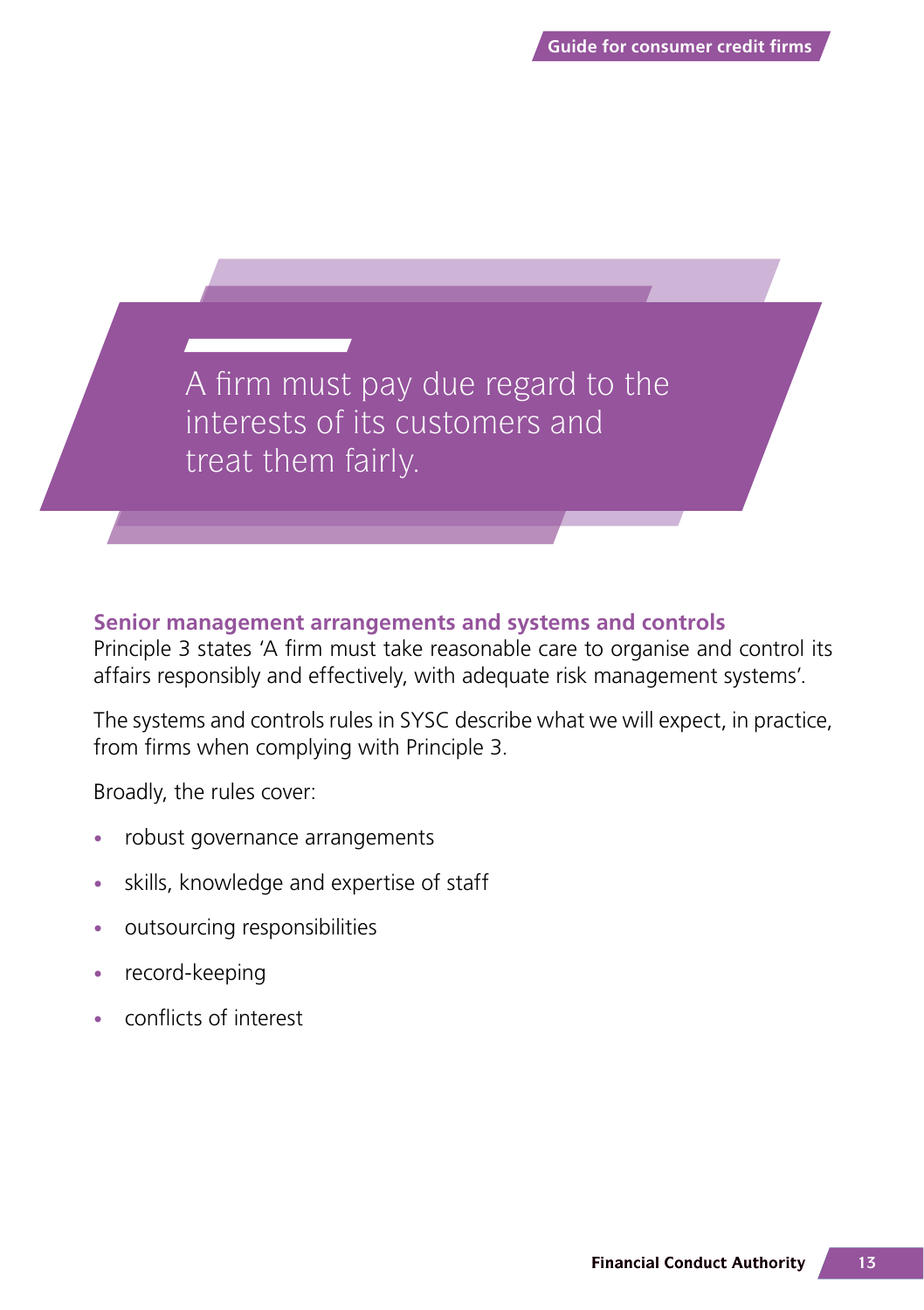The types of systems and controls a firm must have in place reflect the nature, scale and complexity of the firm's business and the risk the activity may pose to consumers.

For example, we would not expect a small lender dealing with a small number of customers to have the same scale of systems and controls as a major lender or a large debt collection business.

You should refer to SYSC 1 to check how the requirements apply to your firm. A core set of rules apply to all firms, with further rules applying depending on the activity undertaken.

**We would not expect a small lender dealing with a small number of customers to have the same scale of systems and controls as a major lender or a large debt collection business.**

#### **General provisions**

The general provisions (in GEN) contain a number of rules relating to mainly administrative duties. They include:

- **•** a ban on firms claiming or implying that their business is endorsed by the FCA
- **•** situations when a firm cannot comply with our rules in an emergency
- **•** how to interpret our Handbook of rules and guidance (including noting that every provision in the Handbook must be interpreted in light of its purpose)
- **•** how firms authorised by us must describe their regulatory status
- restrictions on using our name or logo
- **•** a ban on insurance against financial penalties imposed on a firm's employees, directors or partners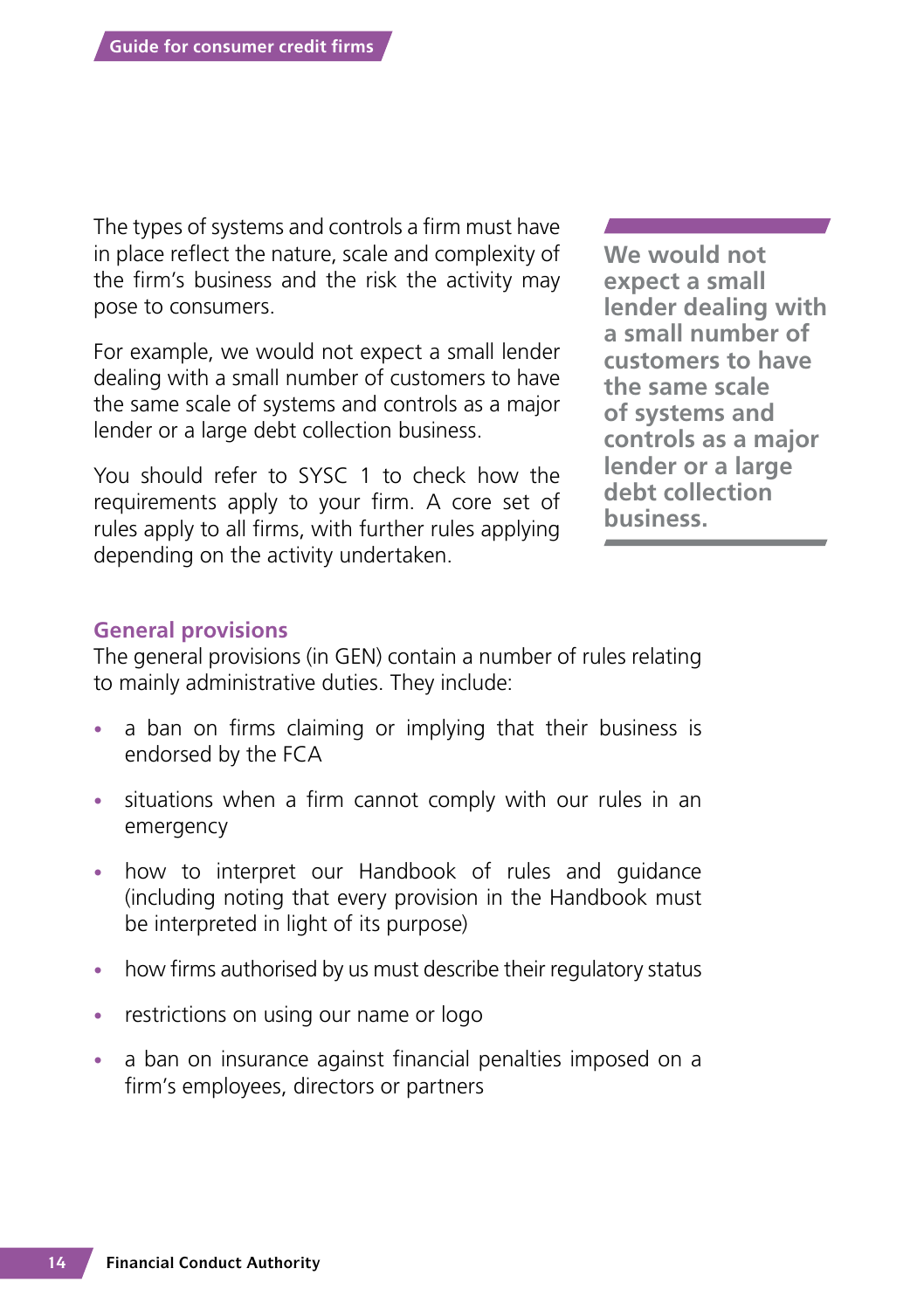#### **Complaints**

The Disputes Resolution: Complaints module ([DISP\)](https://www.handbook.fca.org.uk/handbook/DISP/)<sup>21</sup> sets out the detailed requirements for handling consumer complaints against firms and the Financial Ombudsman Service arrangements (including for complaints before the transfer of regulation to the FCA).

Firms also have to comply with our rules to record, report and, where appropriate, publish certain complaints information.

#### **Prudential and client money rules**

For debt management firms, we have rules requiring firms to hold certain levels of capital (prudential rules) and rules on holding their customer's money (client money rules). These are set out in CONC 10 and CASS 11 (CASS is the Client assets module of our Handbook).

#### **Other sections of the Handbook**

In addition to the high-level standards listed above, consumer credit firms should have regard to other sections of the Handbook, which provide guidance on our regulatory procedures and on matters such as dispute resolution, financial crime and fairness in contractual terms. Some of the sections which may be of greatest interest to firms are:

**Supervision [\(SUP](https://www.handbook.fca.org.uk/handbook/SUP/))**<sup>22</sup> – sets out our supervisory powers. Firms will be particularly interested in SUP15 and SUP16 which set out firms' obligations to report key information, events and changes to the FCA.

**Decision Procedure and Penalties Manual ([DEPP\)](https://www.handbook.fca.org.uk/handbook/DEPP/)**23 – sets how our decision-making processes operate.

<sup>21</sup> The Dispute Resolution: Complaints (DISP):<https://www.handbook.fca.org.uk/handbook/DISP/>

<sup>22</sup> Supervision (SUP): <https://www.handbook.fca.org.uk/handbook/SUP/>

<sup>23</sup> Decision Procedures and Penalties Manual (DEPP): <https://www.handbook.fca.org.uk/handbook/DEPP/>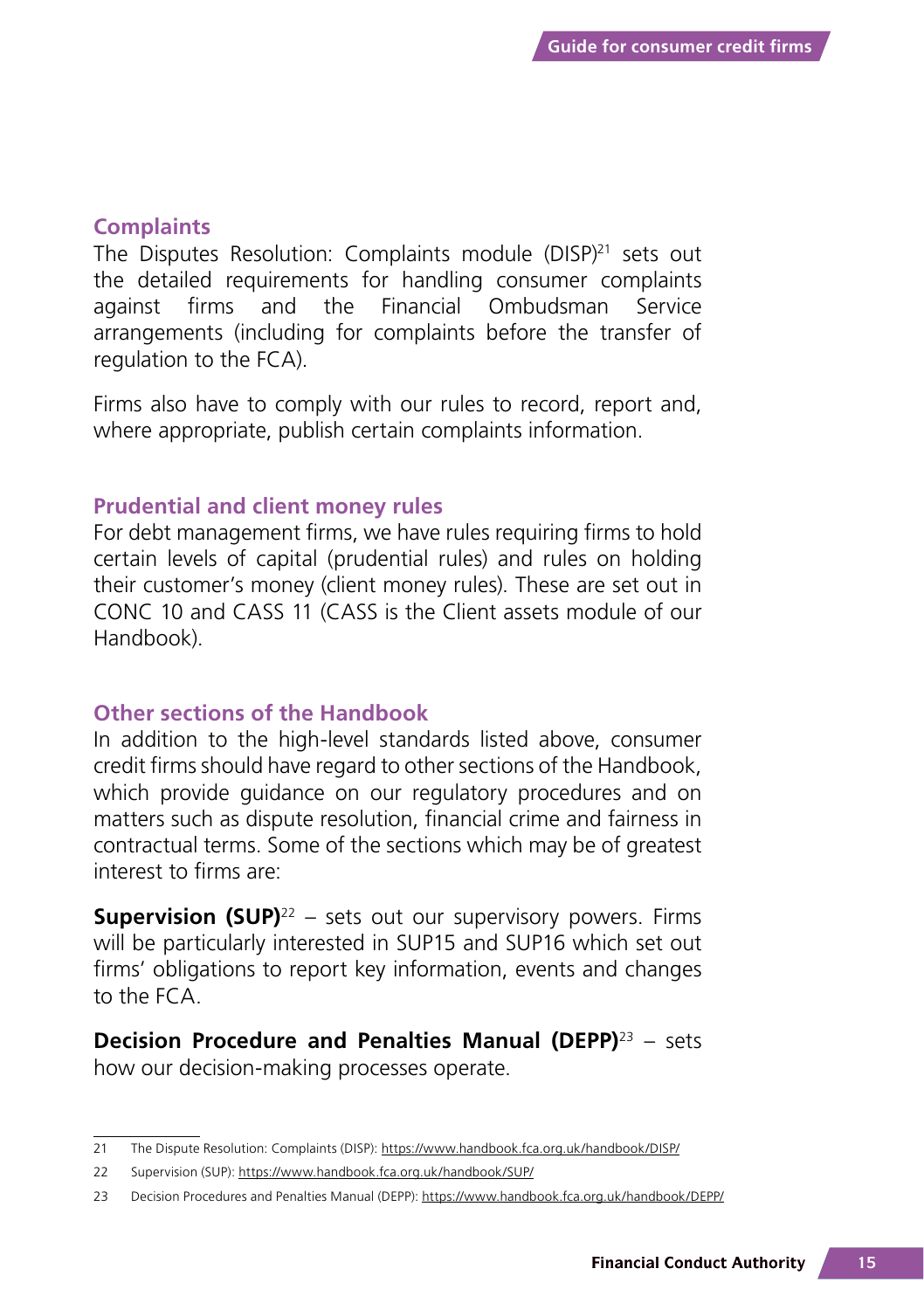**The Enforcement Guide ([EG](https://www.handbook.fca.org.uk/handbook/EG/))**24 – sets out how our formal enforcement procedures operate.

**Financial Crime: a guide for firms ([FC](https://www.handbook.fca.org.uk/handbook/FC/))**25 – outlines how firms can prevent financial crime.

**Perimeter Guidance Manual (PERG)** – provides guidance on which permissions firms need to hold.

**The Unfair Contract Terms Regulatory Guide ([UNFCOG\)](https://www.handbook.fca.org.uk/handbook/UNFCOG/)**26 – outlines the regulation of unfair contract terms.

<sup>24</sup> The Enforcement Guide (EG):<https://www.handbook.fca.org.uk/handbook/EG/>

<sup>25</sup> Financial Crime: a guide for firms (FC):<https://www.handbook.fca.org.uk/handbook/FC/>

<sup>26</sup> The Unfair Contract Terms Regulatory Guide (UNFCOG):<https://www.handbook.fca.org.uk/handbook/UNFCOG/>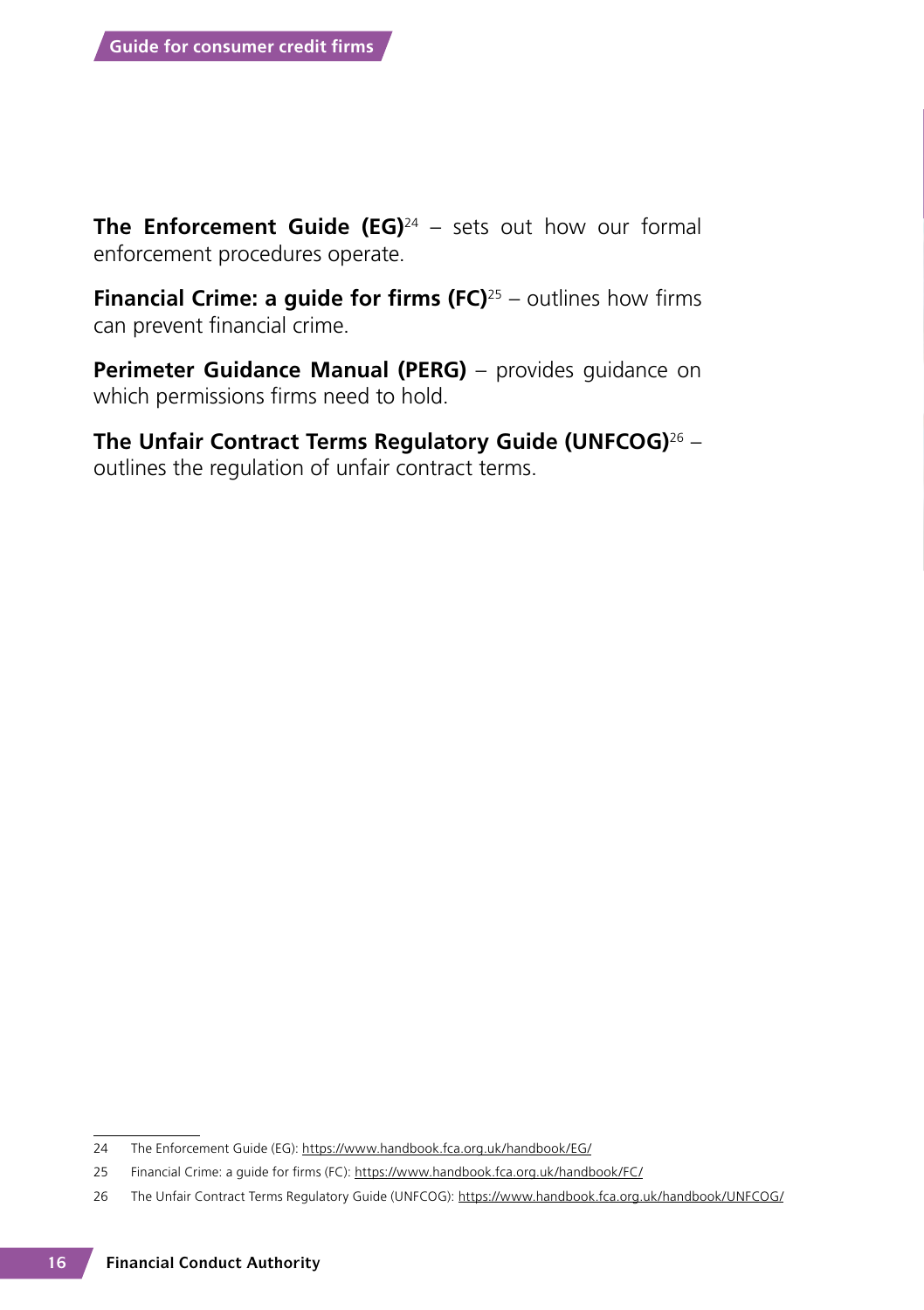<span id="page-16-0"></span>

## *This section looks at the FCA authorisation process and how it will work in practice for your firm.*

On 1 April 2014 we started accepting applications for authorisation from new consumer credit firms.

Firms that were previously regulated by the OFT were given interim permission to carry on consumer credit activities and allocated set application periods to send in their application. We did this in stages to manage the thousands of applications that we anticipated. We wrote to firms to tell them when they should apply.

Authorisation is our equivalent of the OFT consumer credit licensing regime. Firms that want to carry on regulated activities must apply for authorisation (unless they are exempt or an appointed representative).

Our approach is largely based on whether you need to apply for full permission or can benefit from limited permission.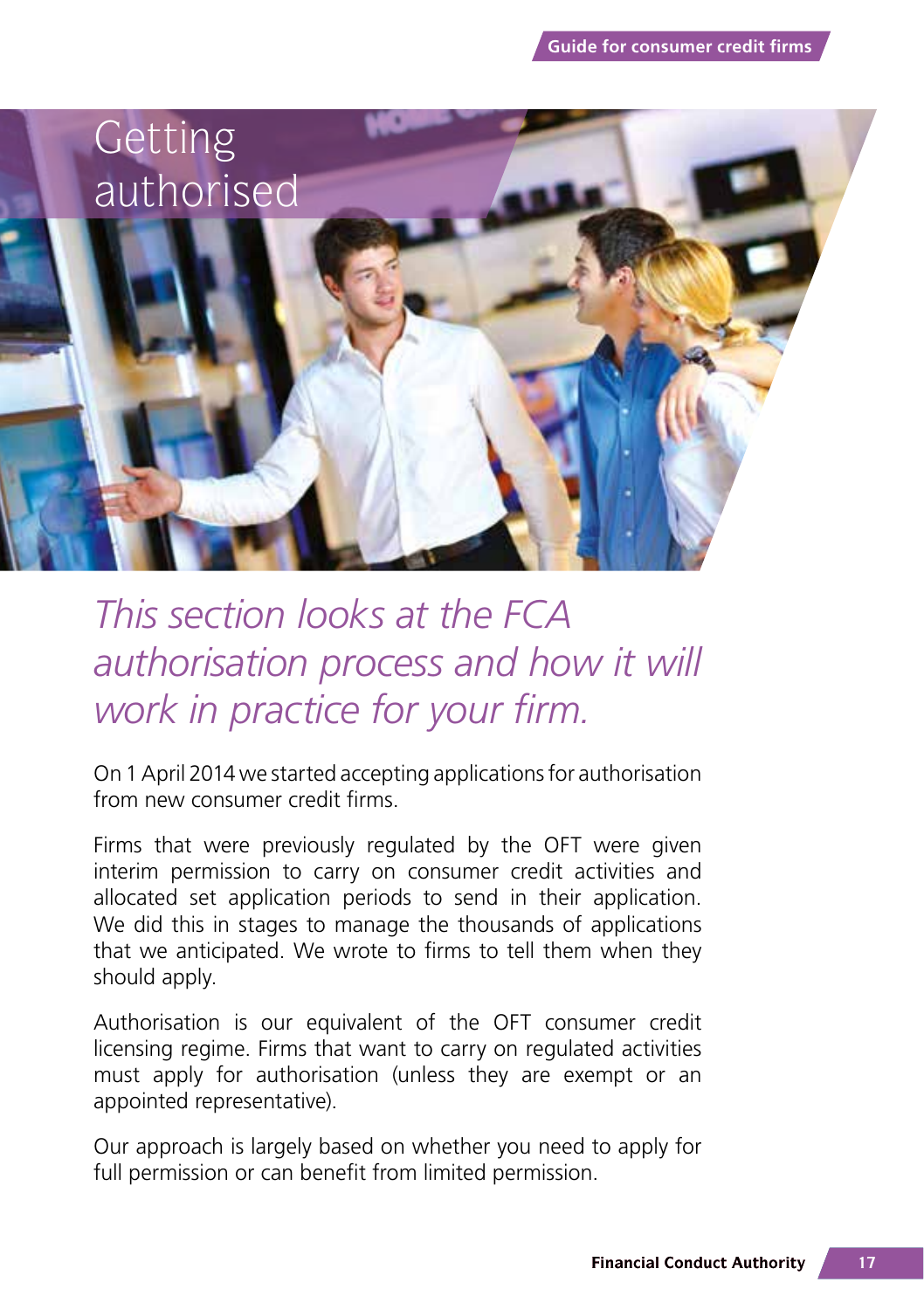Broadly, firms that need to apply for full permission will be subject to more checks and have more conditions to meet at authorisation and when carrying out consumer credit-related activities.

The broad categories are<sup>27</sup>:

| Limited<br>permission<br>activities | <b>Consumer hire</b> (such as tool and car hire firm)                                                                                                                                                                                                                                                                                                           |
|-------------------------------------|-----------------------------------------------------------------------------------------------------------------------------------------------------------------------------------------------------------------------------------------------------------------------------------------------------------------------------------------------------------------|
|                                     | <b>Credit broking</b> (other than by a domestic premises supplier) where<br>the sale of goods or non-financial services is the main business, and<br>broking is a secondary activity to help finance the purchase of those<br>goods or services (such as certain motor dealerships and high-street<br>retailers that introduce customers to a finance provider) |
|                                     | <b>Credit broking</b> in relation to the Green Deal                                                                                                                                                                                                                                                                                                             |
|                                     | <b>Credit broking</b> in relation to hire or hire purchase agreement                                                                                                                                                                                                                                                                                            |
|                                     | Lending where the sale of goods or non-financial services is the<br>main business, and there is no interest or charges and the agree-<br>ments are not hire-purchase or conditional sale agreements (such as<br>certain golf clubs or gyms allowing deferred payment for member-<br>ship)                                                                       |
|                                     | Local authorities lending within the scope of the Consumer Credit<br><b>Directive</b>                                                                                                                                                                                                                                                                           |
|                                     | Not-for-profit bodies providing debt counselling and debt ad-<br>justing and/or credit information services (such as Citizens Advice)                                                                                                                                                                                                                           |
|                                     | <b>Limited permission activities</b> (other than not-for-profit bodies and<br>for credit information services) do not cover activities that relate to<br>agreements secured by legal mortgages on land                                                                                                                                                          |
|                                     | A firm that carries on the lending, secondary broking and/or consum-<br>er hire activities under a limited permission can also apply to carry on<br>limited permission debt counselling, debt adjusting and credit infor-<br>mation services.                                                                                                                   |

<sup>27</sup> The contents of this table is not a comprehensive list of the regulated activities. To analyse whether activities are lower or higher risk, firms should review the legislation or seek legal advice.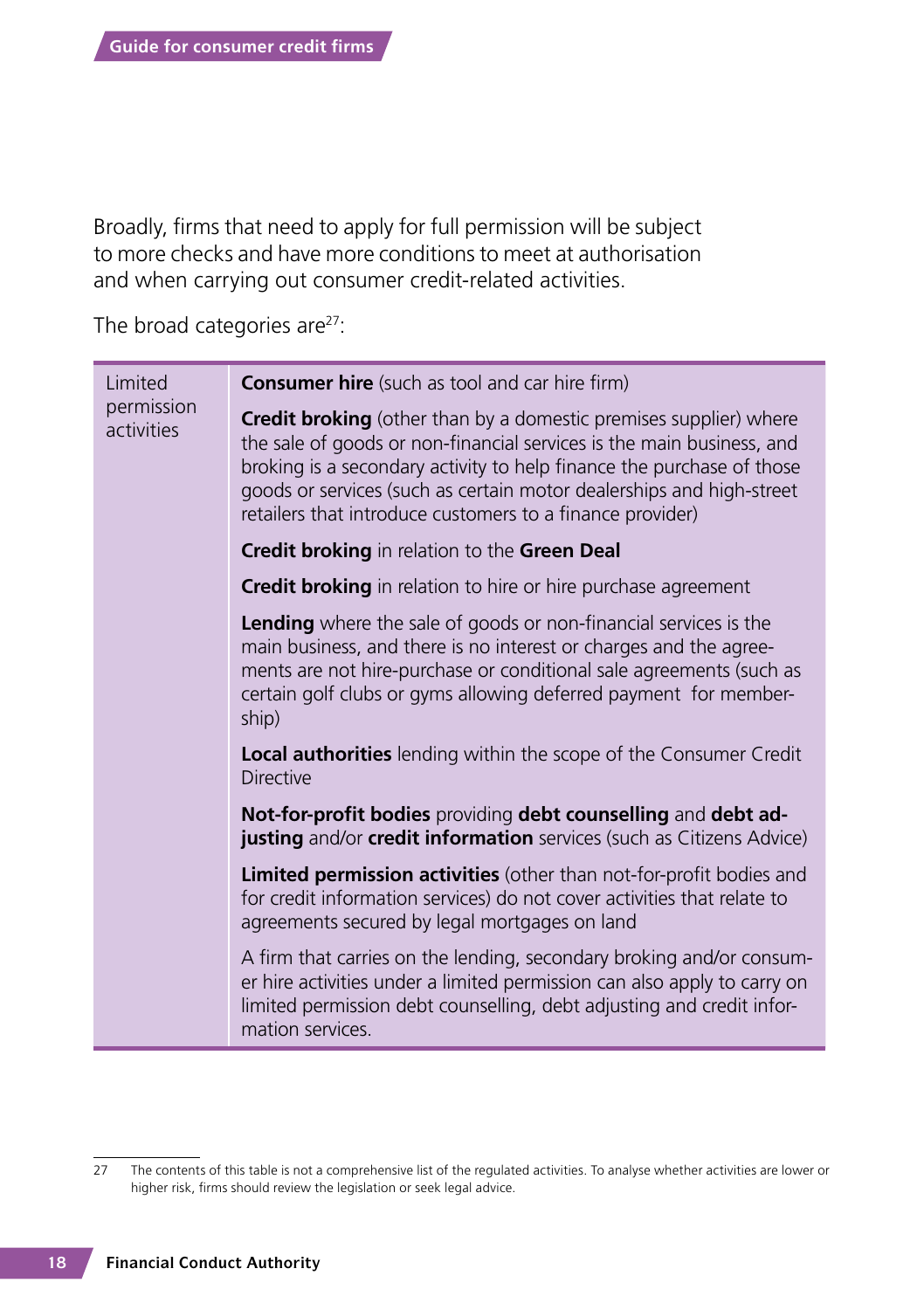| Full<br>permission<br>activities | <b>Credit broking</b> where introducing customers to lenders is a main<br>business activity                                                                                          |  |
|----------------------------------|--------------------------------------------------------------------------------------------------------------------------------------------------------------------------------------|--|
|                                  | <b>Credit broking</b> where the sale of goods or services takes place<br>in the customer's home (what is known as 'domestic premises<br>supplier')                                   |  |
|                                  | Debt administration and debt collection                                                                                                                                              |  |
|                                  | <b>Debt counselling</b> and <b>debt adjusting</b> on a commercial basis                                                                                                              |  |
|                                  | <b>Consumer credit lending</b> which is not limited permission (such<br>as personal loans, credit cards, overdrafts, pawnbroking, hire-pur-<br>chase or conditional sale agreements) |  |
|                                  | <b>Providing credit information services</b>                                                                                                                                         |  |
|                                  | Providing credit reference agency services                                                                                                                                           |  |
|                                  | Peer-to-peer lending                                                                                                                                                                 |  |
|                                  |                                                                                                                                                                                      |  |
|                                  |                                                                                                                                                                                      |  |
|                                  |                                                                                                                                                                                      |  |
|                                  |                                                                                                                                                                                      |  |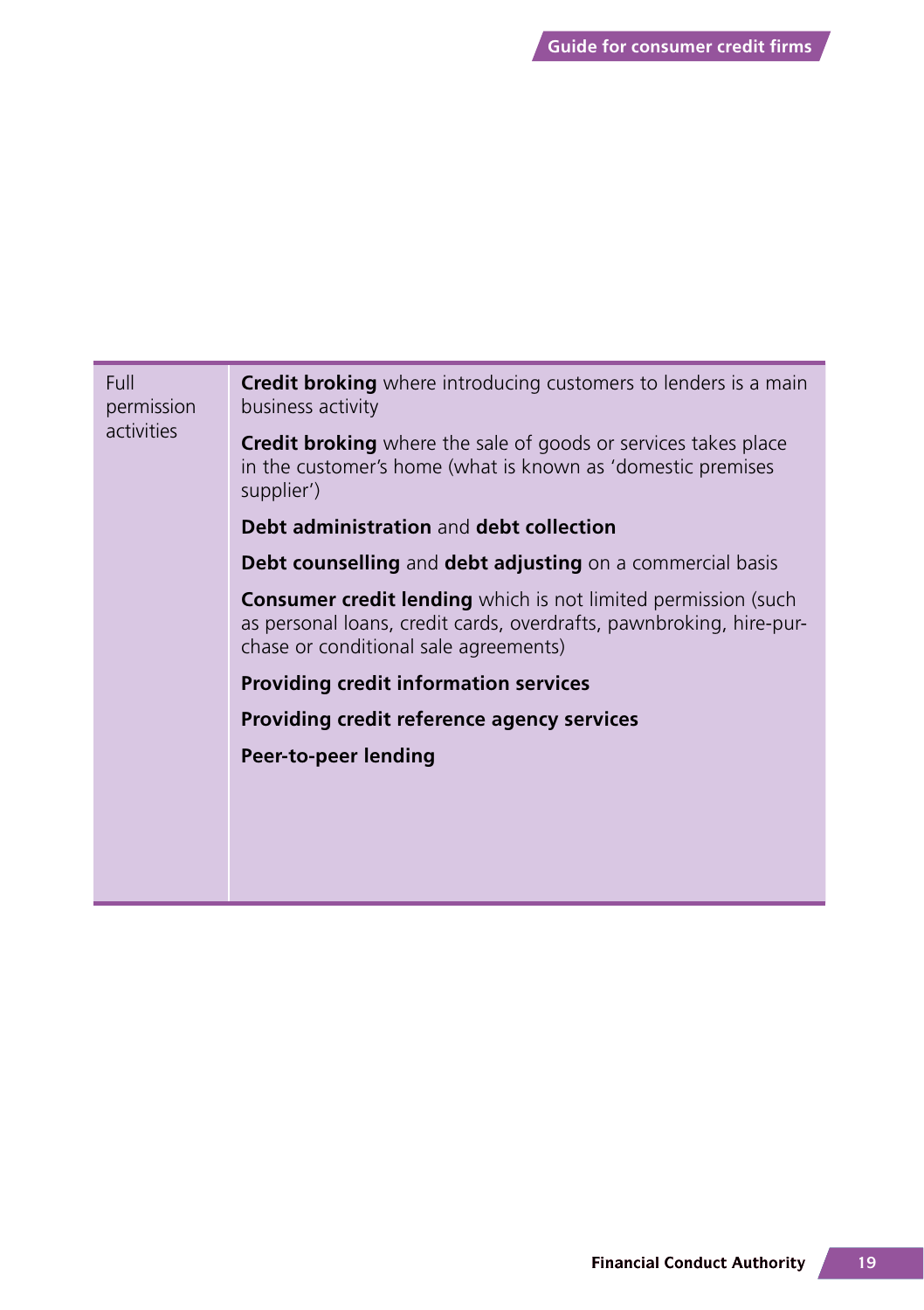Our aim is to ensure that firms wanting to offer consumer credit products and services are well run by fit and proper persons and have appropriate business models.

**Consumer credit firms go through a similar route to getting authorised as other financial services firms.**

All firms have to demonstrate that they meet and will continue to meet our minimum standards to become authorised – known as our threshold conditions. Our approach to assessing some of the threshold conditions is modified for limited permission firms.

The threshold conditions are:

#### **Threshold Condition**

#### **Legal status**

Firms must have a certain legal status to carry out certain regulated activities. (Does not apply to FCA-only regulated firms, i.e. those that are not also regulated by the Prudential Regulation Authority).

#### **Location of offices**

If the firm is a body corporate constituted under UK law, the firm's 'mind and management', e.g. directors, compliance function, audit function, should be in the UK.

#### **Effective supervision**

A firm must be capable of being effectively supervised by us. Matters which may affect this include the complexity of its regulated activities, the products it offers and how the business is organised. In most cases, firms should have a UK establishment. This will be considered on a case-by-case basis.

#### **Appropriate resources**

The firm must demonstrate appropriate resources relative to the nature and scale of the business. This requirement applies not just to financial resources but also to other resources which are essential to effectively running the firm, such as the knowledge and competence of staff and the assets of the business, such as premises and technology.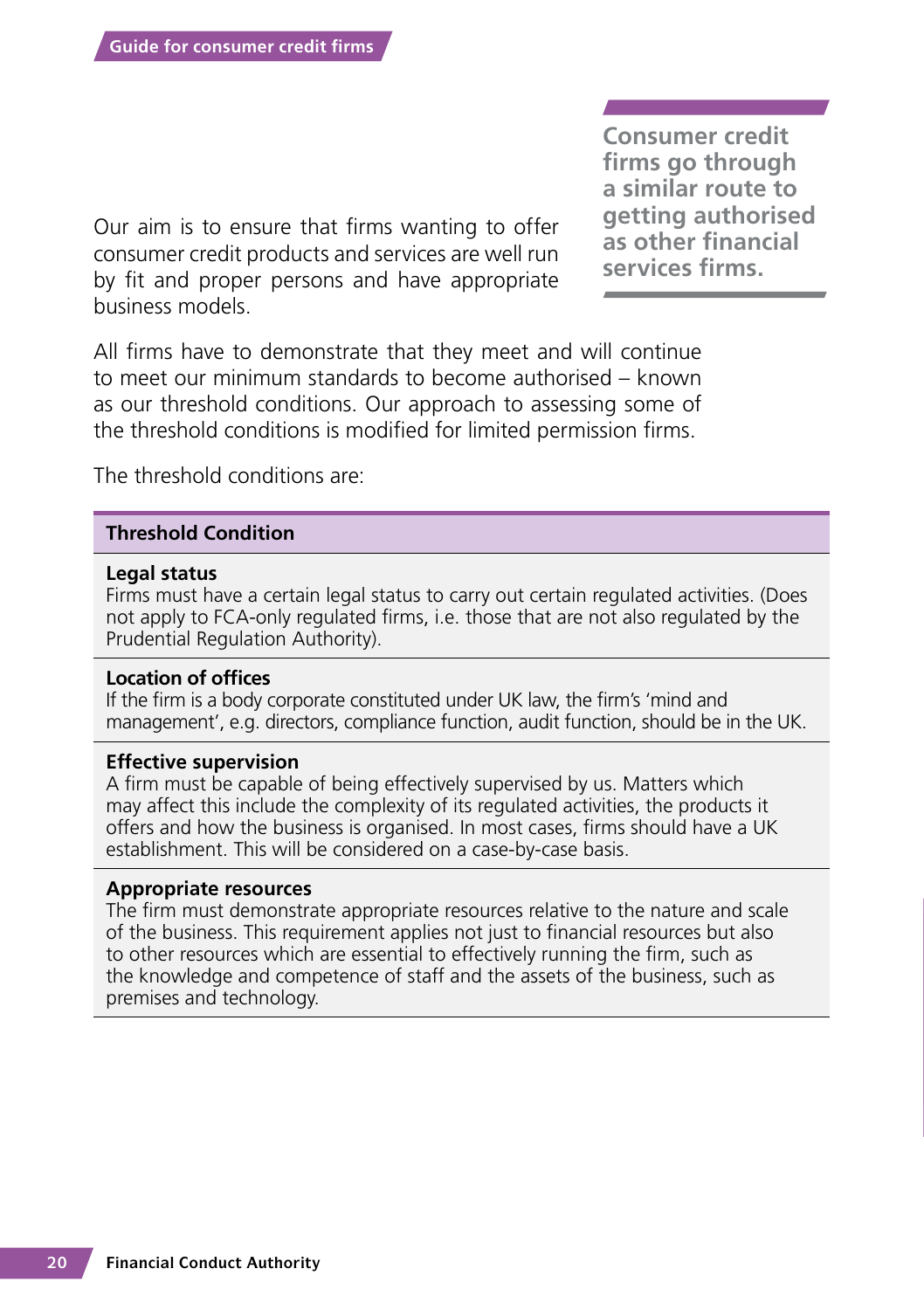#### **Suitability**

The firm must demonstrate the competence and ability of management, and that the firm's affairs are conducted in an appropriate manner regarding the interests of consumers and the integrity of the UK financial system.

#### **Business model**

The firm's strategy for doing business must be suitable for its regulated activities and have regard to the FCA's operational objectives.

Once your firm is authorised, you will also have to meet requirements on:

- **•** approved persons
- **•** controllers
- **•** regulatory reporting
- **•** complaints reporting and publication

For debt management firms, there are additional requirements relating to prudential standards and client assets.

Prudential standards also apply to peer-to-peer lending platforms, as set out in our policy statement on crowd funding.

Our authorisation team will assess your application in a way that is proportionate to the size and nature of your business and the risks to consumers.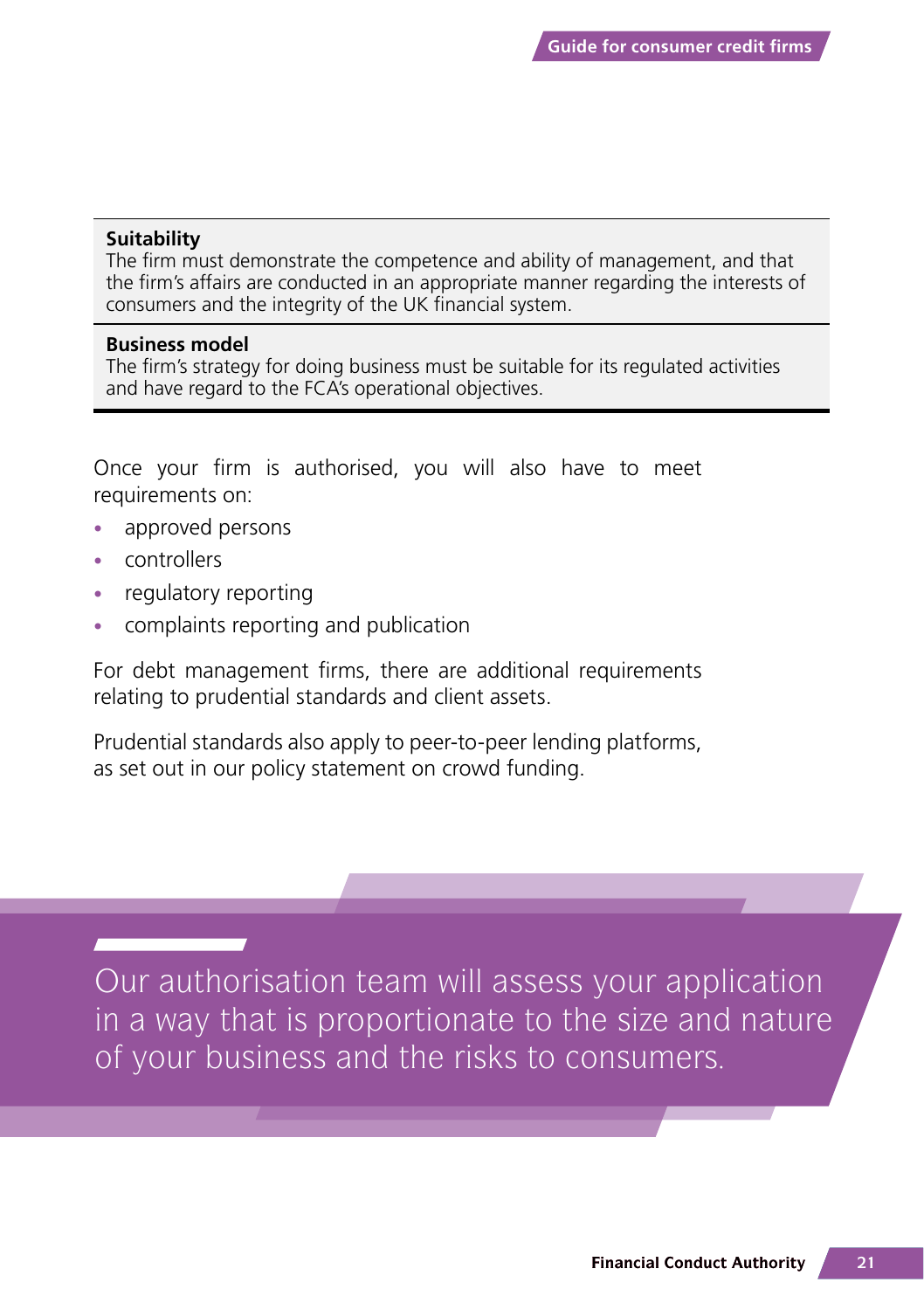#### **Getting ready for FCA authorisation**

Consumer credit firms go through a similar route to getting authorised as other financial services firms.

You need to complete a set of application forms that are relevant to your business type. This includes details of who works at the firm, your approved persons, your controllers, your business model and key financial information.

We will ask you to demonstrate how your firm is set up to meet our requirements.

This includes your business plan, setting out your business aims and objectives and how you organise your resources to achieve them. If you don't have a business plan, or haven't revised your current one for some time, now is the time to start working on this.

#### **Once you are ready to apply, what do you need to do?**

You will need to complete your application on our online system, [Connect](http://www.fca.org.uk/firms/systems-reporting/connect).28 We will assess your application to see if you meet the standards we require and will make a decision within:

- **•** six months of receiving your complete application
- **•** 12 months of receiving an incomplete application (or six months from when an incomplete application becomes complete)

If your application is incomplete or needs further explanation, we will ask you to clarify it or to provide further information or documentation, as appropriate. For example, where there are inconsistent or missing answers.

If you need to apply for full permission you will need to give us more details about your business than if you apply for limited permission.

<sup>28</sup> Our online application system, Connect: <http://www.fca.org.uk/firms/systems-reporting/connect>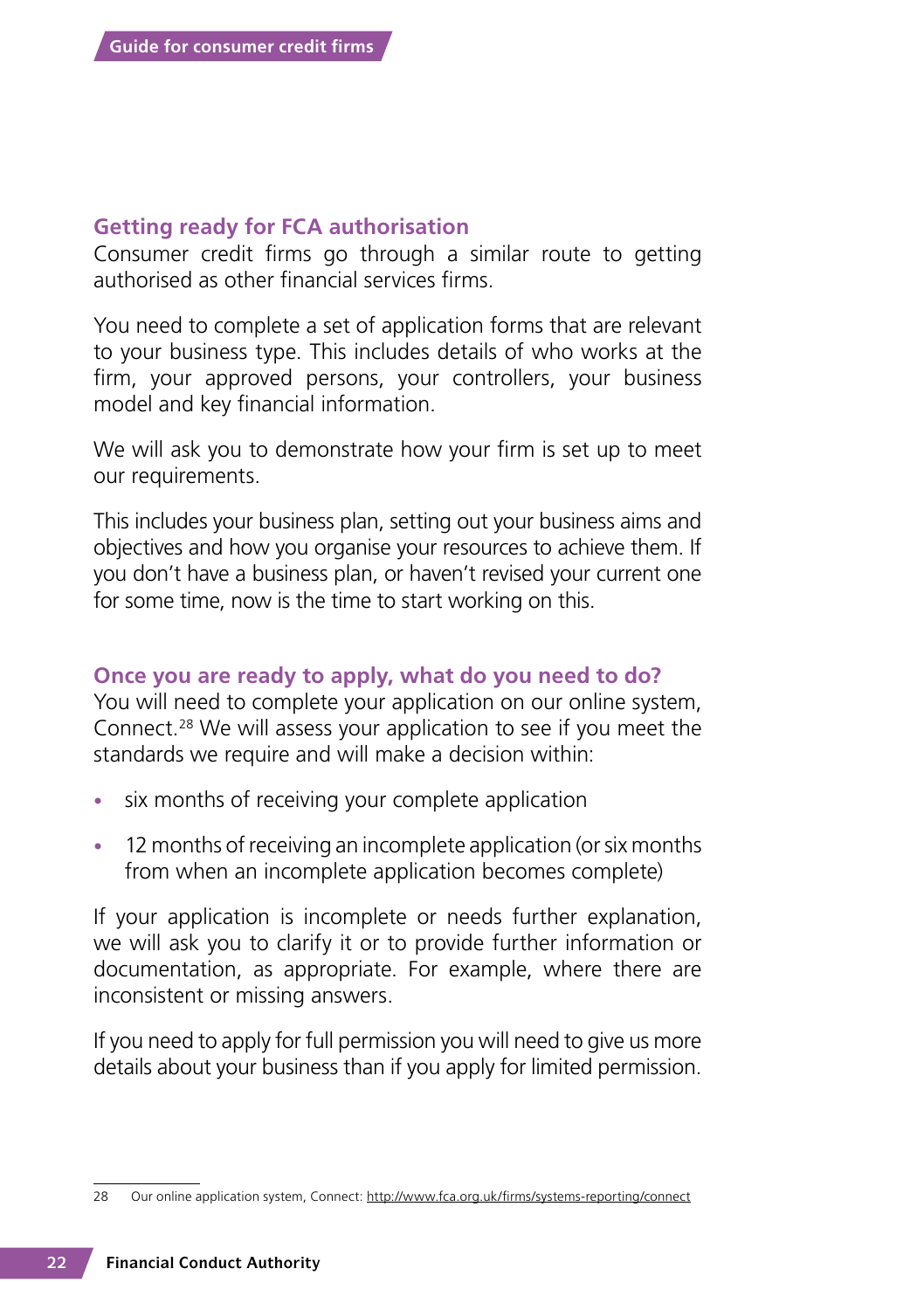We recommend that you watch our video guides<sup>29</sup> to completing authorisation applications on Connect.

Our authorisation team will assess your application in a way that is proportionate to the size and nature of your business, and the potential risks to consumers. We may have more contact with you if you are applying for full permission and less if you are applying for limited permission.

#### **What happens next?**

The consumer credit authorisation section<sup>30</sup> of our website gives more information about becoming authorised.

If you have registered for interim permission, and you make an application for authorisation within your allocated application period, you can continue to trade under your interim permission until your application for authorisation has either been granted or rejected. If you do not apply within your allocated application period then your interim permission will lapse at the end of that period.

Our website also includes sample application forms $31$  so you can see what we will ask you to include when you apply.

<sup>29</sup> Connect application system video guides: <https://www.the-fca.org.uk/authorisation-applications-video-guides-consumer-credit>

<sup>30</sup> Consumer credit authorisation website pages: [www.fca.org.uk/cc-authorisation](http://www.fca.org.uk/cc-authorisation)

<sup>31</sup> Consumer credit sample application forms: <https://www.the-fca.org.uk/authorisation-consumer-credit/apply>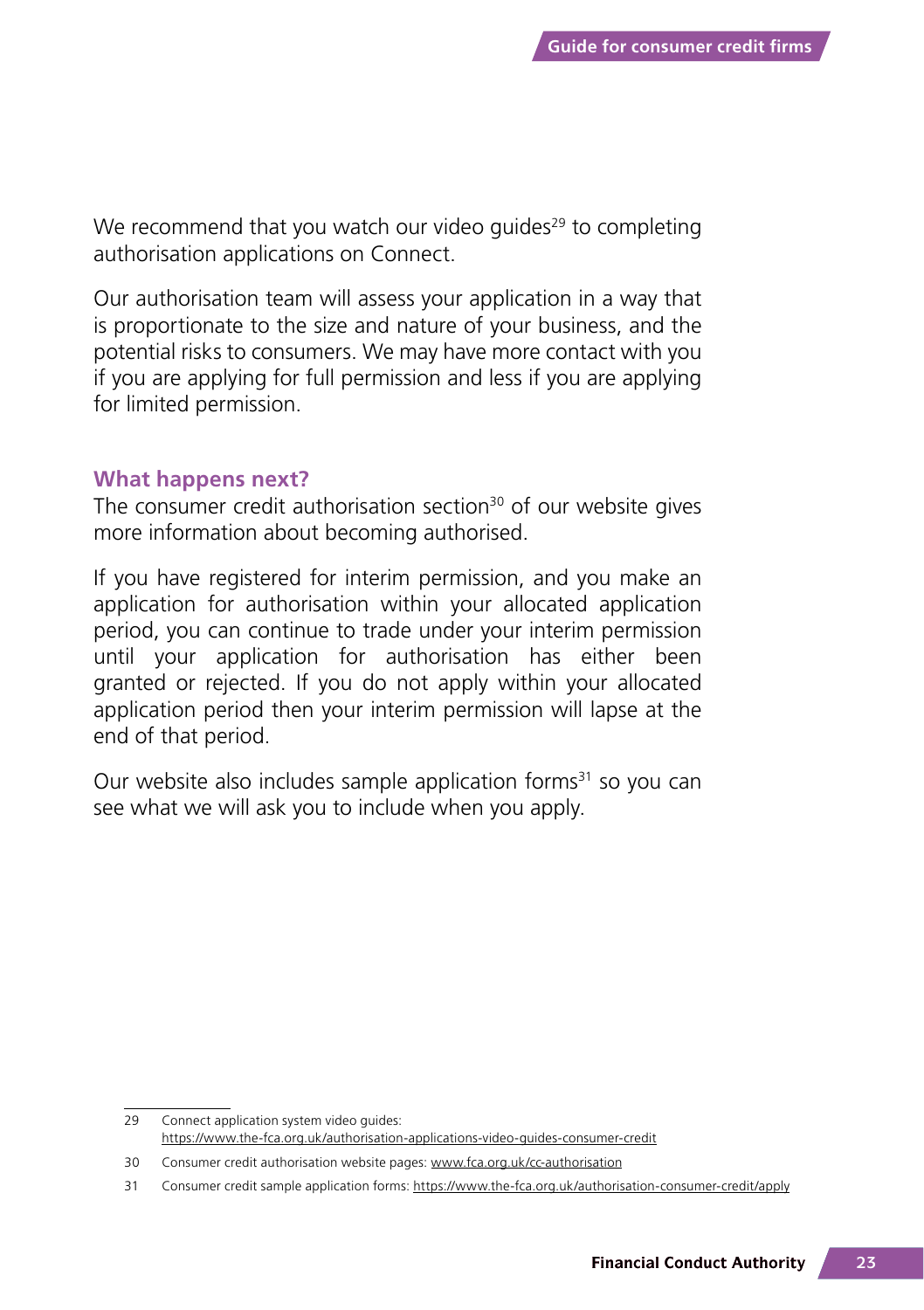If you did not have a consumer credit licence on 31 March 2014, or you did not notify us that you wished to receive interim permission, you can apply for authorisation at any point but you cannot carry on any credit-related regulated activities, for which you require authorisation, until we approve your application.

#### **Fees**

We are funded by the firms we regulate through fees. We aim to cover our costs in a way that is as fair and efficient as possible and we consult on our fees each year.

Firms have to pay a fee when they apply for authorisation and then annual fees for every year they are authorised.

The fee that a firm has to pay will be proportionate to the size of the firm's business and the type of authorisation.

Firms that can benefit from limited permission will have lower fees than those of higher-risk firms that need full permission.

More information about application and annual fees<sup>32</sup> is available on our website.

<sup>32</sup> Consumer credit fees and levies: https://www.the-fca.org.uk/fees-and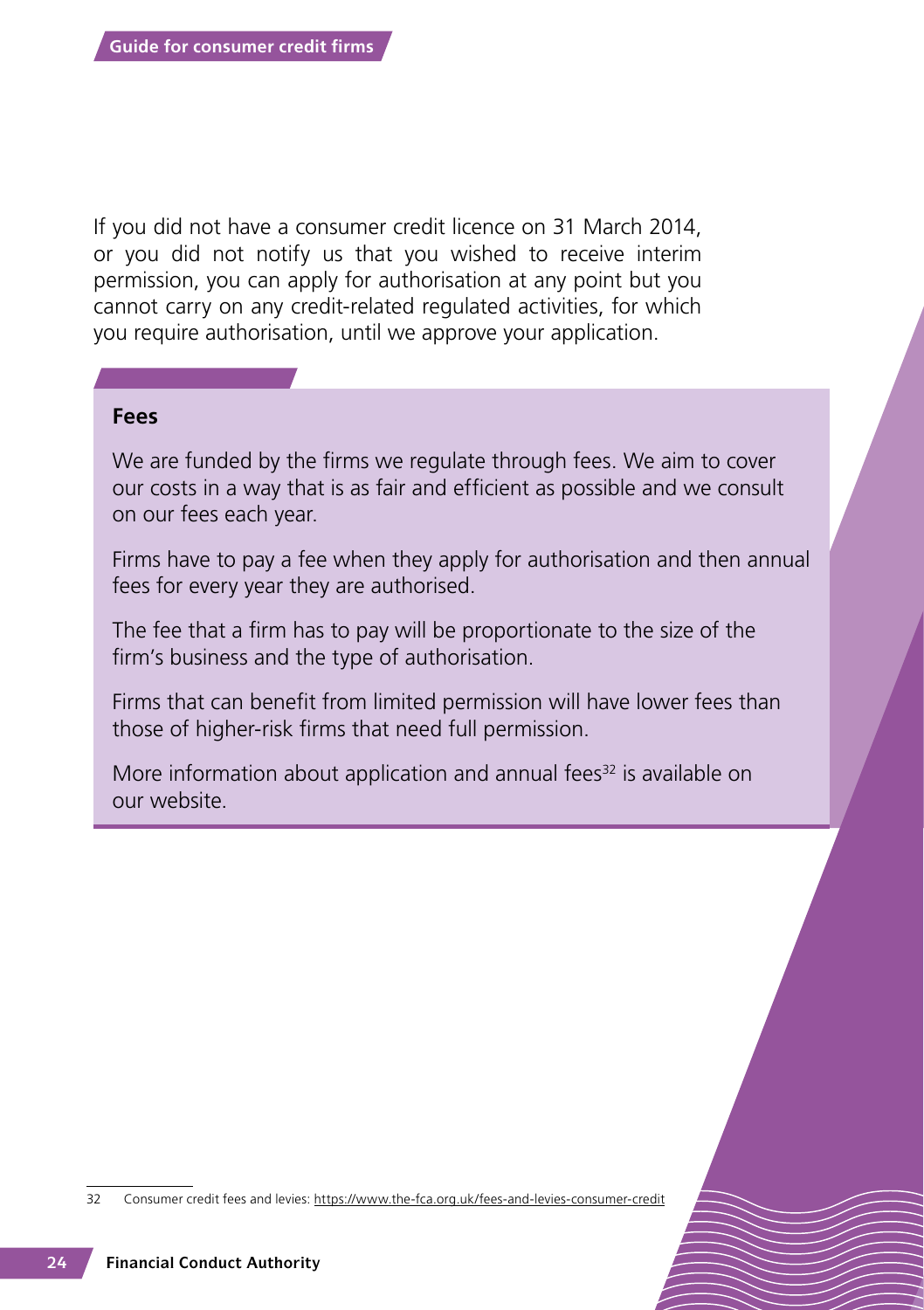#### **Approved persons**

An approved person is an individual we approve to perform one or more activities on behalf of an authorised firm. These are activities that we refer to as 'controlled functions'.

At least one individual in all consumer credit firms (except most not-for-profit debt advice bodies and some sole traders) must be approved by us. This individual will be the 'approved person' for your firm.

#### **What we look for**

We can approve an individual only where we are satisfied that they are fit and proper to perform the controlled function(s) they apply for.

**Being an approved person brings with it several important responsibilities. These include a duty to be aware of, and comply with, our regulatory requirements and understand how they apply to each controlled function.**

Considering a candidate's fitness and propriety, we look at:

- **•** honesty (including pro-actively contacting the regulator and disclosing to us any instance in which things have gone wrong or changes are being made to your business)
- **•** integrity and reputation
- **•** competence and capability
- **•** financial soundness

#### **What approved persons need to do**

Being an approved person brings with it several important responsibilities. These include a duty to be aware of, and comply with, our regulatory requirements and understand how they apply to each controlled function. Specifically, approved persons must:

**•** meet and comply on an ongoing basis with our Fit and Proper test for Approved Persons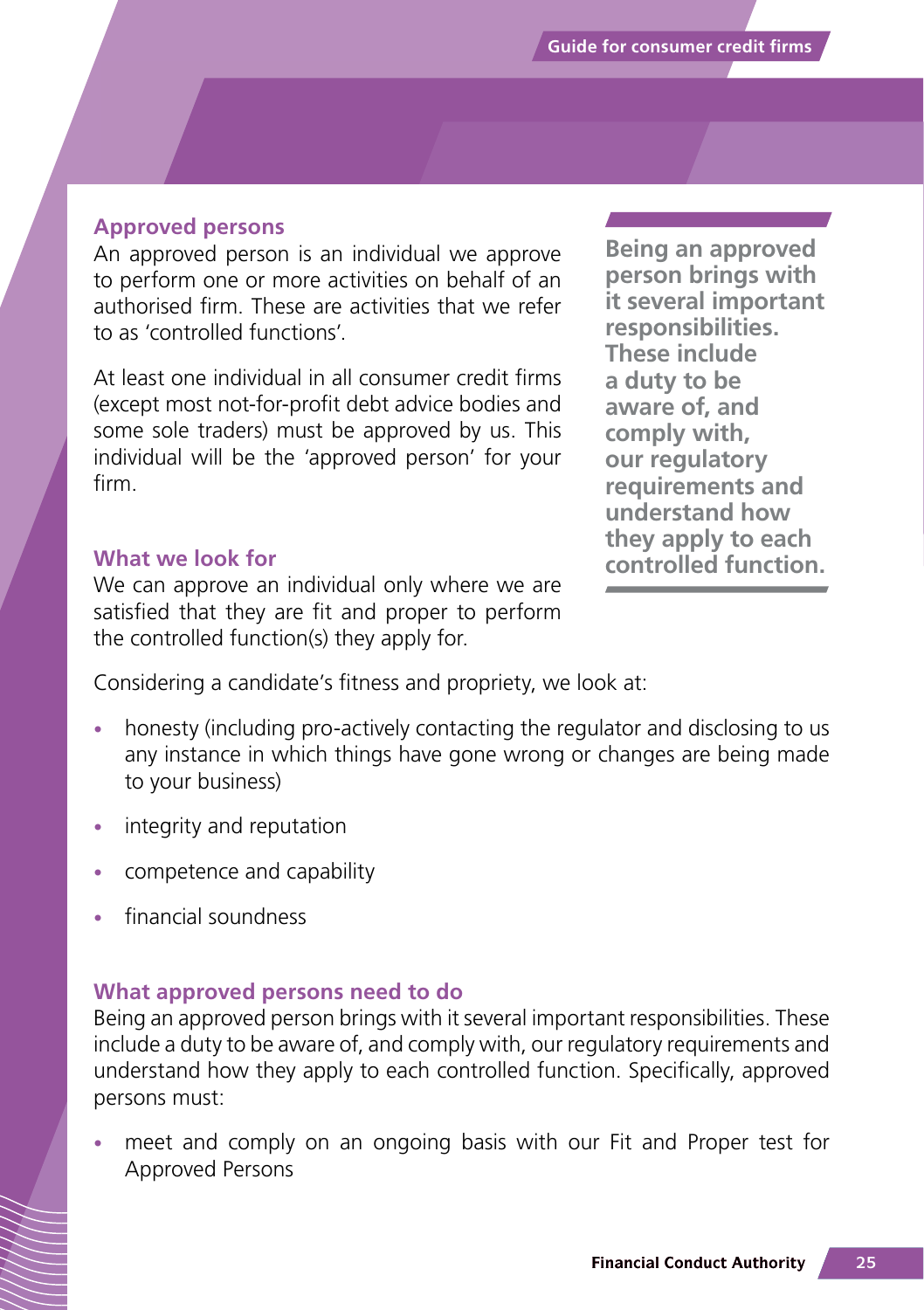- **•** comply with the Statements of Principle and the Code of Practice for Approved Persons. These describe the conduct that we require and expect of the individuals we approve
- **•** report to the firm and to us any matter that may affect the firm's ongoing fitness and propriety

#### **Controlled functions**

Twelve controlled functions potentially apply to consumer credit firms, depending on their business and legal status. The number of roles your staff will need to be approved for will depend on the type of credit activities you intend to carry on, the legal status of your business and the permissions you require.

Firms with limited permission will normally only require one approved person. (See table 1 on page 46 for the list of controlled functions.)

You can appoint one individual to be an approved person for more than one controlled function in your firm, provided you can demonstrate that individual has the ability to manage multiple roles. We will consider the application in the context of the scale of your firm and the activities you plan to undertake.

An individual can be an approved person for more than one firm, provided that each takes appropriate responsibility for ensuring the individual manages the risks involved.

Controlled functions need to be carried out by approved persons who are closely involved in the running of the firm. It is unlikely you will be able to outsource these roles and still meet the standards we expect, although we will assess this on a case-by-case basis. However, you can outsource resources for guidance and support for approved persons.

There is more information about approved persons $33$  on our website.

<sup>33</sup> Consumer credit approved persons:<https://www.the-fca.org.uk/approved-persons>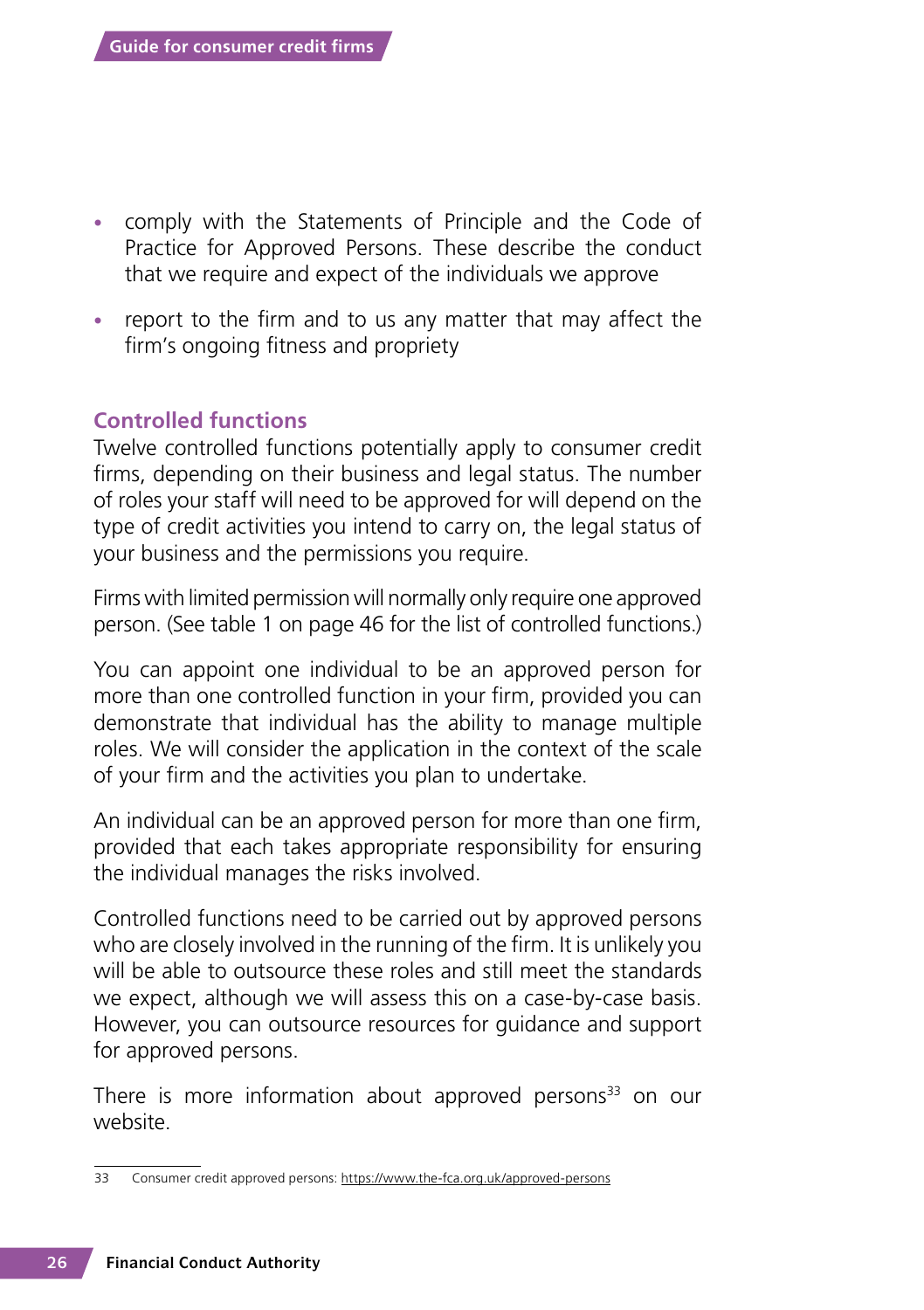#### **Principals and appointed representatives**

An appointed representative is a firm that carries on regulated activities under the supervision of another firm that we authorise.

Under this arrangement, if you are the authorised firm (known as the 'principal') you will be responsible for ensuring your appointed representative meets our requirements. We will not have a direct relationship with the appointed representative. You will not be able to have appointed representatives for consumer credit while you have interim permission – you must wait until you become authorised.

There must be a written contract between you as the principal and your appointed representative that documents the arrangement between you.

As principal, you will take full responsibility for ensuring your appointed representatives comply with our rules. Before entering an agreement with an appointed representative, you will need to carry out sufficient checks on the firm or individual. These are to ensure that the appointed representative is financially stable and that they have achieved, and are maintaining, a satisfactory level of competence.

As a principal you must notify us of any firm you appoint as an appointed representative. Where applicable, you must also approve individuals carrying out a controlled function within an appointed representative firm, before it carries out regulated activities.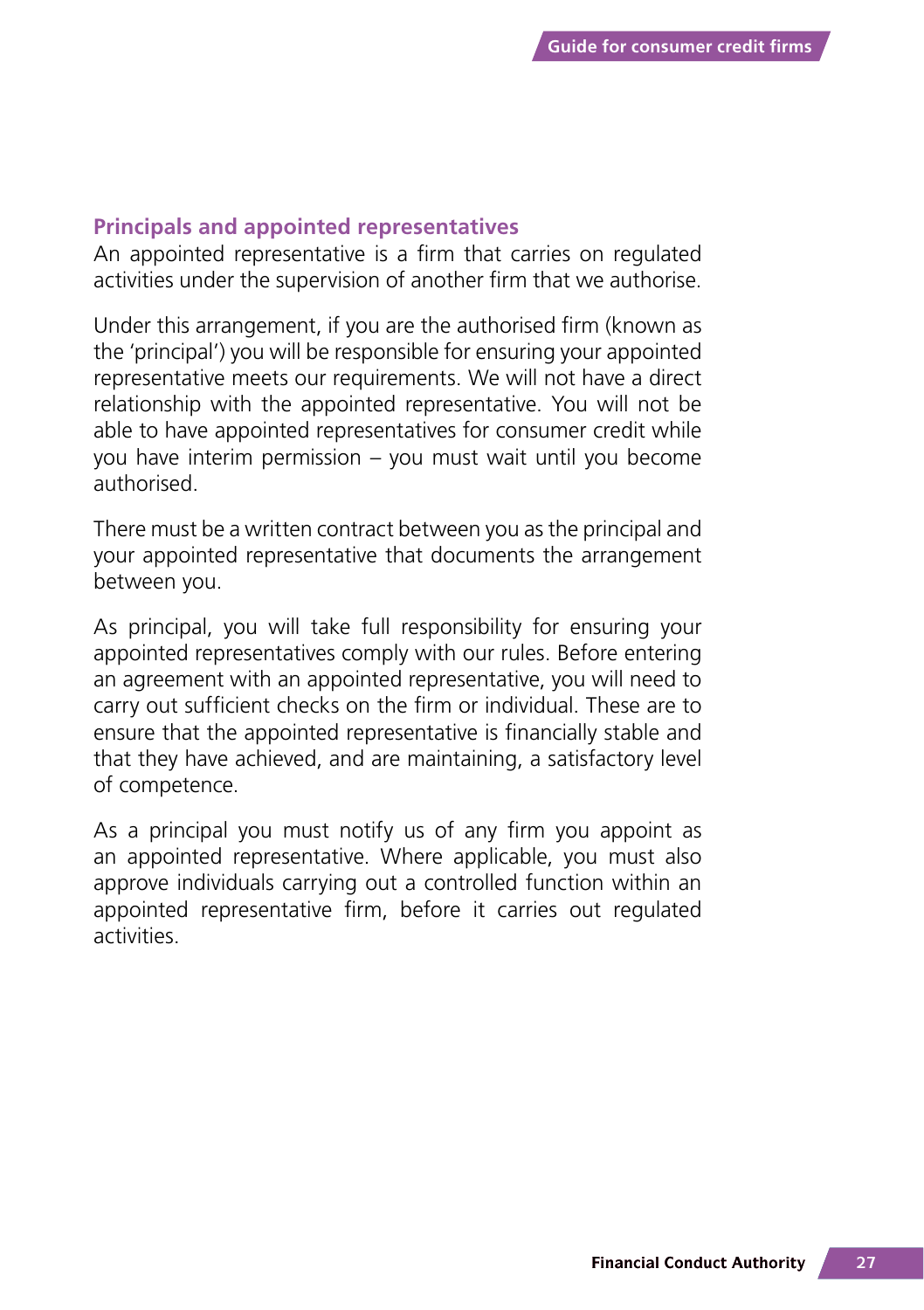Once you agree to be a principal, you are accountable for a range of activities that your appointed representatives carry out, including:

- **•** the products they sell and broker
- **•** any advice they give to customers, and
- **•** ensuring they deliver the six 'treating customers fairly' outcomes in the same way as an authorised firm would

More information about [appointed representatives and principals](https://www.the-fca.org.uk/appointed-representatives-and-principals-consumer-credit)<sup>34</sup> is available on our website.

#### **Appointed representatives' responsibilities**

If you are an appointed representative you will need to understand and comply with the regulatory requirements for the business you conduct. A business cannot be an appointed representative for a regulated activity if:

- **•** it does not have a contract with a principal firm covering its regulated business
- **•** its principal firm has not accepted responsibility in writing for the regulated activity the business undertakes
- **•** the firm that the business wants to act as its principal holds only an interim permission for the relevant credit activity
- **•** it operates a credit reference agency
- **•** it provides credit (unless the credit is free of interest and any other charges)
- **•** it is authorised for another activity

<sup>34</sup> Appointed representatives and principals: [https://www.the-fca.org.uk/appointed-representatives-and-principals](https://www.the-fca.org.uk/appointed-representatives-and-principals-consumer-credit)[consumer-credit](https://www.the-fca.org.uk/appointed-representatives-and-principals-consumer-credit)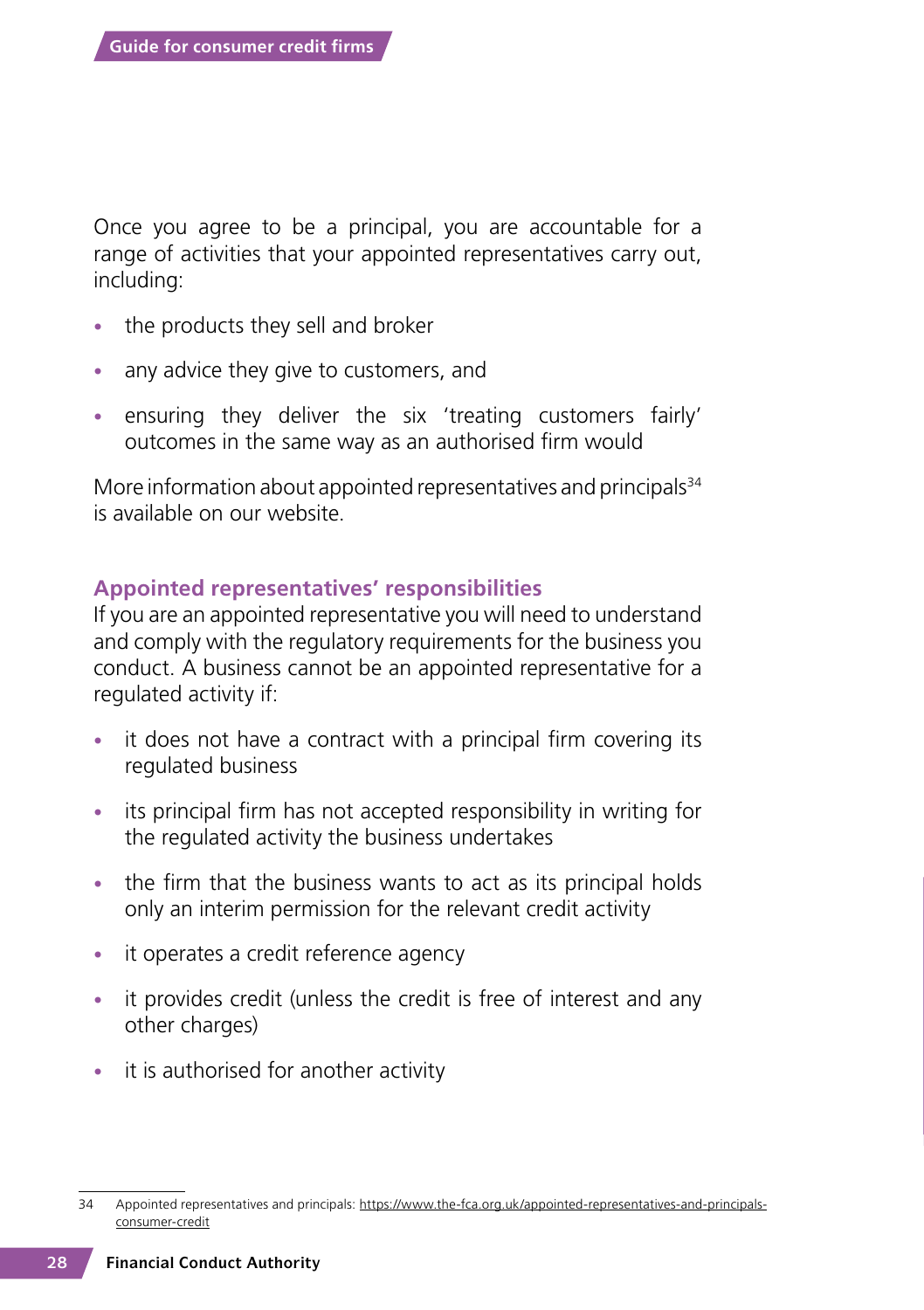The exceptions to this are:

- **•** a firm with interim permission for a credit activity may also be an appointed representative for an activity regulated under the Financial Services Markets Act that is not covered by its interim permission
- **•** a firm with limited permission for certain credit activities will be able to be an appointed representative for other regulated activities, eg a motor dealer with limited permission to carry on credit broking can also be an appointed representative insurance intermediary

As an appointed representative you must allow the principal access to your staff, premises and records so the principal can carry out the necessary oversight and monitoring of your business.

A firm that intends to operate as an appointed representative in the longer term has to make arrangements with an authorised firm.

An appointed representative is a firm that carries on regulated activities under the supversion of another firm that we authorise.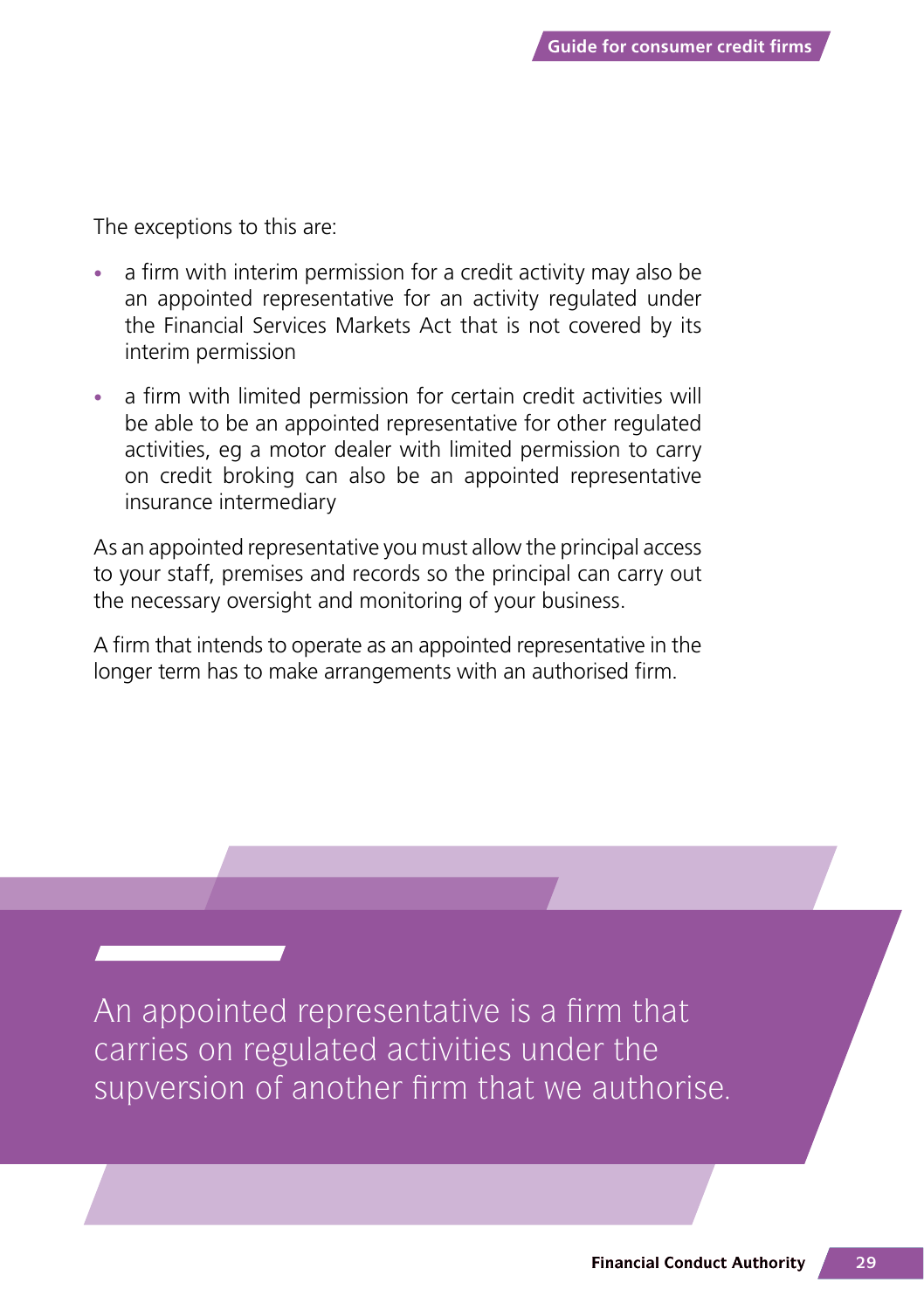#### **Unauthorised firms**

We actively police firms that are not authorised by us but offer regulated financial services in the UK. We have a dedicated department tackling unauthorised business activity and we take steps to actively [warn consumers](http://www.fca.org.uk/consumers/protect-yourself/unauthorised-firms)<sup>35</sup> about these firms.

Unauthorised businesses pose a significant risk to consumers and distort the market for firms that are working hard to do the right thing and remain compliant with regulatory requirements.

We take action against firms and individuals that carry on regulated activities in the UK without our authorisation. We use a wide range of enforcement powers including criminal prosecutions, action through the civil courts (injunctions, asset freezes, winding-up and bankruptcy) and publishing warnings against specific firms and individuals.

Firms or individuals that carry out unauthorised business do so in breach of section 19 of the Financial Services and Markets Act 2000 (FSMA). This is a criminal offence carrying a maximum prison sentence of two years, a fine, or both.

Even if authorised, firms must ensure that their authorisation includes permission for all regulated activities they carry out.

Agreements made by unauthorised lenders, or made as a result of introductions by unauthorised brokers, may also be unenforceable against the consumer under sections 26A and 27 of FSMA.

You can report an unauthorised consumer credit firm to us by calling our Contact Centre on 0300 500 0597 or using our [online reporting](http://www.fca.org.uk/consumers/protect-yourself/report-an-unauthorised-firm/consumer-credit-reporting-form) form.36 We have a register<sup>37</sup> of the firms we regulate on our website.

<sup>35</sup> Protect yourself from unauthorised firms:<http://www.fca.org.uk/consumers/protect-yourself/unauthorised-firms>

<sup>36</sup> Unauthorised consumer credit reporting form: [http://www.fca.org.uk/consumers/protect-yourself/report-an](http://www.fca.org.uk/consumers/protect-yourself/report-an-unauthorised-firm/consumer-credit-reporting-form)[unauthorised-firm/consumer-credit-reporting-form](http://www.fca.org.uk/consumers/protect-yourself/report-an-unauthorised-firm/consumer-credit-reporting-form)

<sup>37</sup> Financial Services Register: <http://www.fca.org.uk/firms/systems-reporting/register>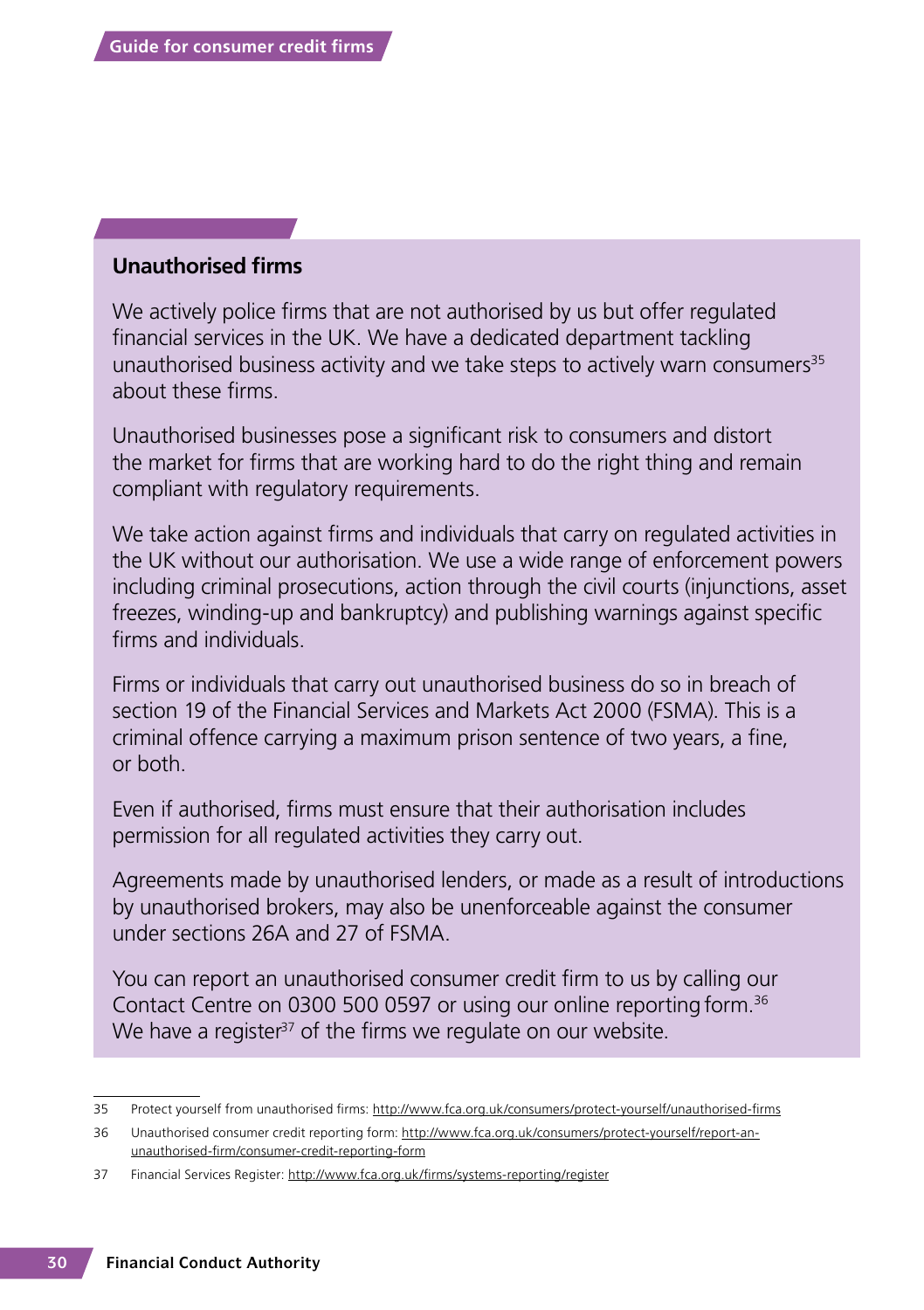<span id="page-30-0"></span>Being supervised by the FCA

*We take an active approach to monitoring and engaging with the firms we regulate. We call the way we monitor the market and work with individual firms 'supervision'.*

This section looks at the FCA supervision model, and how it will work in practice with your firm. Our approach is proportionate, and we concentrate our resources on the greatest potential risks to our objectives. Firms with full permission can expect a more intensive supervisory approach than firms with limited permission.

We aim to protect consumers and ensure market integrity. We want to know how your business is really run, to find where problems flow from and address them at the source. We are interested in your financial health and how you aim to make money, both now and in the future, and how your culture and strategies support fairness for consumers and markets. We will examine the risks your business poses in these areas, and how you respond to these risks.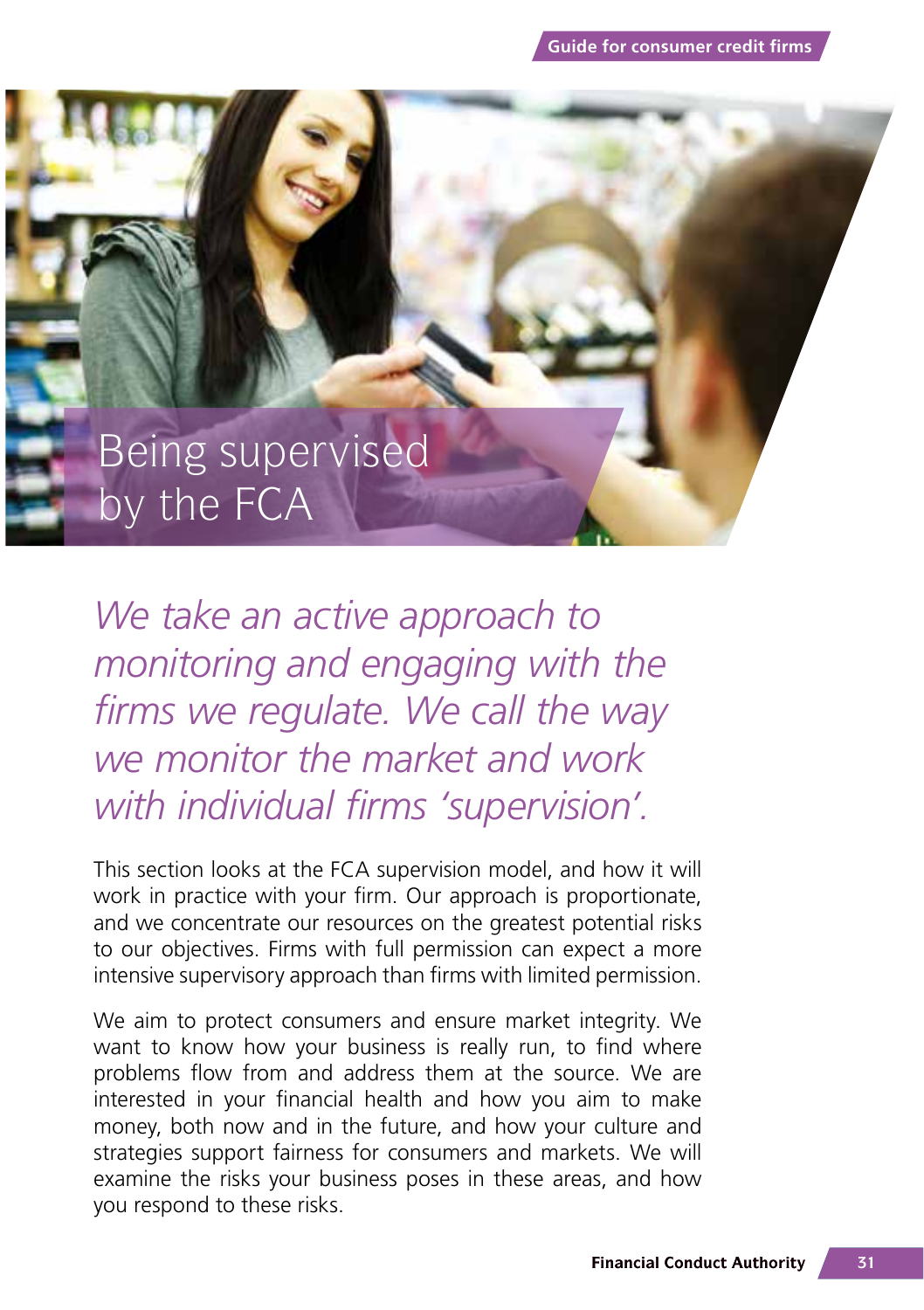Our model supports the promotion of effective competition in the interests of consumers. If we find firms, groups, products or behaviours that could have an adverse effect on competition, we will consider the most appropriate action to take.

#### **Our general approach to supervision**

Firms are expected to meet our standards at all times. The extent of your engagement with our supervision division will partly depend on your firm's classification. Firms which are designated

as 'fixed portfolio' firms will be allocated a named individual supervisor, and proactively supervised using a firm-specific continuous assessment approach. The majority of credit firms will be 'flexible portfolio' firms, which are supervised through a combination of market-based and thematic work, programmes of communication and engagement and education activity aligned with the key risks identified for the sector in which the firms operate. These firms use our Customer Contact Centre as their first point of contact with us.

Firms will be informed following authorisation and subsequently on an ongoing basis, when relevant, what supervisory relationship and approach they will be subject to.

Regardless of your classification, we can contact you at any point to gather information and address risks we find in your firm. We use a range of tools to ensure compliance but we'll aim to resolve problems cooperatively without our powers if possible.

Supervision tends to take one of the following forms. All of these are applicable to both fixed and flexible portfolio firms.

**The extent of your engagement with our supervision division will partly depend on whether your firm is classified as a 'fixed portfolio' firm or a 'flexible portfolio' firm.**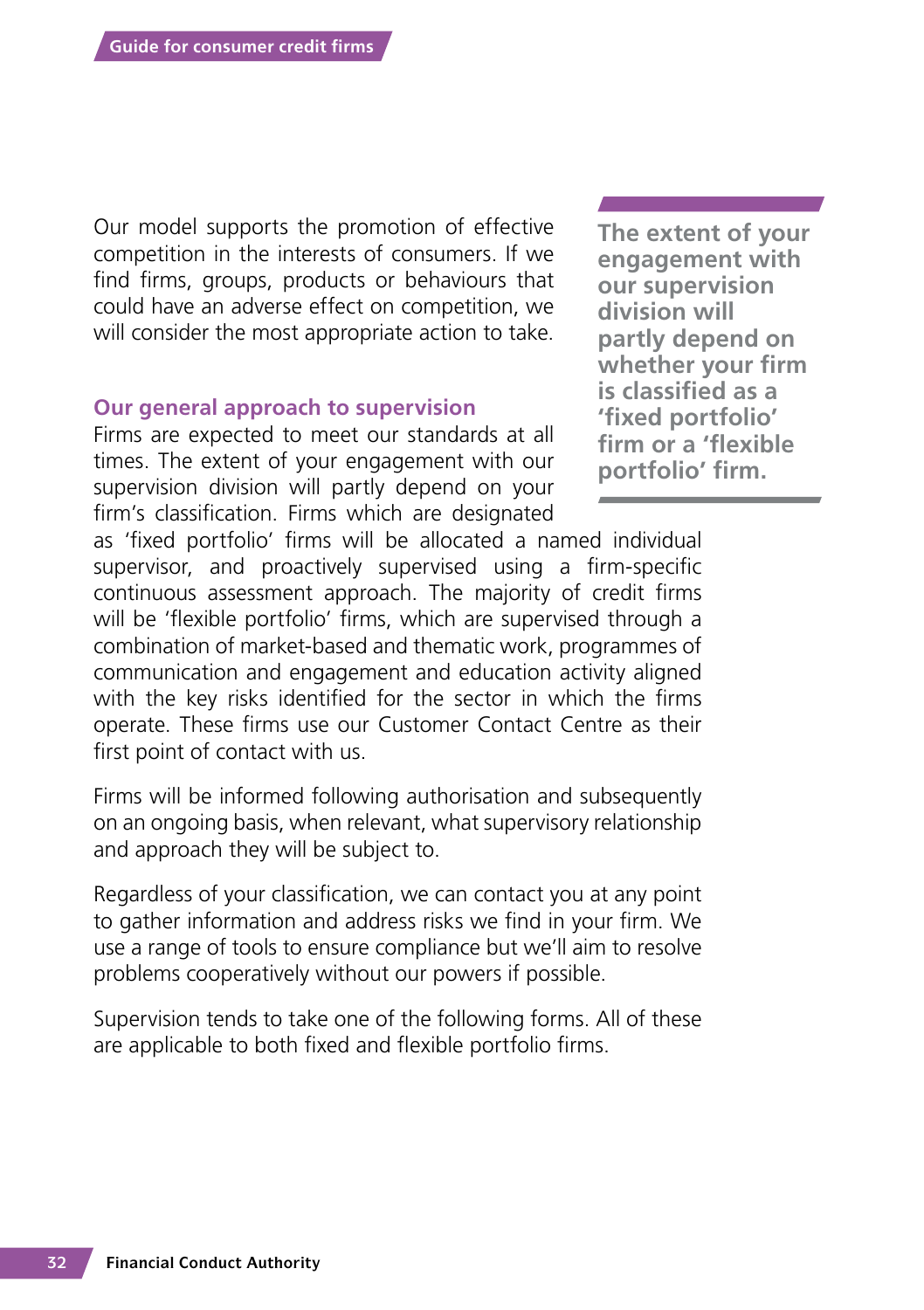#### **Proactive supervision**

This is where we proactively assess a particular firm or firms to understand, mitigate and prevent risks. The basis of our assessment will generally be whether firms have the interests of customers and the integrity of the market at the heart of their business. We decide which firms we will proactively assess on the basis of risk; however, that doesn't necessarily mean that we are acting on specific intelligence about the firms in question. We can proactively supervise firms on an individual basis, or we may assess a number of firms across an issue, product or market at once.

#### **Reactive supervision**

When we become aware of significant risks to consumers, or when damage has already been done, we will respond swiftly and proportionately.

We can identify risks or problems through a number of sources. including information from your firm, data analysis, whistleblowers and consumer complaints. We will also work closely with external stakeholders such as local authority trading standards services (LATSS), the Department for Enterprise, Trade and Investment Northern Ireland (DETINI) and consumer bodies as sources of information.

You have a duty to tell us about any risks or problems that emerge in relation to your firm that may have an impact on our objectives. You can find out more about this duty in SUP15.

If we find a problem, we'll seek to work with you to resolve it voluntarily. If we can't agree a voluntary solution, we may rely on our formal powers in order to limit ongoing risks to consumers. Where we are aware the same risk is evident in more than one firm, we can engage with several firms at once to ensure that all firms deal with the risk, consumers are protected and poor behaviour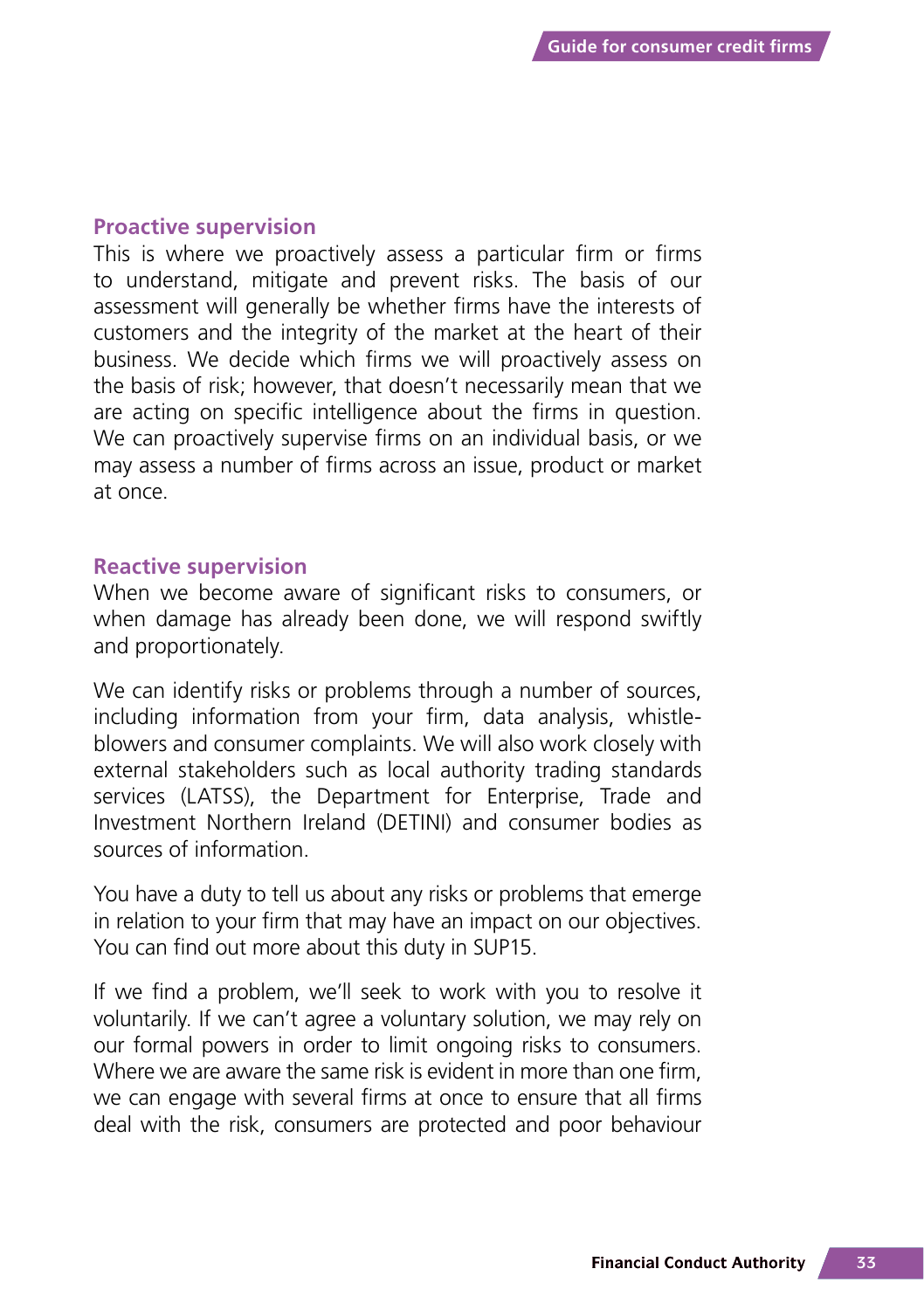is rectified, with compensation being paid to consumers if necessary.

#### **Whistleblowing**

One of the ways we receive information about wrongdoing in firms is from employees or former employees. We take each case seriously and will collect and act upon the intelligence received from whistleblowers wherever appropriate. We place significant value on whistleblowing alerts and seek to provide as much useful feedback to the whistleblower as possible, within the restrictions

**We place significant value on whistleblowing alerts. We take each case seriously and will act upon the intelligence received wherever appropriate.**

we are bound by. More information about whistleblowing<sup>38</sup> is available on our website.

#### **Thematic Reviews**

We look across the market to analyse current events and investigate potential causes of poor outcomes for consumers and market participants. Where we find issues which exist or may exist in a number of firms, we will consider carrying out a thematic review to examine the relevant issue in a number of firms at once.

We will be transparent about the areas we are interested in and why. When we decide that action is needed to reduce a risk to consumers or the integrity of financial markets, we will address our response to all firms in the relevant market, not just those that have been involved in the assessment work, and expect you to consider and act as necessary on our findings.

Follow-up action could include changing our rules or guidance or publishing consumer communications. We will generally publish the results of our thematic work and use it to highlight good practices as well as areas of concern.

<sup>38</sup> Learn more about whistleblowing: <https://www.the-fca.org.uk/whistleblowing>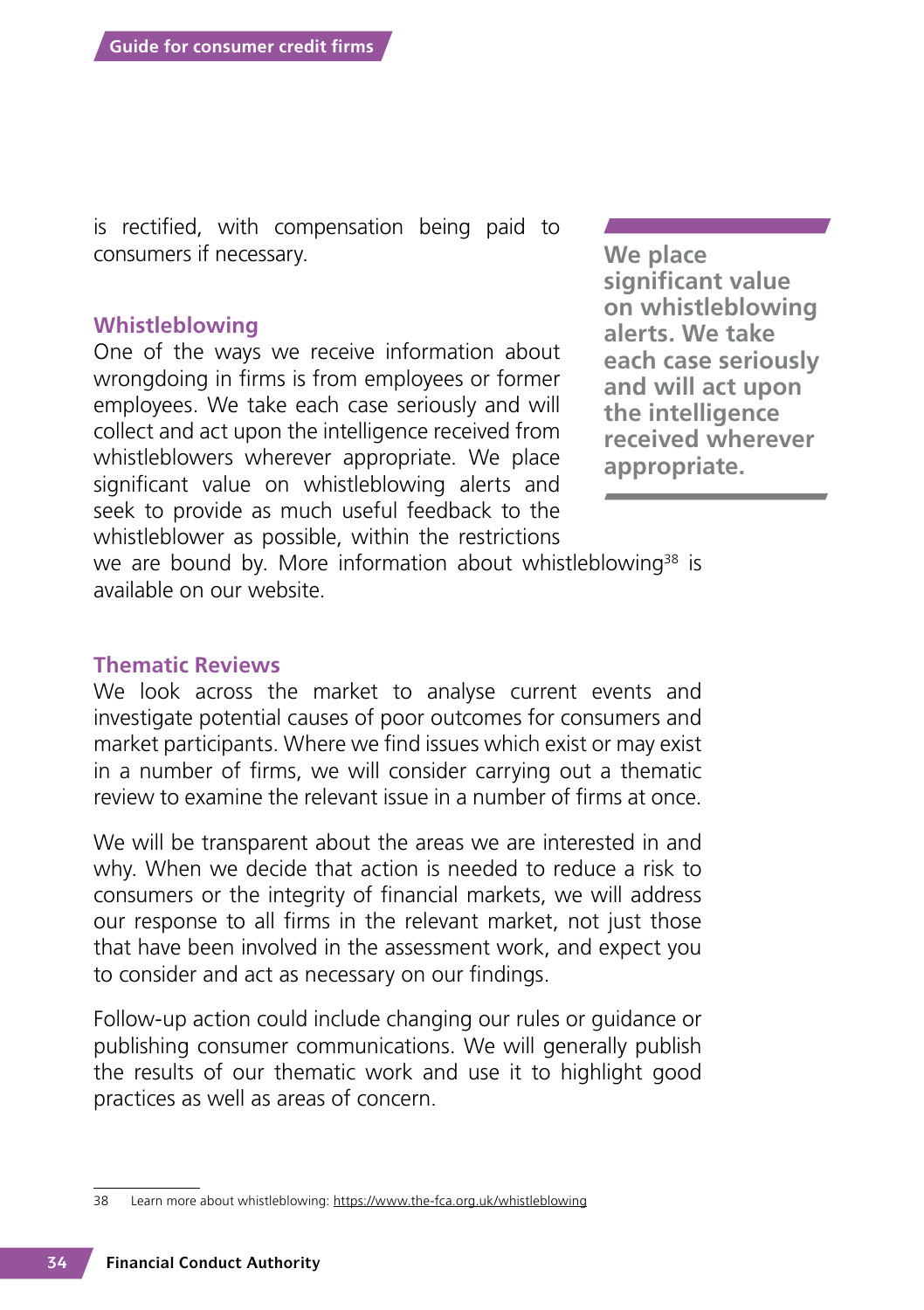#### **Specialist supervision teams**

We have a number of specialist teams in our supervision division who support our front-line supervisors.

#### **Prudential supervision**

Our approach aims to minimise the harm to consumers and market stability when firms experience financial stress or fail.

Our main focus is on debt management firms, as they are subject to specific prudential and client money requirements. These are set out in CONC 10 and CASS 11. Peer-to-peer lenders are also subject to specific prudential and client money requirements.

#### **Financial promotions**

The principle that communications should be clear, fair and not misleading is the backbone of our approach to financial promotions, such as advertising and other marketing.

We have a dedicated team that will proactively monitor promotions across all media, as well as consider referrals and intelligence from others. If we consider that a financial promotion does not meet our requirements, we will have a number of tools available:

- **•** where we see a non-compliant financial promotion, we will contact the firm, asking them to amend or withdraw it
- **•** for repeat breaches, we may also ask them to provide us with a formal attestation (a signed statement) that they have effective governance in place for the approval of compliant financial promotions
- **•** in cases where the firm does not co-operate, we can issue a supervisory notice banning the promotion
- **•** in the worst cases, enforcement action may also be appropriate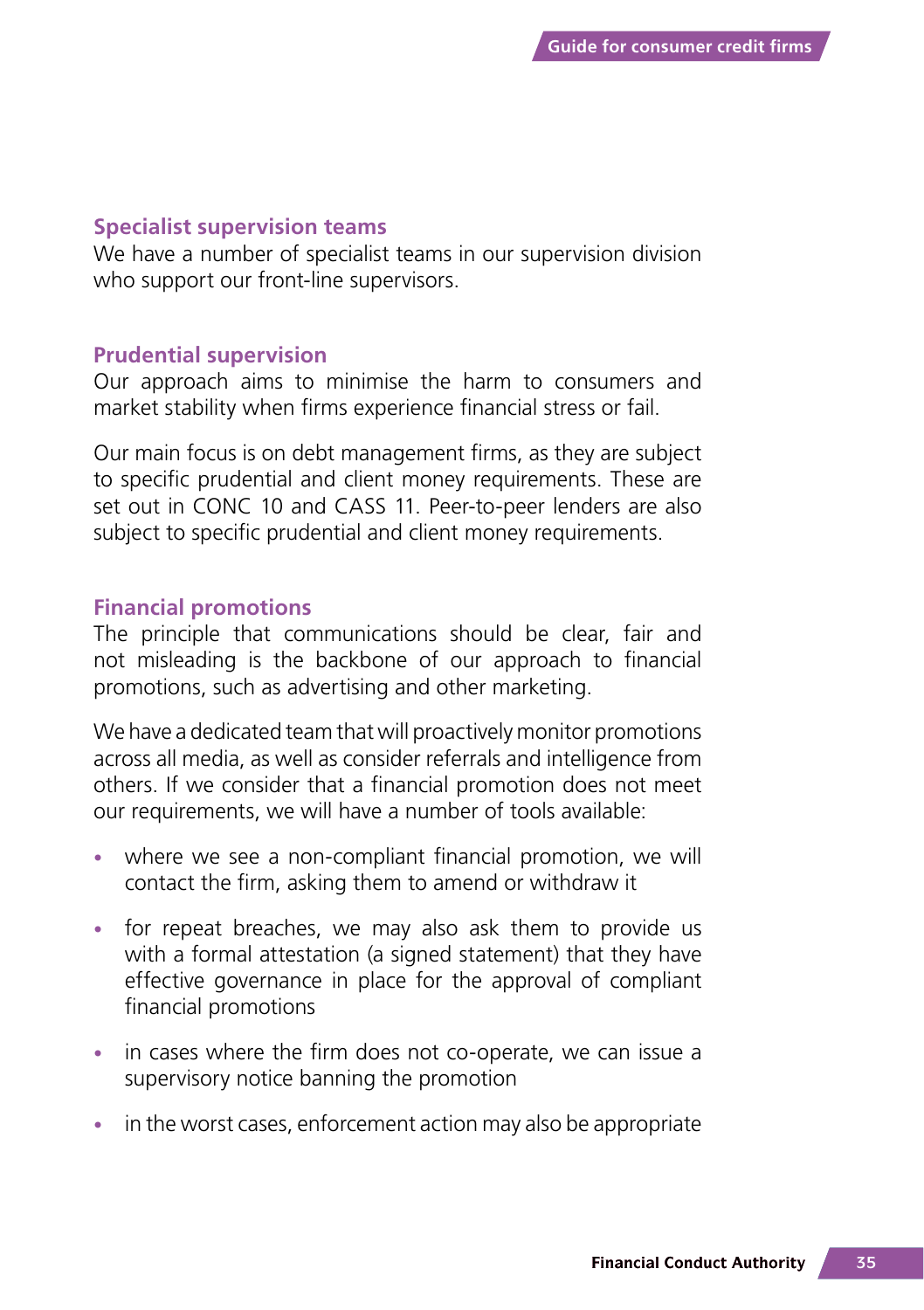You can report [misleading promotions](https://www.the-fca.org.uk/financial-promotions-and-adverts)<sup>39</sup> to us using the steps outlined on our website.

#### **Unfair terms in consumer contracts**

We are responsible for monitoring firms' compliance with the Unfair Terms in Consumer Contracts Regulations. If we decide to take action in relation to the fairness of terms in standard consumer contracts, we can apply for an injunction

**Our approach to the assessment of terms under the regulations is set out in the UNFCOG module in our Handbook.**

under the regulations to prevent a firm relying on unfair terms. We also have the power to accept an undertaking from a firm that it will no longer use terms that we consider unfair. We publish undertakings from firms on our website.

We may also consider carrying out thematic work, looking at contract terms generally, for example reviewing a range of firms' contracts for a particular product. This would consider the fairness and clarity of firms' contract terms under the regulations, alongside firms' practices under wider regulatory requirements.

Our approach to the assessment of terms under the regulations is set out in the [UNFCOG](https://www.handbook.fca.org.uk/handbook/UNFCOG/) module in our Handbook.

#### **Financial crime and intelligence**

All consumer credit firms are required to put in place systems and controls to mitigate the risk that they may be used to further financial crime. We look at the measures firms take to monitor, detect and prevent financial crime risk effectively. We also collect and act upon the intelligence we receive about financial crime risks, for example from whistle-blowers, and take each individual case seriously.

Since 1 April 2014 we have been responsible for supervising how consumer credit firms that are subject to the Money Laundering Regulations comply with them.

<sup>39</sup> Financial promotions and adverts:<https://www.the-fca.org.uk/financial-promotions-and-adverts>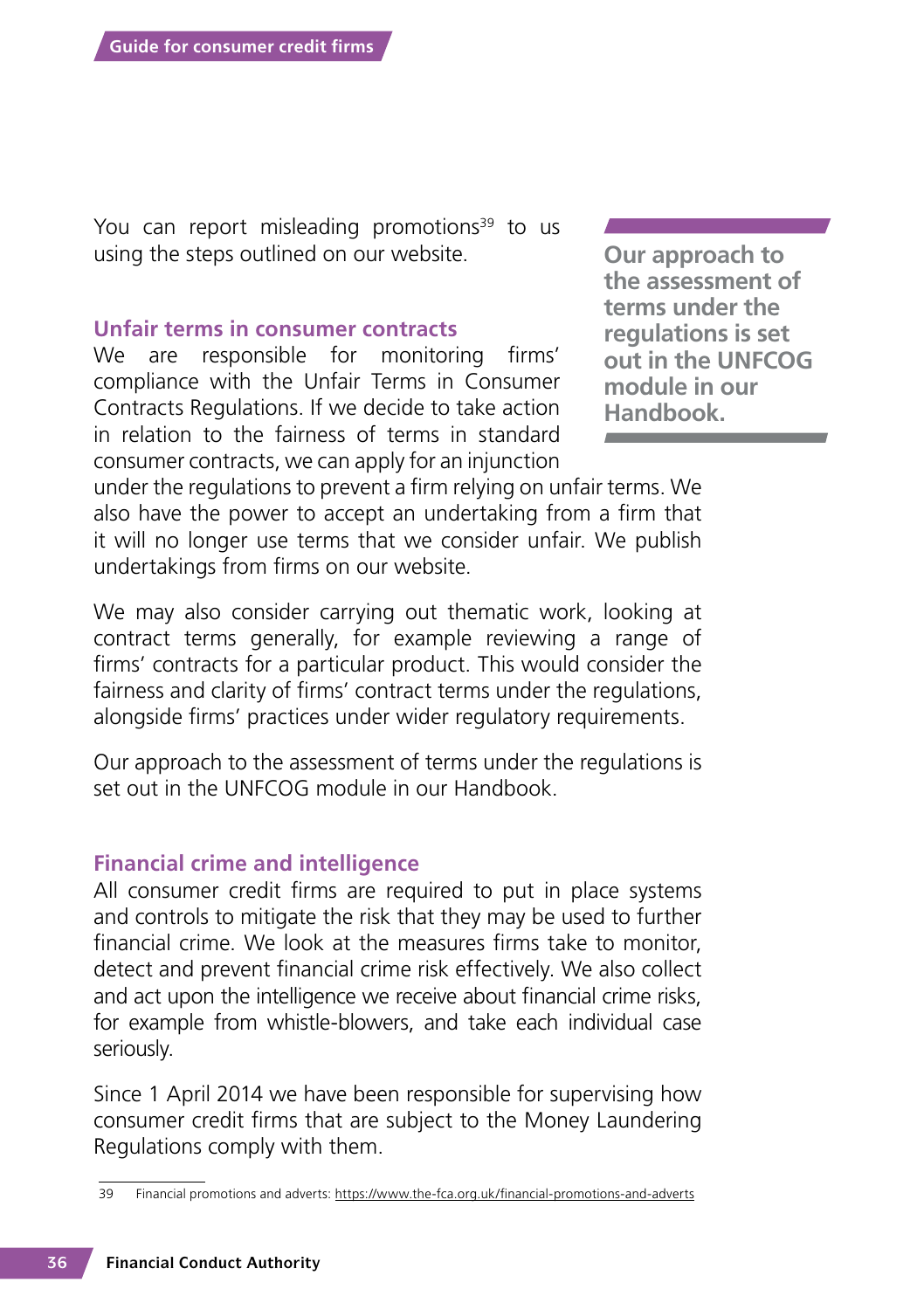We have published a quide for firms<sup>40</sup> which sets out what firms can do to reduce their financial crime risk. [The Joint Money Laundering Steering Group4](http://www.jmlsg.org.uk/)1 is also a useful resource for firms.

#### **How we carry out supervision**

We have a number of powers which we can use to supervise firms, for example powers to require firms to provide us with information. In the first instance, we prefer to work with firms on a voluntary basis.

Whatever our reason for interacting with your firm, there are a wide range of ways in which we may engage with you. For example, we might send you a request for information and documents about your firm; we may meet you or interview particular individuals within your firm; or we may also review customer case files to understand your customers' experiences when dealing with you. In some cases we may wish to visit your premises and observe your operations in practice.

If we find failings in your firm, we will engage with you to resolve them and we may ask you to take immediate action to prevent any further harm occurring in the meantime. If the issue is serious we may seek formal commitments from you that you will do this in a timely and effective way. For example, we might seek an attestation from senior decision-makers within your firm, or we may discuss the voluntary imposition of requirements on your permissions or a voluntary amendment of your permissions.

In some cases we may require a Skilled Persons Review (also known as a Section 166 review as the power to require these reviews is set out in s166 of FSMA). We use these powers to obtain an independent expert view of aspects of a firm's activities that cause us concern or where we require further analysis. Further detail on when we may use these powers can be found in SUP 5.

Supervisors will generally aim to resolve issues in firms without the use of our formal powers. However, where appropriate, supervisors will refer firms to enforcement for severe and/or repeated breaches of our standards and expectations.

<sup>40</sup> Handbook: FC Financial Crime: A guide for firms: <https://www.handbook.fca.org.uk/handbook/FC/>

<sup>41</sup> Money Laundering Regulations Steering Group:<http://www.jmlsg.org.uk/>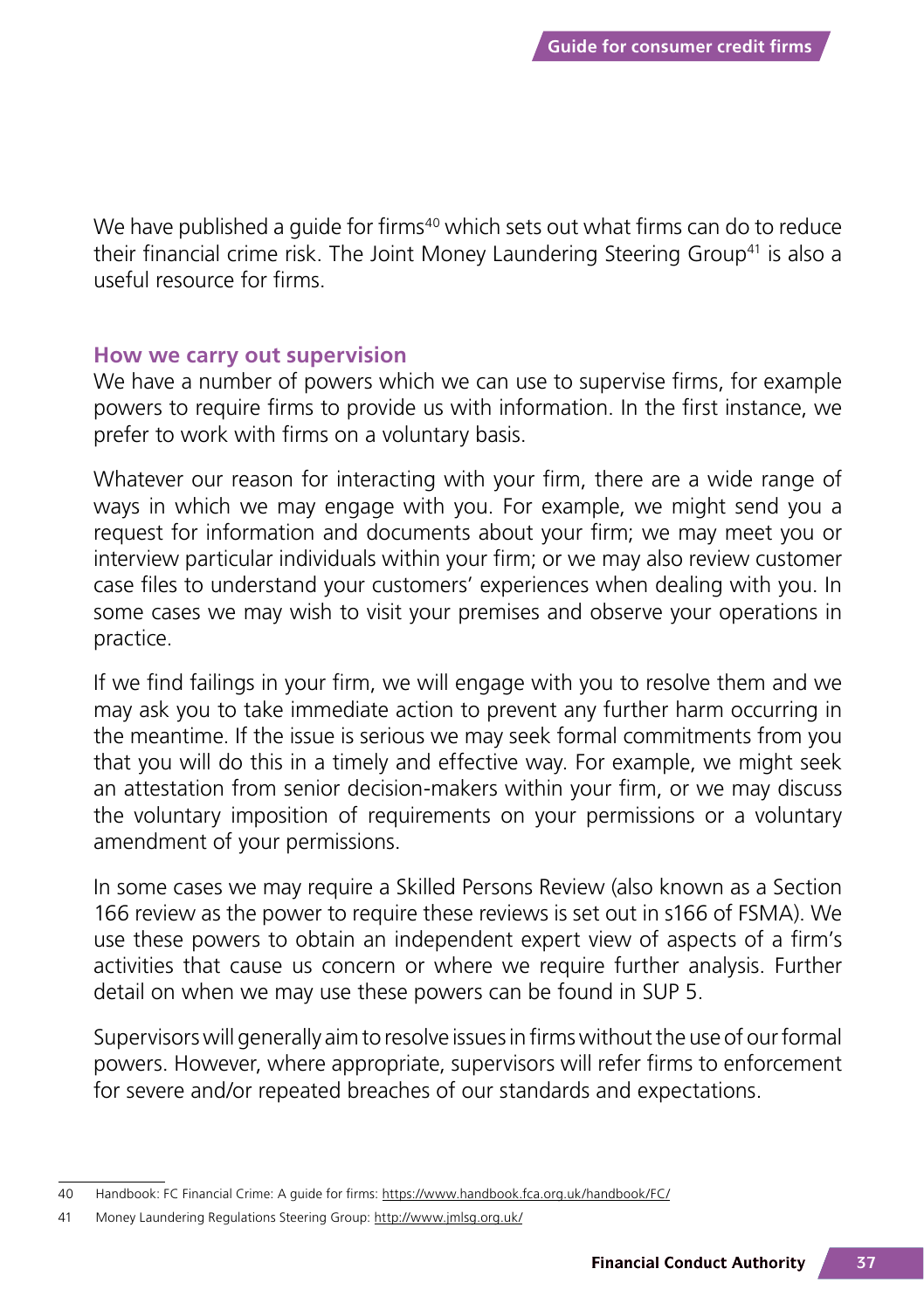#### **Market studies**

Market studies are a tool we use to examine structural issues in markets. These are led by our Competition Department. Market studies analyse the effectiveness of competition in different markets, and identify areas where we can intervene to promote more effective competition.

The purpose of a market study is to understand whether competition is working effectively in the interests of consumers. As part of a market study we may ask firms for information and data about their activities. The purpose of this is to build a picture of what is happening in the market as a whole, rather than to supervise whether your firm is meeting our regulatory standards. However, if the information you provide does reveal a concern about standards within your firm we may follow up with supervisory action.

#### **Regulatory Reporting**

We collect data from all regulated firms on a regular basis. This is a key part of our approach to supervision. The information we collect is an important aid to our work: it identifies trends and emerging risks and helps us to monitor compliance.

All regulated firms are required to report information to us. This needs to be provided online on a regular basis – typically six monthly or annually depending on the nature and size of your business.

The data we ask for is monstly financial information and information about your transaction volumes. The reporting forms which apply to consumer credit firms are set out in the table below. Which forms apply to you will depend on what regulated activities you carry out. Firms with limited permission (other than large not-for-profit debt advice bodies) will only be required to submit form CCR007.

There are some specific and more frequent reporting requirements for firms carrying our particular activities. Home collected credit firms and HCSTC lenders are required to send us product sales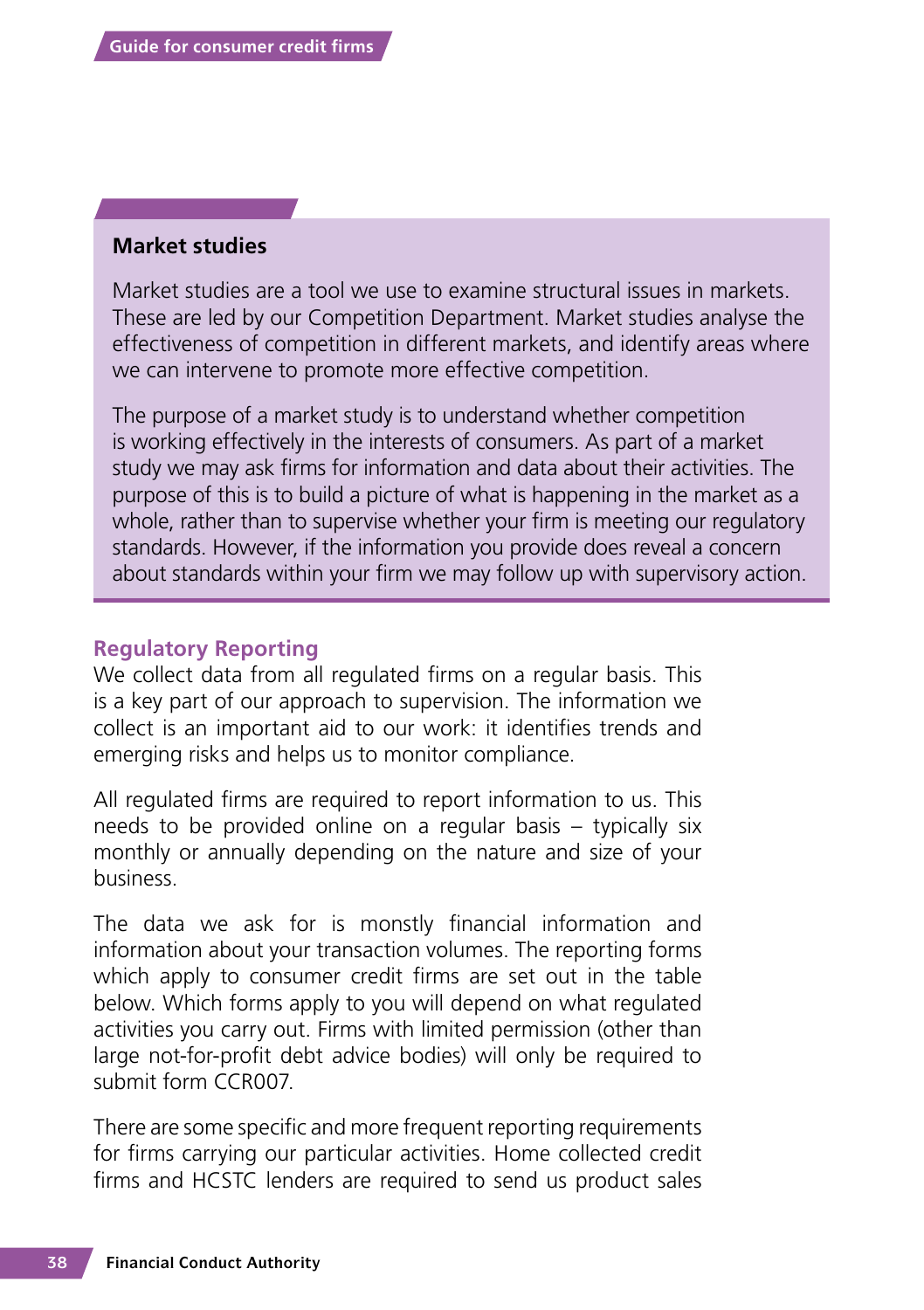data on the loans that they make on a quarterly basis. Credit broking firms that charge fees must notify us every three months of their domain (website address) names. This is via reporting form CCR008.

#### **Complaints**

Firms with full permission need to report details of complaints either six monthly or annually. Six monthly reporting applies unless the firm only holds permission to carry on credit-related regulated activities and revenue arising from such activities is £5 million or less a year.

These requirements do not apply to firms with limited permission unless the firm is a large not-for-profit debt advice body. A firm with limited permission (except large not-for-profit debt advice bodies) is required to submit information to us about the number of complaints it has received in relation to credit-related regulated activities under the reporting requirements in SUP 16.12.

#### **Submitting your reports**

[GABRIEL4](http://www.fca.org.uk/firms/systems-reporting/gabriel)2 (GAthering Better Regulatory Information ELectronically) is our online regulatory reporting system for the collection, validation and storage of firms' regulatory data. One you are authorised you will need to register on GABRIEL. The system will select for you the reports that your firm needs to complete, based on the information you have provided to us. You will receive an email reminder when your report is due. More information and guidance about reporting is available on our [website](http://www.fca.org.uk/firms/systems-reporting).<sup>43</sup>

Regulatory reporting is essential and firms not completing their reporting requirements by the due data are subject to an administrative fee of £250. If a firm still does not complete and submit its return, we may also take enforcement action. Ultimately, this could result in a firm losing its authorisation.

<sup>42</sup> GABRIEL Reporting:<http://www.fca.org.uk/firms/systems-reporting/gabriel>

<sup>43</sup> Systems and reporting: <http://www.fca.org.uk/firms/systems-reporting>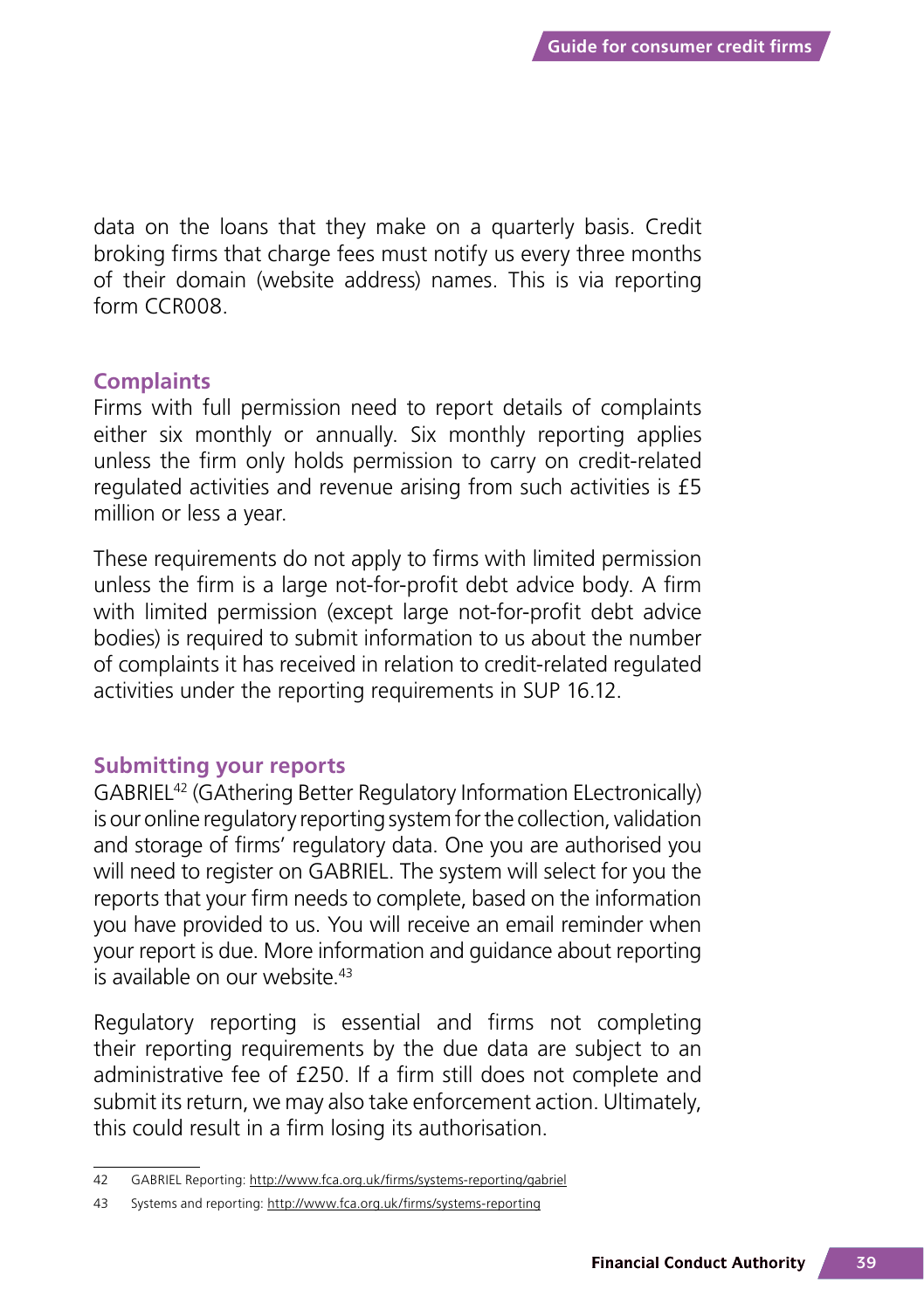| <b>Reporting</b><br>form                      | Which firms does this form<br>apply to?                                                                                                                                                                                                                                                                                      | <b>Content overview</b>                                                                                                                                    |
|-----------------------------------------------|------------------------------------------------------------------------------------------------------------------------------------------------------------------------------------------------------------------------------------------------------------------------------------------------------------------------------|------------------------------------------------------------------------------------------------------------------------------------------------------------|
| <b>Financial</b><br>data<br>(CCR001)          | All firms that are not already<br>submitting financial data and do not<br>have limited permission (but applies to<br>large not-for-profit debt advice bodies<br>subject to the prudential requirements<br>that apply to debt management firms)<br>or permission only to carry on peer-to-<br>peer lending platform activity. | Key financial figures<br>including capital, assets,<br>liabilities, exposures,<br>income and profit.                                                       |
| <b>Volumes</b><br>(CCR002)                    | All firms that do not have limited<br>permission (but applies to large not-<br>for-profit debt advice bodies subject to<br>the prudential requirements that apply<br>to debt management firms).                                                                                                                              | For each activity a firm<br>undertakes, revenue,<br>customer and transaction<br>volume, and an indication<br>of the main method used<br>to generate income |
| <b>Lenders</b><br>(CCR003)                    | All firms with permission to enter into<br>a regulated credit agreement as a<br>lender or to exercise the lender's rights<br>and duties under a regulated credit<br>agreement.                                                                                                                                               | Breakdown of value and<br>amount of loans, arrears<br>and interest rates.                                                                                  |
| <b>Debt</b><br>management<br>(CCR004)         | Debt management firms and large not-<br>for-profit debt advice bodies subject to<br>the prudential requirements that apply<br>to debt management companies.                                                                                                                                                                  | Capital requirement and<br>capital resources. Number<br>of debt management<br>plans ending early.                                                          |
| <b>Client money</b><br>and assets<br>(CCR005) | Debt management firms and not-for-<br>profit debt advice bodies.                                                                                                                                                                                                                                                             | Highest balance and<br>number of clients.<br>Amount of client<br>money held for longer<br>than 5 days.                                                     |
| <b>Debt</b><br>collection<br>(CCR006)         | Firms undertaking debt collecting<br>including peer-to-peer lending<br>platforms that collect debts due under<br>loans they facilitate.                                                                                                                                                                                      | Breakdown of number<br>and value of debts by<br>stage of placement.                                                                                        |
| Key data<br>(CCR007)                          | Firms with limited permission, other<br>than an authorised professional<br>firm, or a not-for-profit debt advice<br>body, that is subject to full reporting<br>requirements.                                                                                                                                                 | Credit-related income,<br>total revenue, number<br>of transactions and<br>complaints, main credit-<br>related regulated activity.                          |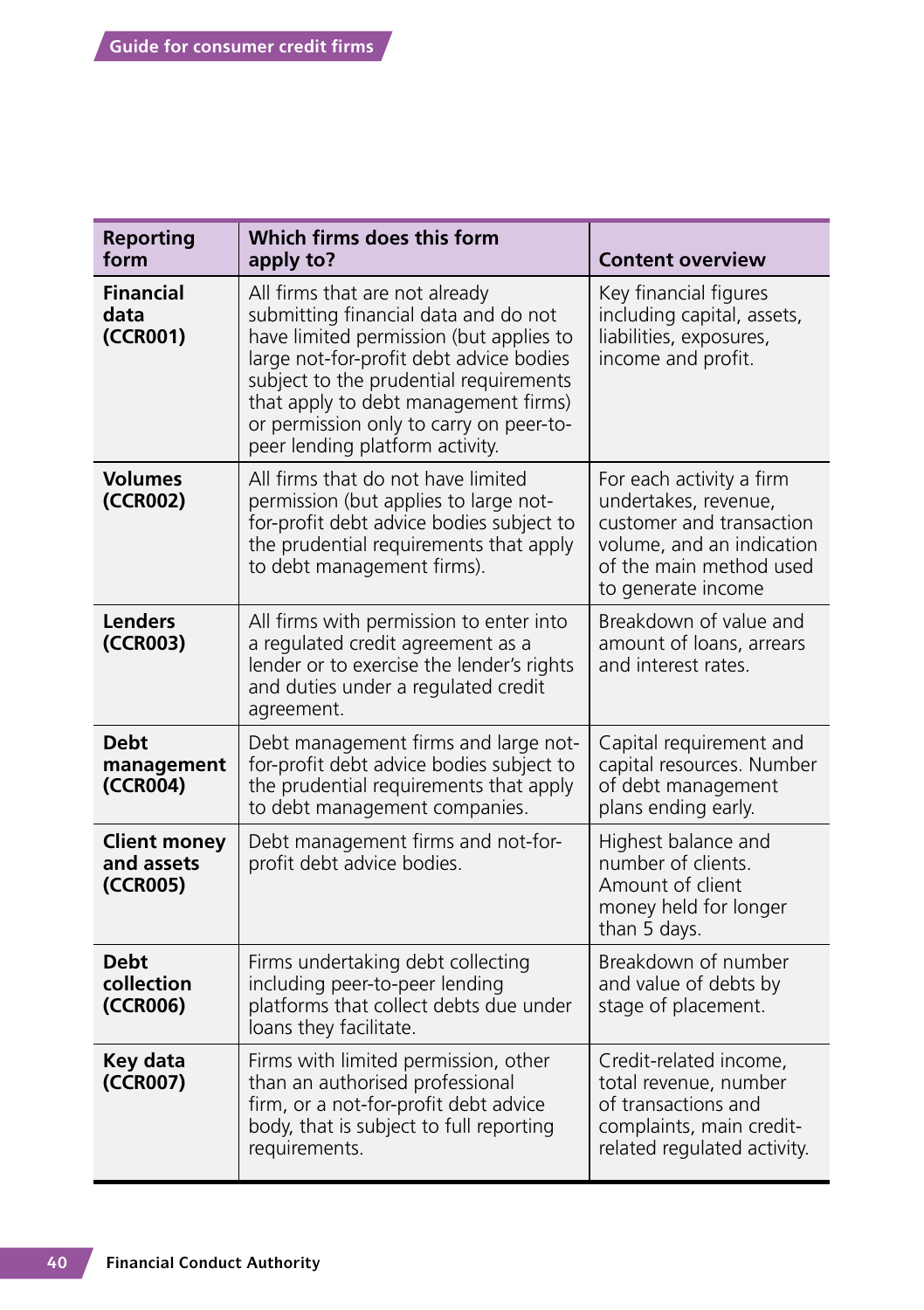#### **Making changes to your business**

Once your firm is authorised, if you wish to make changes which affect the basis on which your original application for authorisation was approved, you will need to apply to us for prior approval. These changes include:

- **•** a change in the regulated activities you wish to carry out such that you require different permission
- **•** a change in the ownership of your firm
- **•** a change in the legal status of your firm
- **•** changes to your approved persons
- **•** cancelling your permissions because you no longer intend to carry out regulated activities

You are required to simply notify us in the case of less significant changes, for example:

- **•** changes to your contact details
- **•** changes to your appointed representatives (including the appointment and removal of appointed representatives)

More information is available on our [website.](https://www.the-fca.org.uk/change-legal-status)<sup>44</sup>

#### **Notifying us when serious events occur**

You are required to nofity us of any matter that has, or potentially has, a serious regulatory impact, that we would reasonably expect to be made aware of, for example:

- **•** significant breaches of our standards
- **•** civil, criminal or disciplinary proceedings against your firm

<sup>44</sup> Change of legal status: <https://www.the-fca.org.uk/change-legal-status>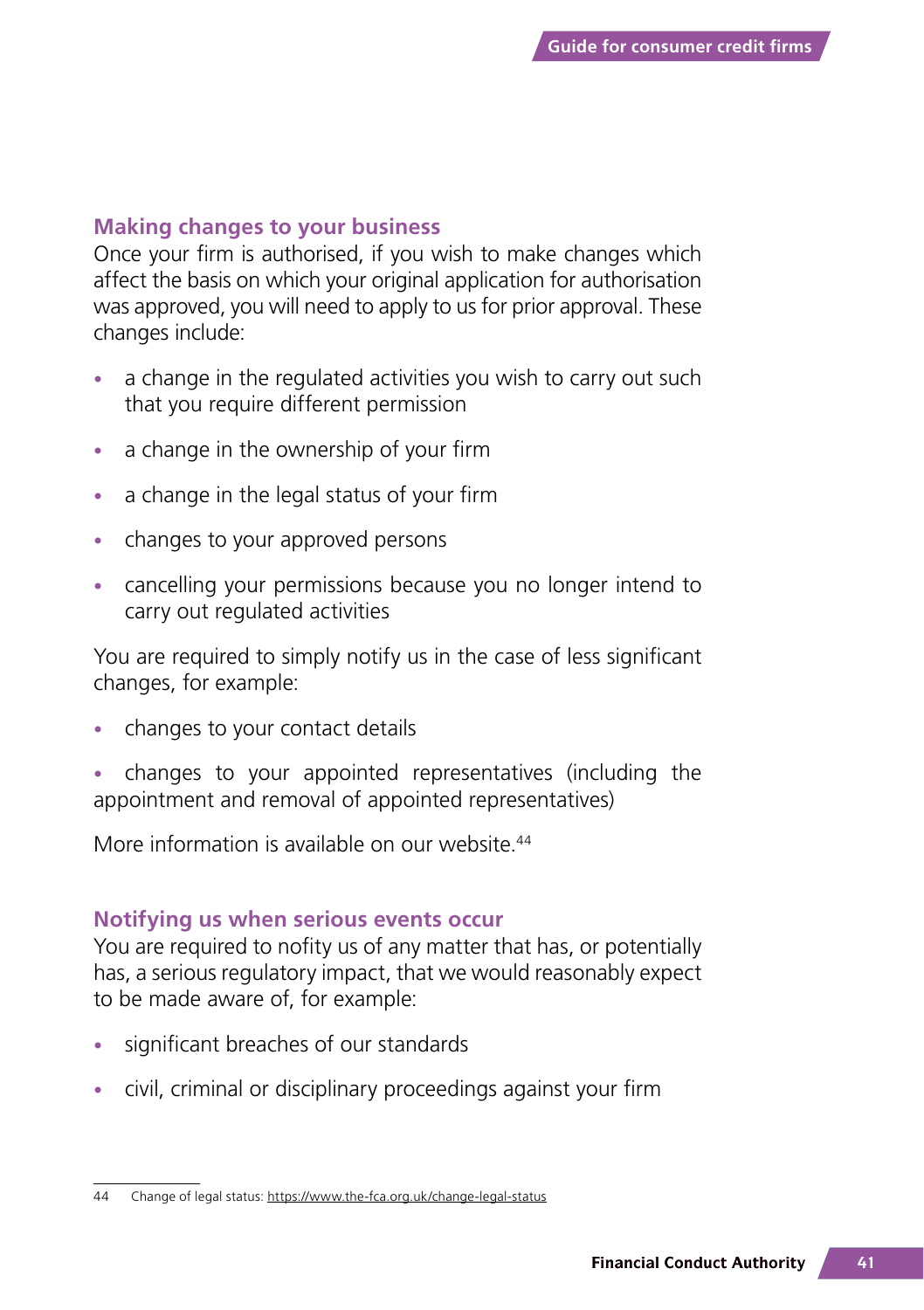- **•** fraud, errors or other irregularities
- **•** insolvency, bankruptcy and "winding up" of the business
- **•** material changes to your business model

Notifications should be made either by email or post and should include a [SUP 15 Notification Form](https://www.handbook.fca.org.uk/handbook/SUP/15/Ann4.html)<sup>45</sup> which can be downloaded from the Handbook website.

Notification forms can be emailed as attachments to [firm.](mailto:firm.queries%40fca.org.uk?subject=) [queries@fca.org.uk](mailto:firm.queries%40fca.org.uk?subject=) or posted to our Head Office address marked for the attention of the Customer Contact Centre.

#### **Fees**

Other than credit unions and community finance organisations with an annual income under £250,000, and all not-for-profit debt advice bodies, all firms have to pay an annual fee (known as a periodic fee). A firm with interim permission does not have to pay an annual fee for consumer credit until it becomes authorised.

Your annual fee invoice will include fees and levies on behalf of other regulatory bodies, such **A firm with interim permission does not have to pay an annual fee for consumer credit until it becomes authorised.**

as the Financial Ombudsman Service and Money Advice Service. We set the fees payable at the end of June and issue invoices from July each year. You should pay your annual fee within 30 days of the invoice date; otherwise you may incur a late payment charge.

<sup>45</sup> SUP 15 Notification Form: <https://www.handbook.fca.org.uk/handbook/SUP/15/Ann4.html>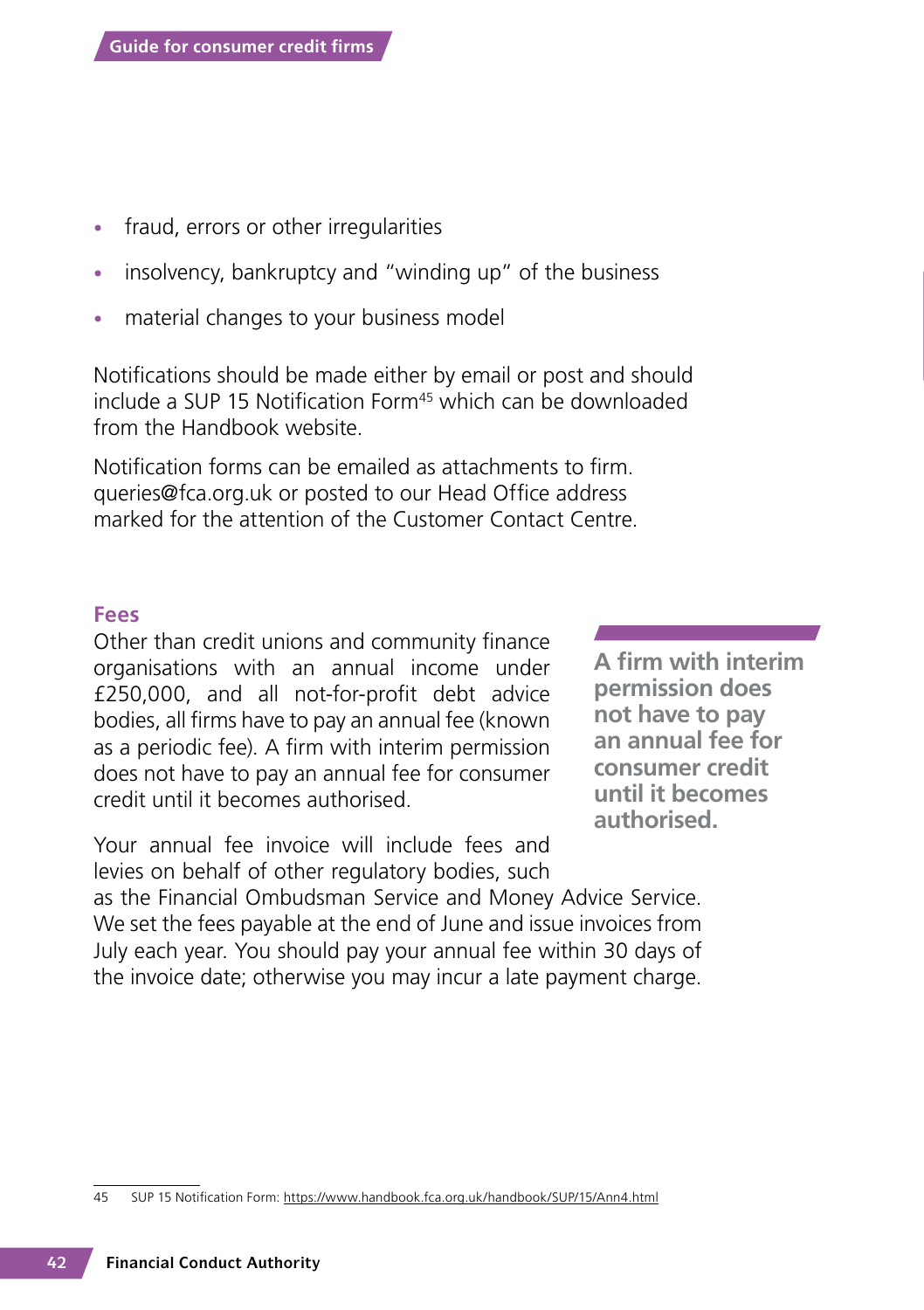<span id="page-42-0"></span>

*Enforcement works alongside our other regulatory tools, such as setting new policy standards, market studies into competition, controlling the gateway through authorisations and monitoring on-going conduct through supervision.*

We have wide ranging powers to tackle breaches of our rules and other legal requirements, including the CCA and FSMA. The tools we have at our disposal include:

- **•** withdrawing a firm's authorisation
- **•** banning individuals from carrying on regulated activities
- **•** suspending firms or individuals from undertaking regulated activities
- **•** fining firms or individuals who breach our rules or commit market abuse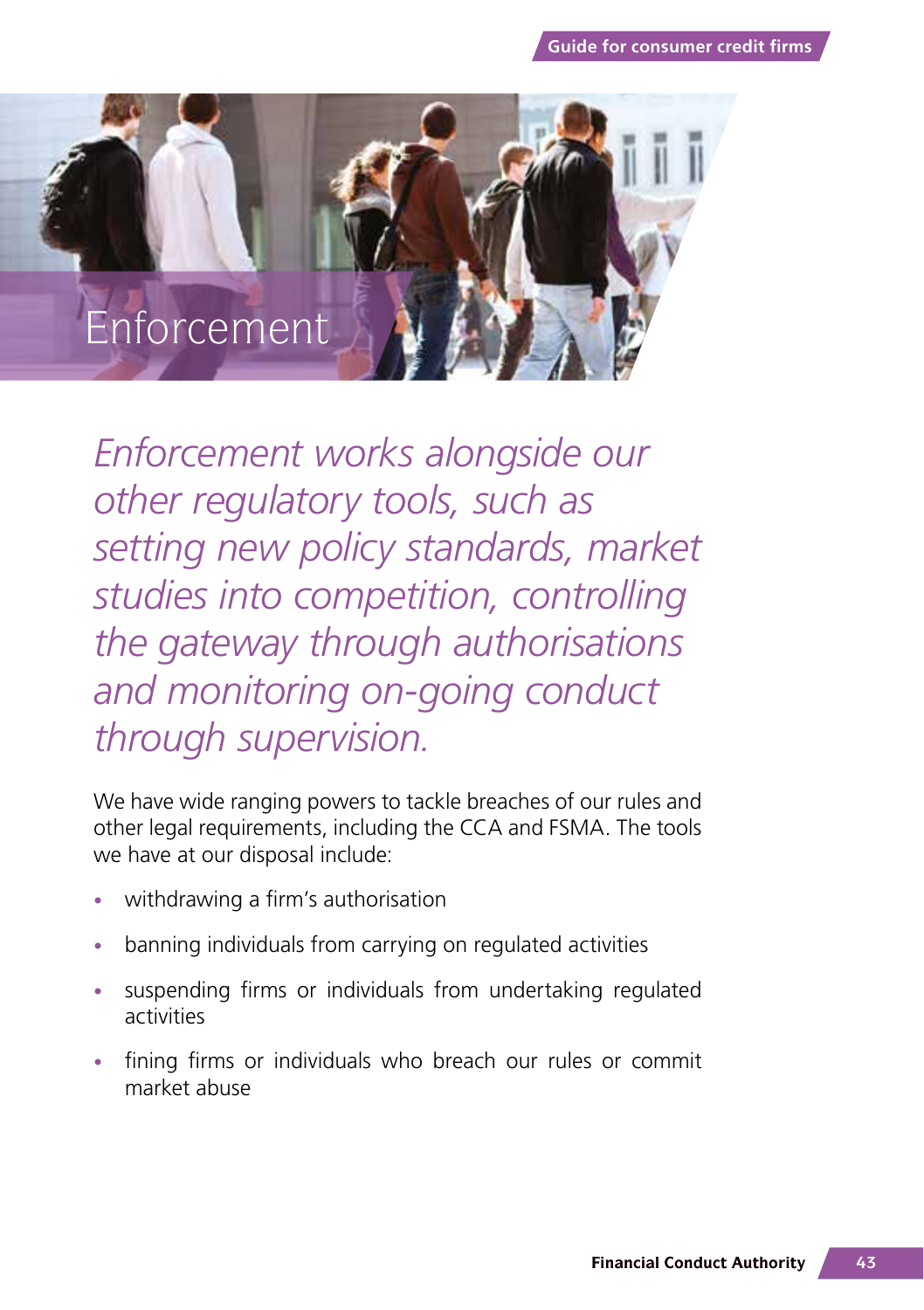- **•** applying to the Court for injunctions and restitution orders
- **•** bringing criminal prosecutions to tackle financial crime, such as insider dealing or unauthorised business

Our strategy is to use these powers to achieve 'credible deterrence'. Credible deterrence means that we try to improve standards across the market by showing there are meaningful consequences to breaking our rules.

The factors we consider when determining which cases to pursue are set out in our referral criteria.

We follow a set enforcement procedure and have published a [flowchart](https://www.fca.org.uk/static/documents/enforcement-information-guide.pdf)<sup>46</sup> on our website that explains how a typical enforcement case works where the case is dealt with through our administrative powers under FSMA.

This includes several procedures in contrast to those followed by the OFT. For example, our standard practice is to send a Notice of Appointment of Investigators to the firm or individual concerned in most circumstances, and to use statutory powers to require individuals to answer questions in interview. You can read about these in Chapter 4 of our Enforcement Guide in our Handbook.

We will publish information about an enforcement case in a Final Notice or Decision Notice where we consider it appropriate. Publishing outcomes and notices is important to ensure our decision making is transparent. It informs the public and helps maximise the deterrent effect of enforcement action.

All of our enforcement decisions must be confirmed by a Regulatory Decisions Committee (RDC), which is made up of industry practitioners to represent the public interest.

<sup>46</sup> FCA Enforcement Information Guide:<https://www.fca.org.uk/static/documents/enforcement-information-guide.pdf>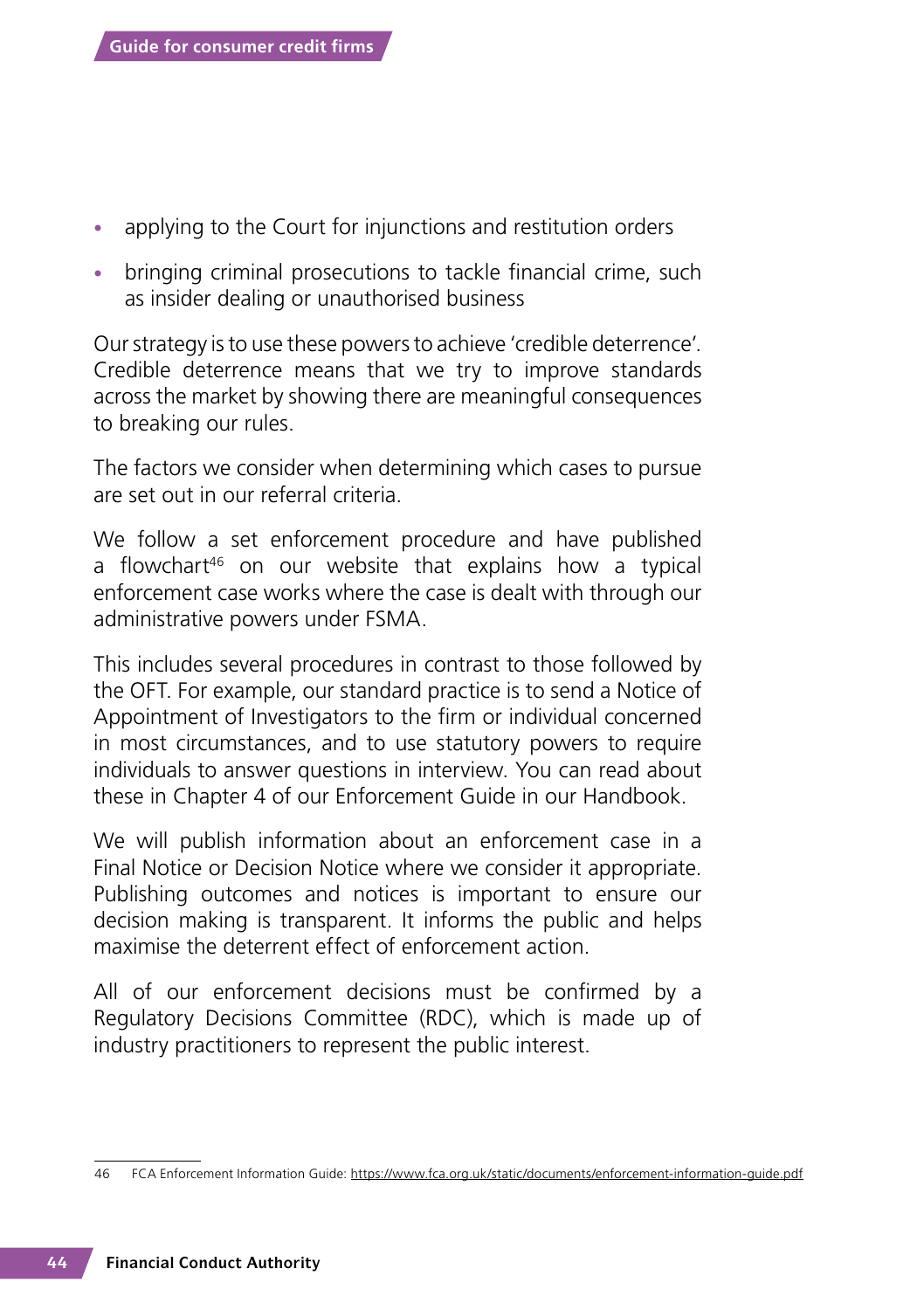Our staff will submit their proposal and the supporting evidence to the RDC. The RDC will review the evidence and, in most cases, seek the views of the relevant firm or individual, before coming to a decision.

The RDC is independent from the FCA team that has conducted an investigation or considered an application for authorisation. This is required by law and helps to ensure that decisions are fair.

More information about how the RDC [works](http://www.fca.org.uk/about/structure/committees/rdc-faqs) $47$  is on our website.

#### **Trading standards services**

We will work closely with the LATSS and DETINI and have signed a Memorandum of Understanding with them to set out formally how we will work together. We aim to cooperate by sharing information where appropriate and where we legally can.

This exchange of information will help us regulate consumer credit firms generally and ensure that we take a consistent and coordinated approach in relation to issues such as unfair contract terms. It will also help identify potential poor conduct in relation to consumer credit, which we can take forward in our supervision work.

We will also work together to ensure that we take a consistent and coordinated approach in relation to potential regulatory breaches.

<sup>47</sup> FAQ: How the RDC works:<http://www.fca.org.uk/about/structure/committees/rdc-faqs>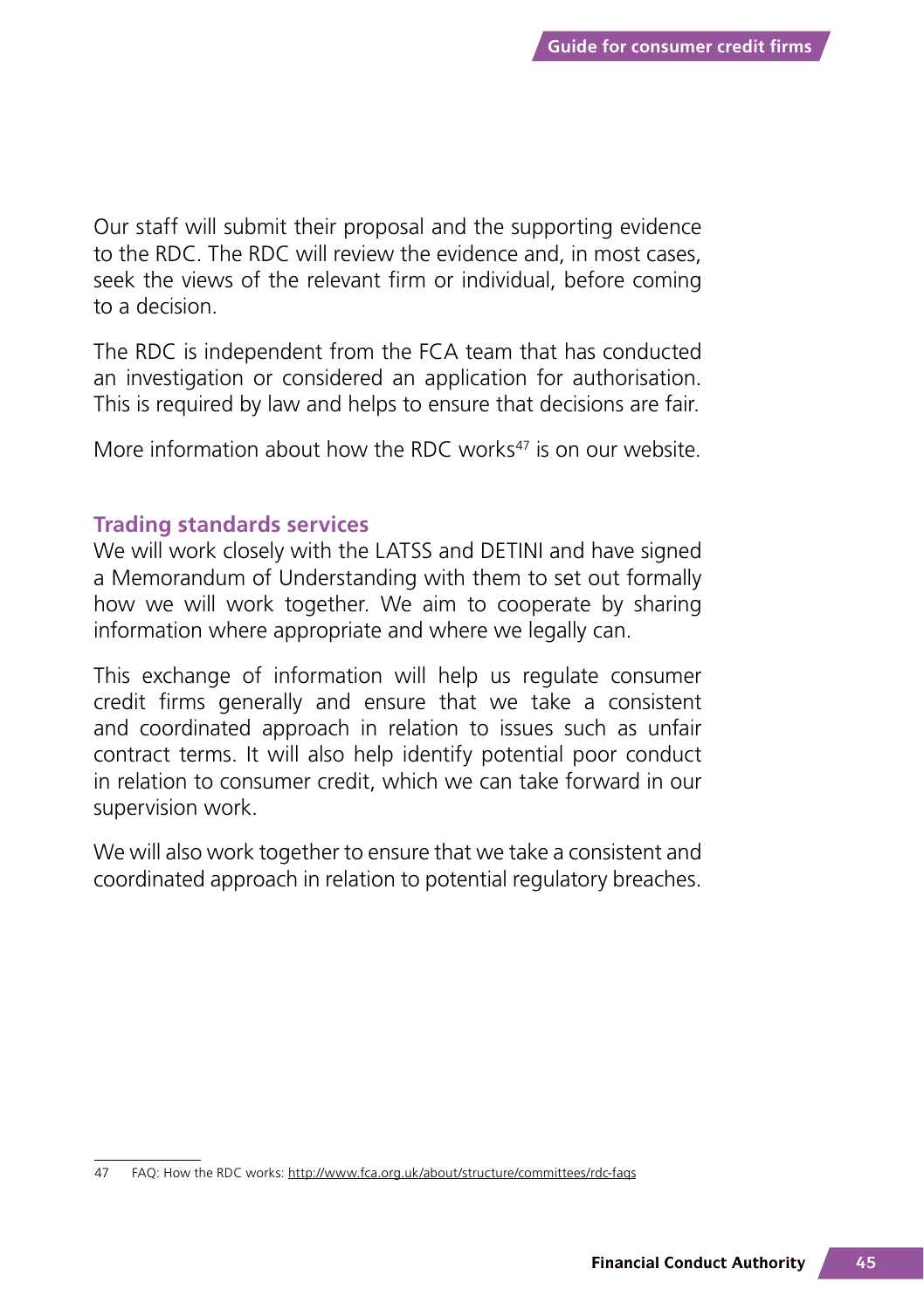## <span id="page-45-0"></span>Annex: Controlled functions for consumer credit

| <b>Significant</b><br>influence<br>functions | <b>Responsibilities</b>                                                                                                                                                                                                                                  | Who does this function apply to?                                                                                                                                                                                                                                                                                                                                                                                                                                                                                                  |
|----------------------------------------------|----------------------------------------------------------------------------------------------------------------------------------------------------------------------------------------------------------------------------------------------------------|-----------------------------------------------------------------------------------------------------------------------------------------------------------------------------------------------------------------------------------------------------------------------------------------------------------------------------------------------------------------------------------------------------------------------------------------------------------------------------------------------------------------------------------|
| Governing<br>functions<br>(known as CF1      | Direct the firm's<br>affairs, for<br>example a CEO<br>or non-executive                                                                                                                                                                                   | Applies to individuals performing these<br>functions in all authorised firms except:                                                                                                                                                                                                                                                                                                                                                                                                                                              |
| to CF6)                                      |                                                                                                                                                                                                                                                          | • firms with limited permission                                                                                                                                                                                                                                                                                                                                                                                                                                                                                                   |
| director.                                    | • some authorised professional firms in<br>respect of their non-mainstream regulated<br>credit activity (this may include, for<br>example, law firms that on an incidental<br>basis recover consumer credit related debts<br>on behalf of their clients) |                                                                                                                                                                                                                                                                                                                                                                                                                                                                                                                                   |
|                                              |                                                                                                                                                                                                                                                          | • sole traders                                                                                                                                                                                                                                                                                                                                                                                                                                                                                                                    |
|                                              |                                                                                                                                                                                                                                                          | Also apply to appointed representatives<br>(except introducer appointed representatives<br>and sole traders which do not have to have<br>any approved persons). If the appointed<br>representative is carrying on the regulated<br>activity as a secondary activity rather than as<br>a principal activity (for example, an appointed<br>representative motor dealer that is carrying<br>on credit broking as a secondary activity) it<br>only has to have one individual approved for<br>a governing function for that activity. |

#### **Table 1: Controlled functions**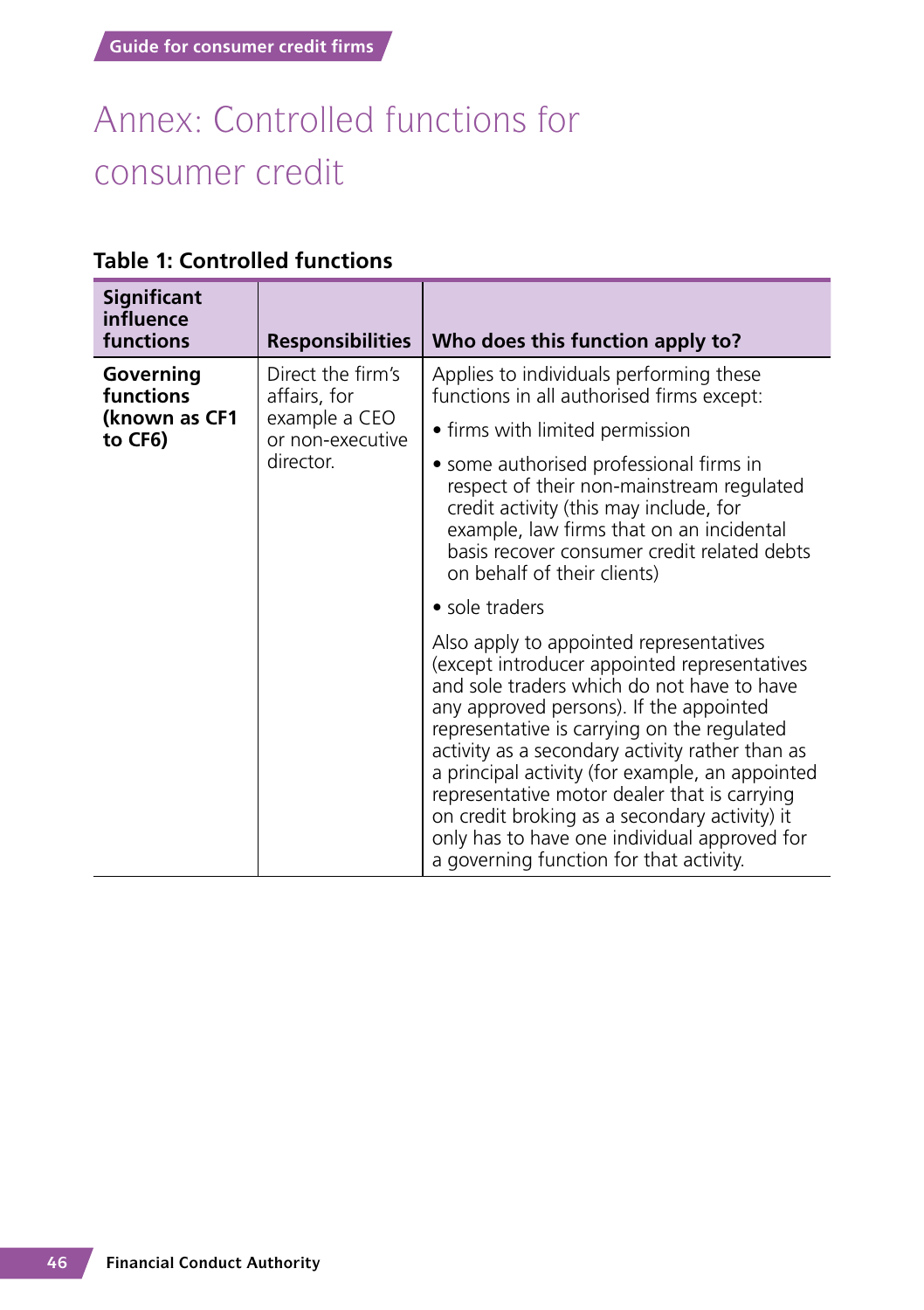| <b>Significant</b><br>influence<br>functions                                     | <b>Responsibilities</b>                                                                                                                                                                                                                                                                      | Who does this function apply to?                                                                                                                                                                                                                                                                        |
|----------------------------------------------------------------------------------|----------------------------------------------------------------------------------------------------------------------------------------------------------------------------------------------------------------------------------------------------------------------------------------------|---------------------------------------------------------------------------------------------------------------------------------------------------------------------------------------------------------------------------------------------------------------------------------------------------------|
| Apportionment<br>and oversight<br>function<br>(known as CF8)                     | Ensure that<br>the significant<br>business<br>responsibilities<br>are clearly and<br>appropriately<br>divided among<br>the directors<br>and senior<br>managers of the<br>firm and that<br>they oversee the<br>implementation<br>and maintenance<br>of appropriate<br>systems and<br>controls | Applies to individuals performing this function<br>in the following firms:                                                                                                                                                                                                                              |
|                                                                                  |                                                                                                                                                                                                                                                                                              | • firms with limited permission (except for<br>not-for profit debt advice bodies)                                                                                                                                                                                                                       |
|                                                                                  |                                                                                                                                                                                                                                                                                              | • some authorised professional firms in<br>respect of their non-mainstream regulated<br>credit activity.                                                                                                                                                                                                |
|                                                                                  |                                                                                                                                                                                                                                                                                              | It does not apply to sole traders unless they<br>employ people who have to be approved<br>persons.                                                                                                                                                                                                      |
|                                                                                  |                                                                                                                                                                                                                                                                                              | Most limited permission firms are required<br>to have one individual approved for the<br>apportionment and oversight function<br>but will not be required to have any other<br>individuals approved in respect of their credit-<br>related activities.                                                  |
| Compliance<br>oversight<br>function<br>(known as<br><b>CF10)</b>                 | Oversight of the<br>firm's regulatory<br>compliance and<br>reporting to the<br>governing body<br>about that.                                                                                                                                                                                 | Applies to individuals performing this function<br>in the following authorised firms (including<br>sole traders that employ staff involved in<br>the carrying on of the regulated business<br>activities):<br>• debt management businesses                                                              |
|                                                                                  |                                                                                                                                                                                                                                                                                              | • credit repair businesses.                                                                                                                                                                                                                                                                             |
| <b>Money</b><br>laundering<br>reporting<br>function<br>(known as<br><b>CF11)</b> | The firm's money<br>laundering<br>reporting.                                                                                                                                                                                                                                                 | Applies to individuals performing this function<br>in authorised firms (including sole traders that<br>employ staff involved in the carrying on of the<br>regulated business activities) that are covered<br>by the Money Laundering Regulations. It does<br>not apply to 'limited permission lenders'. |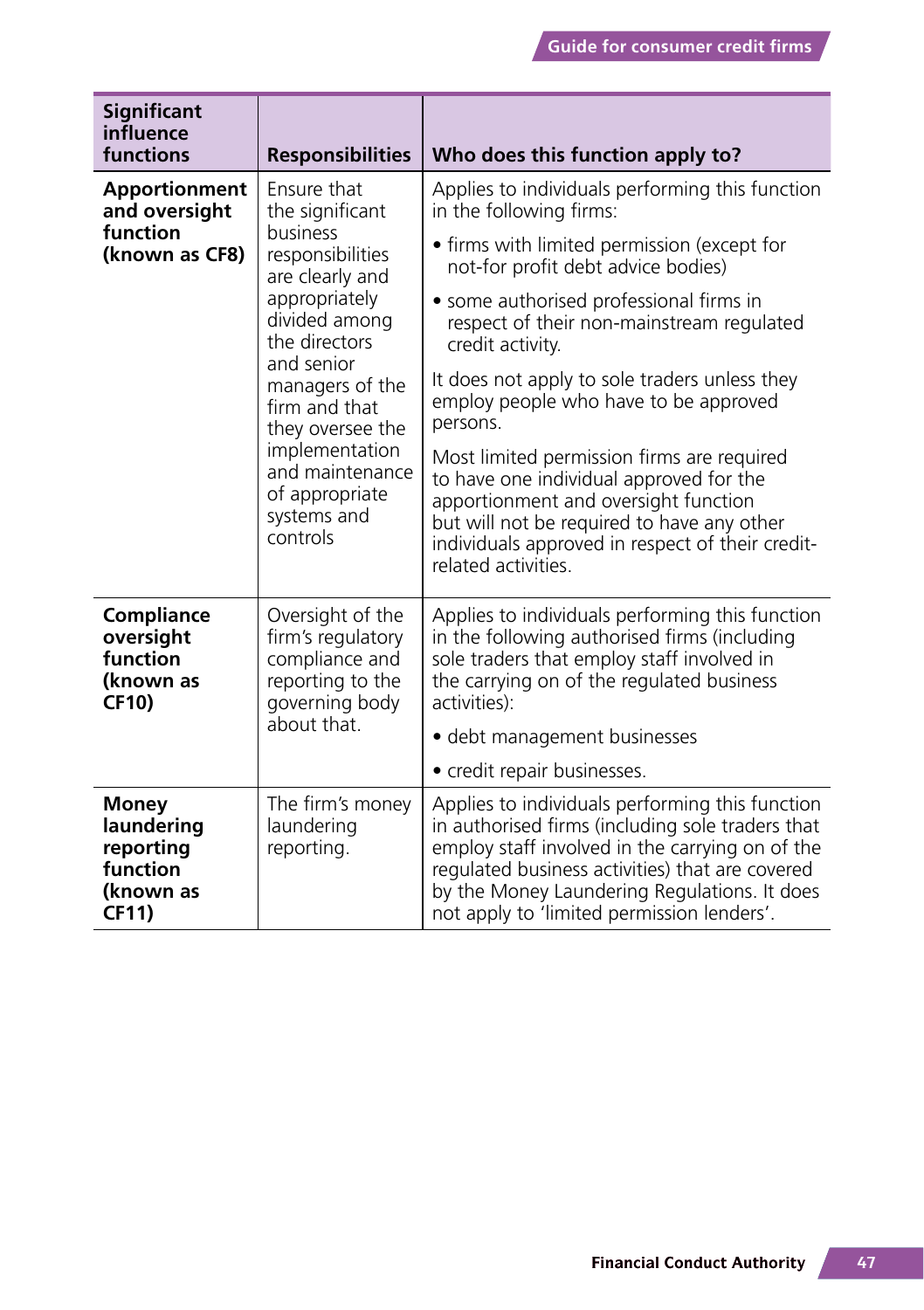| <b>Significant</b><br>infiuence<br>functions                            | <b>Responsibilities</b>                                                                                                                                                                    | Who does this function apply to?                                                                                                                                                                                                                                                                              |
|-------------------------------------------------------------------------|--------------------------------------------------------------------------------------------------------------------------------------------------------------------------------------------|---------------------------------------------------------------------------------------------------------------------------------------------------------------------------------------------------------------------------------------------------------------------------------------------------------------|
| <b>Systems</b><br>and controls<br>function<br>(known as<br><b>CF28)</b> | Reporting to<br>the governing<br>body of a firm<br>on how it<br>complies with its<br>internal systems<br>and controls<br>requirements<br>and the firm's<br>risk exposure.                  | Applies to individuals performing these<br>functions in all authorised firms except:                                                                                                                                                                                                                          |
|                                                                         |                                                                                                                                                                                            | • firms with limited permission                                                                                                                                                                                                                                                                               |
|                                                                         |                                                                                                                                                                                            | • some authorised professional firms in<br>respect of their non-mainstream regulated<br>credit activity                                                                                                                                                                                                       |
|                                                                         |                                                                                                                                                                                            | Although this function may apply to sole<br>traders, it is unlikely to do so other than in<br>circumstances in which the sole trader has<br>a substantial number of employees involved<br>in the carrying on of regulated business<br>activities.                                                             |
|                                                                         |                                                                                                                                                                                            | Responsibility for this function can be<br>assumed by a person already approved to<br>undertake a governing function other than<br>the non-executives. Individuals in firms<br>regulated by both the FCA and the PRA<br>would need to apply to the PRA for approval<br>for the systems and controls function. |
| <b>Significant</b><br>management                                        | Only applies<br>to firms where<br>function<br>significant<br>(known as<br>responsibility<br><b>CF29)</b><br>is given to a<br>senior manager<br>of a relatively<br>substantial<br>business. | Applies to individuals performing these<br>functions in all authorised firms except:                                                                                                                                                                                                                          |
|                                                                         |                                                                                                                                                                                            | • firms with limited permission                                                                                                                                                                                                                                                                               |
|                                                                         |                                                                                                                                                                                            | • some authorised professional firms in<br>respect of their non-mainstream regulated<br>credit activity                                                                                                                                                                                                       |
|                                                                         |                                                                                                                                                                                            | Although this function may apply to sole<br>traders, it is unlikely to do so other than in<br>circumstances in which the sole trader has<br>a substantial number of employees involved<br>in the carrying on of regulated business<br>activities.                                                             |
|                                                                         |                                                                                                                                                                                            | We anticipate that relatively few consumer<br>credit firms will need approval for an<br>individual to perform this function, as in most<br>firms, the individuals approved for the above<br>functions are likely to exercise significant<br>influence over the firms' business.                               |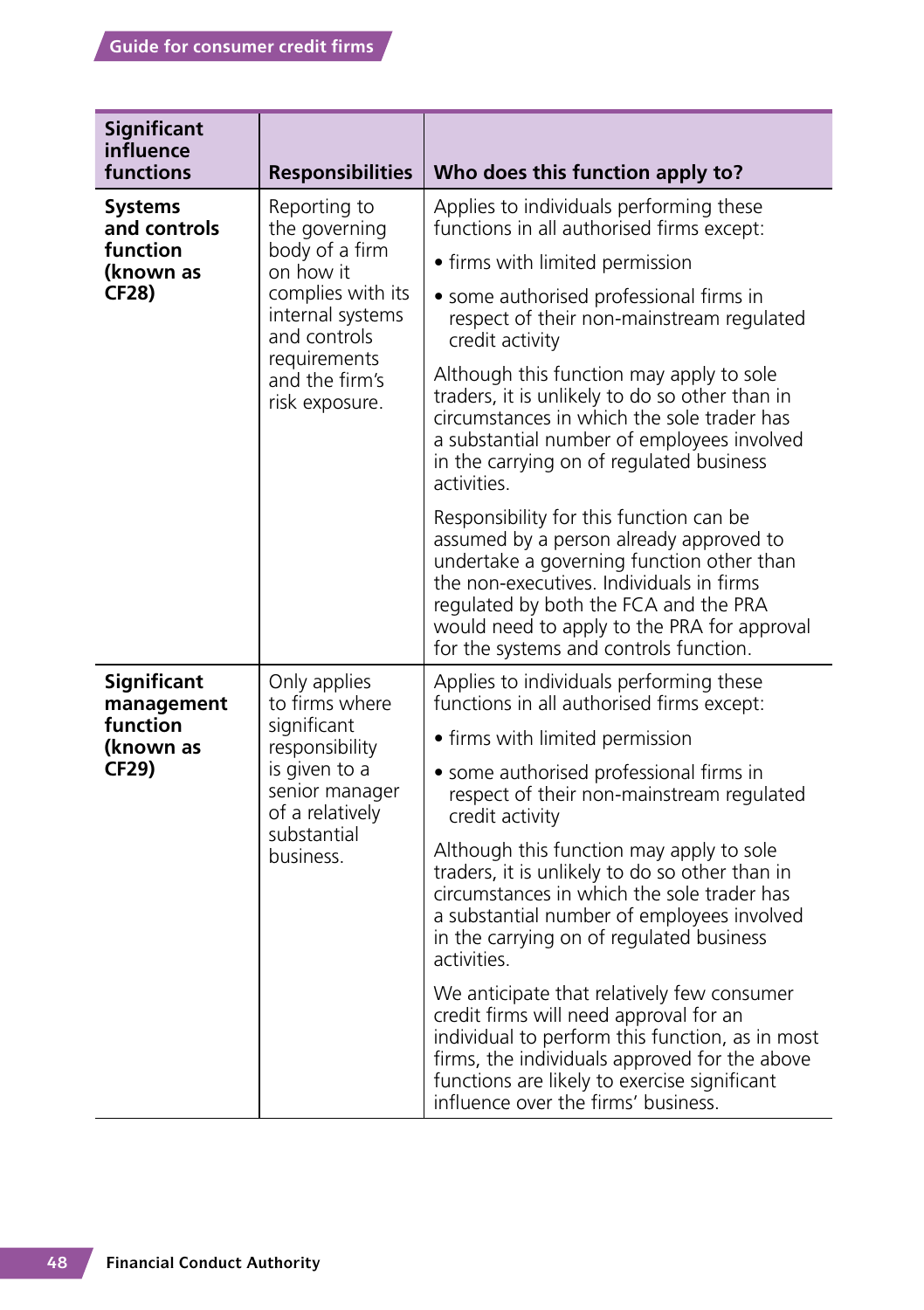| <b>Significant</b><br>influence<br>functions                               | <b>Responsibilities</b>                                            | Who does this function apply to?                                                                                                                                                                                                                                                                                                                    |
|----------------------------------------------------------------------------|--------------------------------------------------------------------|-----------------------------------------------------------------------------------------------------------------------------------------------------------------------------------------------------------------------------------------------------------------------------------------------------------------------------------------------------|
| <b>CASS</b><br>operational<br>oversight<br>function<br>(known as<br>CF10a) | Person<br>responsible for<br>the firm's client<br>asset oversight. | Applies to a director or senior manager in<br>a large debt management firm (including a<br>sole trader) and a large not-for-profit debt<br>advice bodies. In each case 'large' means the<br>firm holds a minimum of £1 million of client<br>money at some point during the last calendar<br>year or projects that it will hold during this<br>time. |
|                                                                            |                                                                    | Smaller profit-seeking debt management<br>firms and not-for-profit debt advice bodies<br>(holding less than £1 million) need a director<br>or senior manager to be responsible for<br>overseeing the firm's client assets.                                                                                                                          |
|                                                                            |                                                                    | For profit-seeking debt management firms,<br>this person must be someone who has been<br>approved for a 'significant influence function'<br>(most likely a governing function).                                                                                                                                                                     |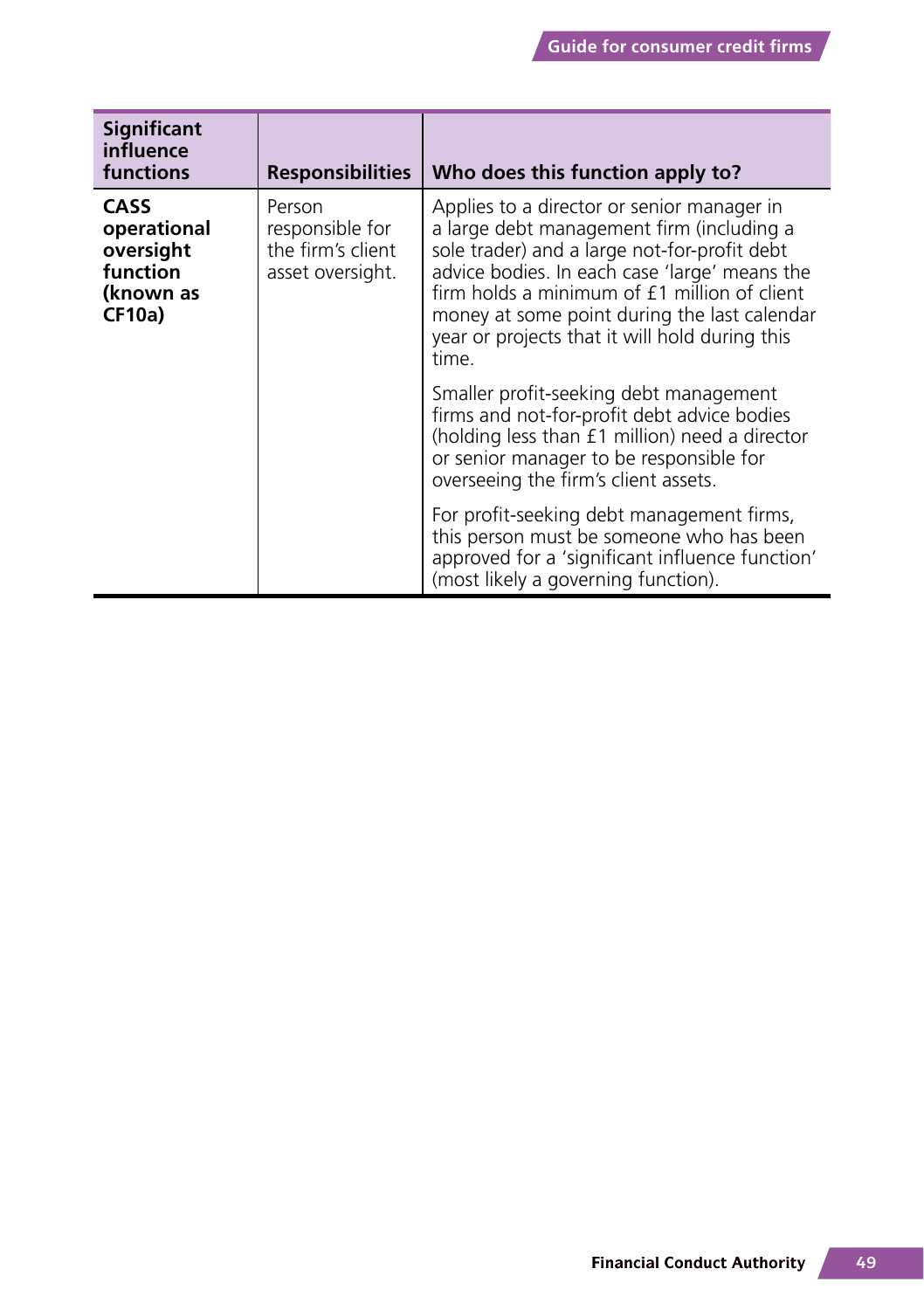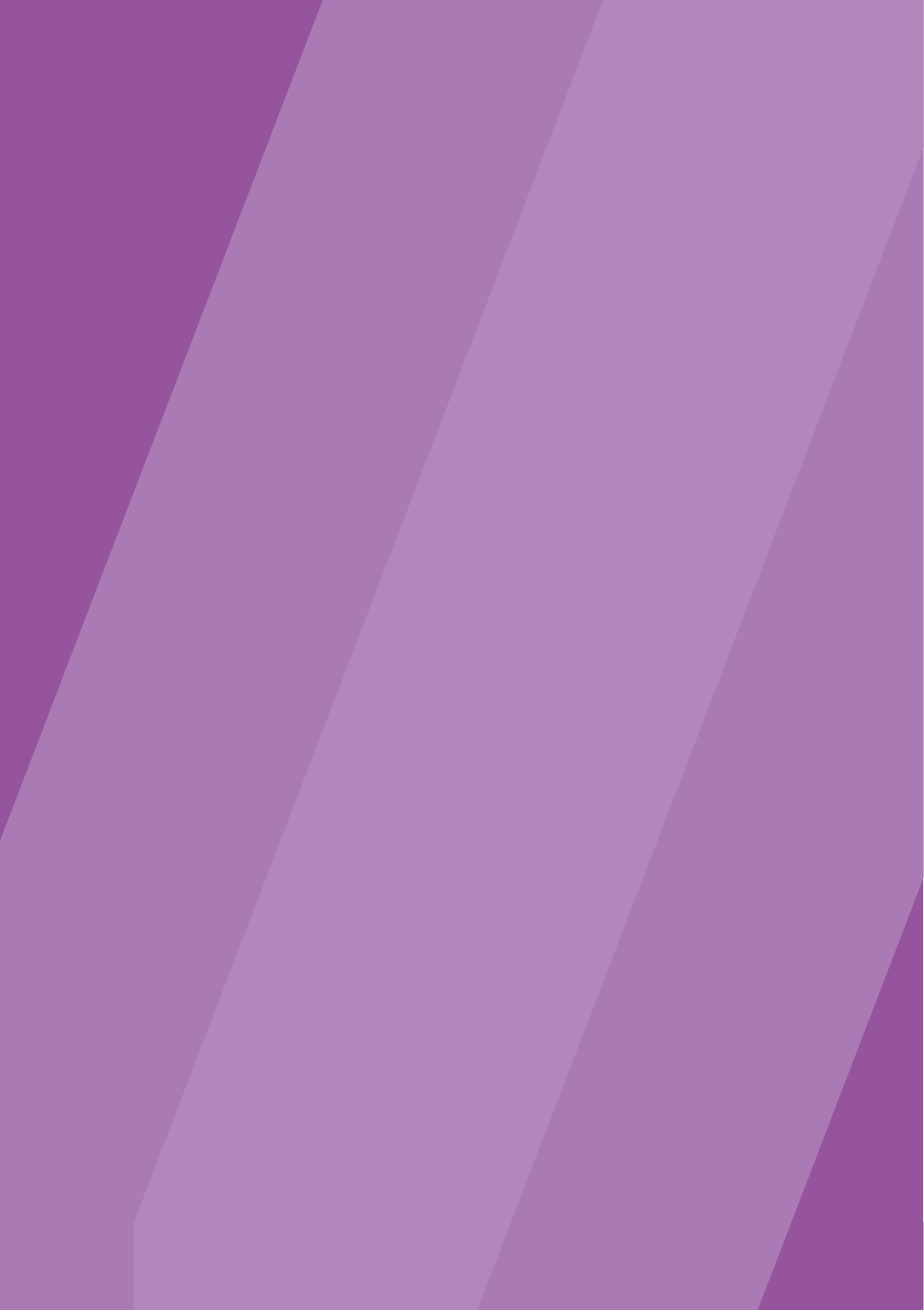